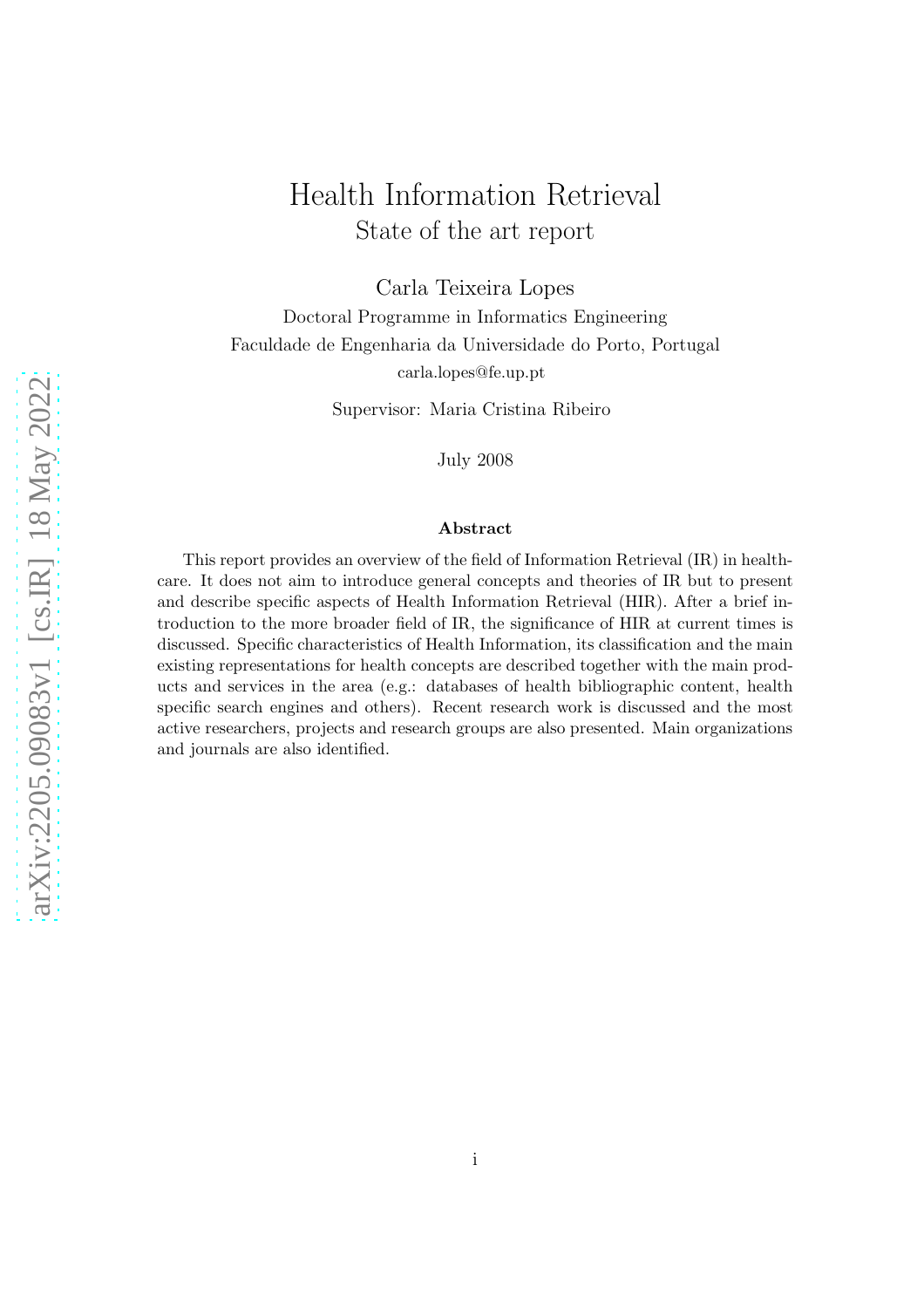# Contents

| $\mathbf{1}$   |        | Introduction                          | $\mathbf{1}$   |
|----------------|--------|---------------------------------------|----------------|
|                | 1.1    |                                       | $\mathbf{1}$   |
|                |        | 1.1.1                                 | $\mathbf{1}$   |
|                |        | 1.1.2                                 | $\mathbf{1}$   |
|                | 1.2    |                                       | $\overline{2}$ |
| $\overline{2}$ |        | <b>Health Information</b>             | 3              |
|                | 2.1    | Classification                        | $\overline{4}$ |
|                | 2.2    |                                       | $\overline{4}$ |
|                | 2.3    |                                       | $\overline{5}$ |
|                | 2.4    |                                       | 6              |
|                | 2.5    |                                       | $\overline{7}$ |
| 3              |        | <b>Health Concept Representation</b>  | 8              |
|                | 3.1    |                                       | 8              |
|                | 3.2    |                                       | 9              |
|                | 3.3    |                                       | 10             |
|                | 3.4    |                                       | 11             |
|                | 3.5    |                                       | 15             |
| 4              |        | <b>Health Specific Search Engines</b> | 16             |
|                |        |                                       |                |
| $\overline{5}$ |        | <b>Recent Work</b>                    | 17             |
|                | 5.1    |                                       | 17             |
|                |        | 5.1.1                                 | 18             |
|                |        | Professionals<br>5.1.2                | 18             |
|                |        | 5.1.3                                 | 19             |
|                | 5.2    |                                       | 19             |
|                | 5.3    |                                       | 20             |
|                |        | 5.3.1                                 | 20             |
|                |        | 5.3.2                                 | 21             |
|                |        |                                       | 21             |
|                |        | IR Models<br>5.3.4                    | 22             |
|                | 5.4    |                                       | 22             |
|                | 5.5    |                                       | 23             |
| 6              | People |                                       | 23             |
| 7              |        | <b>Research Groups</b>                | 24             |
| 8              |        | <b>Research Projects</b>              | 25             |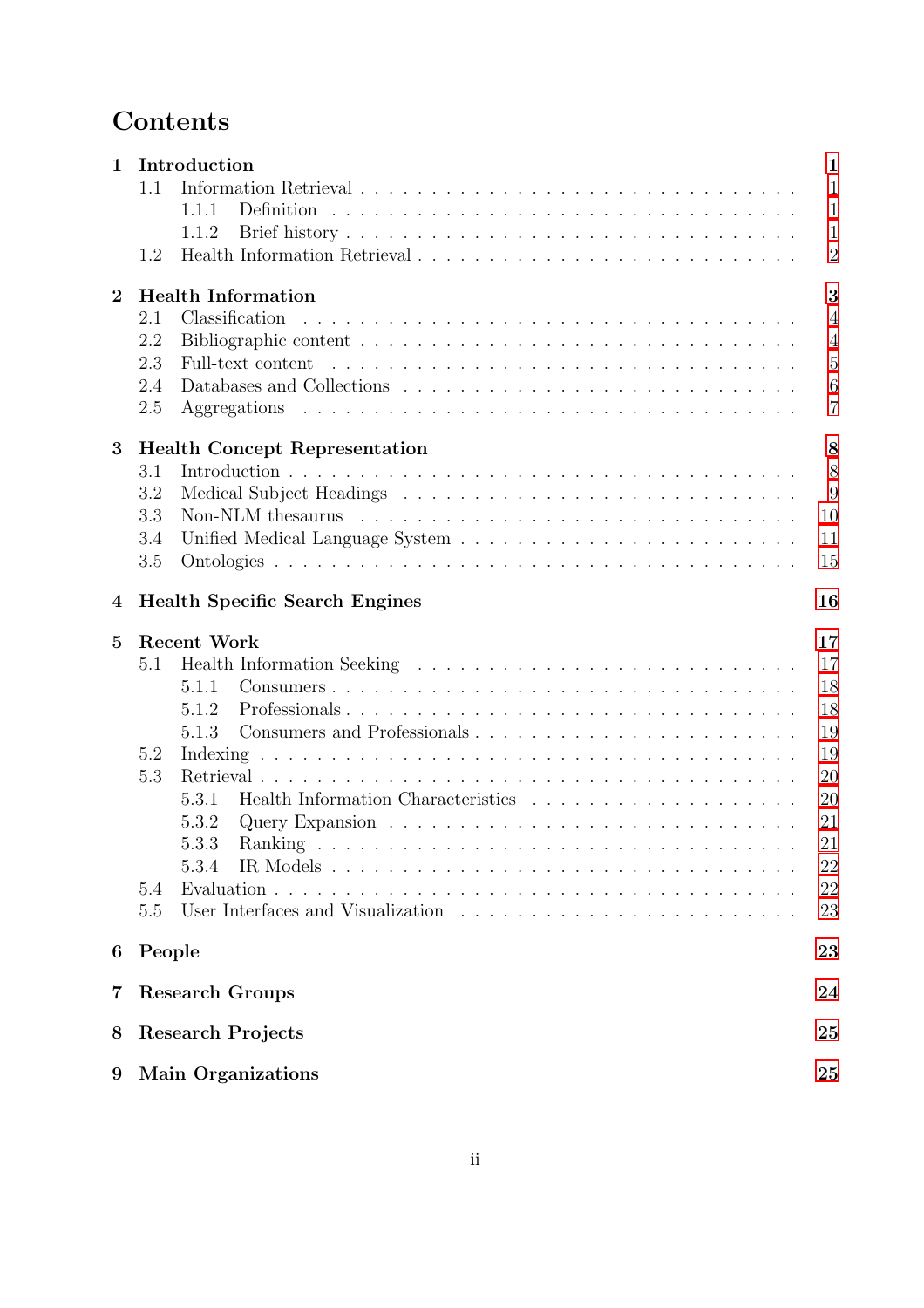# 10 Main Journals [26](#page-28-0)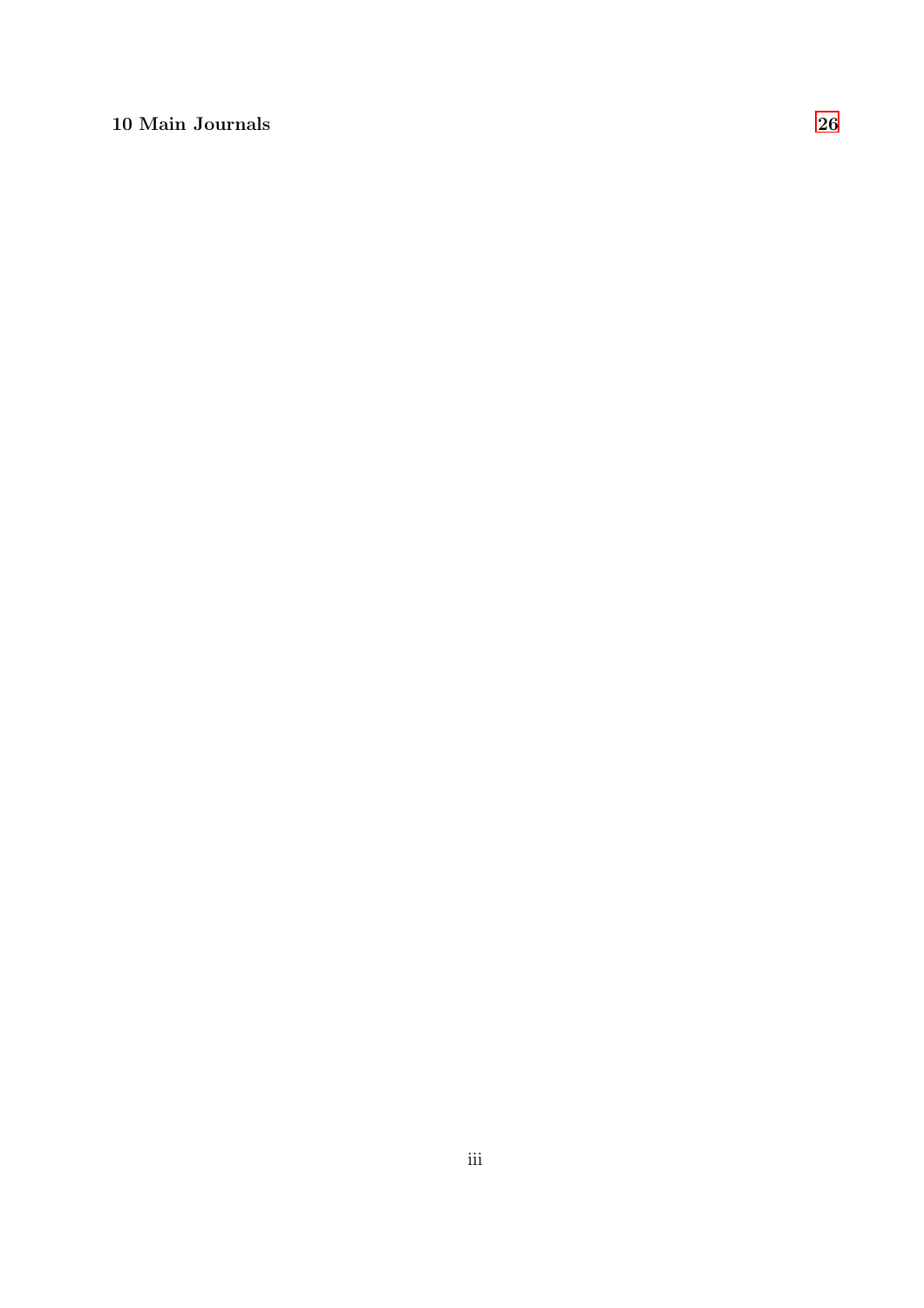# <span id="page-3-0"></span>1 Introduction

This document describes the state of the art on Health Information Retrieval (HIR), a field of study where Information Retrieval (IR) techniques are applied in the specific domain of Health Information. It starts with a brief introduction to the broader field of IR (Section [1.1\)](#page-3-1) where its definition and a short description of its evolution through the years is given, followed by an introduction to the more specific field of HIR (Section [1.2\)](#page-4-0). Section [2](#page-5-0) presents a classification of Health Information in several categories where several examples of products and services are given. In Section [3](#page-10-0) the main existing representations for health concepts are described, from terminologies to ontologies. Section [4](#page-18-0) enumerates and briefly describes the main health specific search engine and Section [5](#page-19-0) describes some of the recent research work developed in the area. In sections [6,](#page-25-1) [7,](#page-26-0) [8,](#page-27-0) [9](#page-27-1) and [10](#page-28-0) are presented major figures in the area along with its research groups, research projects, main organizations and also journals.

### <span id="page-3-2"></span><span id="page-3-1"></span>1.1 Information Retrieval

#### 1.1.1 Definition

Information retrieval (IR) is a broad and loosely-defined term [\[88,](#page-35-0) [55\]](#page-33-0) that has become accepted with the work published by Cleverdon, Salton, Sparck Jones, Lancaster and others [\[88\]](#page-35-0). One of the earliest definitions, that dates from the 1960's, characterizes it as an area concerned with the structure, analysis, organization, storage, searching and retrieval of information [\[91\]](#page-35-1). More recently, Baeza-Yates et al. [\[4\]](#page-29-0) presented a similar definition where IR deals with the representation, storage, organization and access to information items. An even more recent definition presents IR as "finding material (usually documents) of an unstructured nature (usually text) that satisfies an information need from within large collections (usually stored on computers)" [\[55\]](#page-33-0).

Being an imprecise distinction, it is frequent to distinguish IR from Data Retrieval. Rijsbergen [\[88\]](#page-35-0) does it in eight different perspectives: matching, inference, model, classification, query language, query specification, items wanted and error response. Baeza-Yates at al [\[4\]](#page-29-0) also make this distinction defining data retrieval as retrieving all objects that satisfy clearly defined conditions where an erroneous object among the retrieved ones means a total failure. In IR it is not a major problem to identify non-relevant documents in the retrieved set of documents because this field of study deals with information that is not structured and that may be semantically ambiguous (the opposite of Data Retrieval) [\[4,](#page-29-0) [55,](#page-33-0) [2\]](#page-29-1). Research in database systems is usually associated with the Data Retrieval field.

### <span id="page-3-3"></span>1.1.2 Brief history

The first manual IR systems appeared with the Sumerians, in the beginning of 3000 BC, when they constructed areas for storing and classifying written materials (cuneiform inscriptions - one of history's oldest writing system) to assist the operation of various social groups [\[45\]](#page-32-0). As time went by, inventions like paper, the printed press raised the importance of systems to store, manage and retrieve information. After the invention of computers, in 1945, Vannevar Bush wrote the article "As We May Think" [\[8\]](#page-29-2) in which he criticizes the artificiality of the epoch's indexing systems. He idealizes a system that operates through association (as the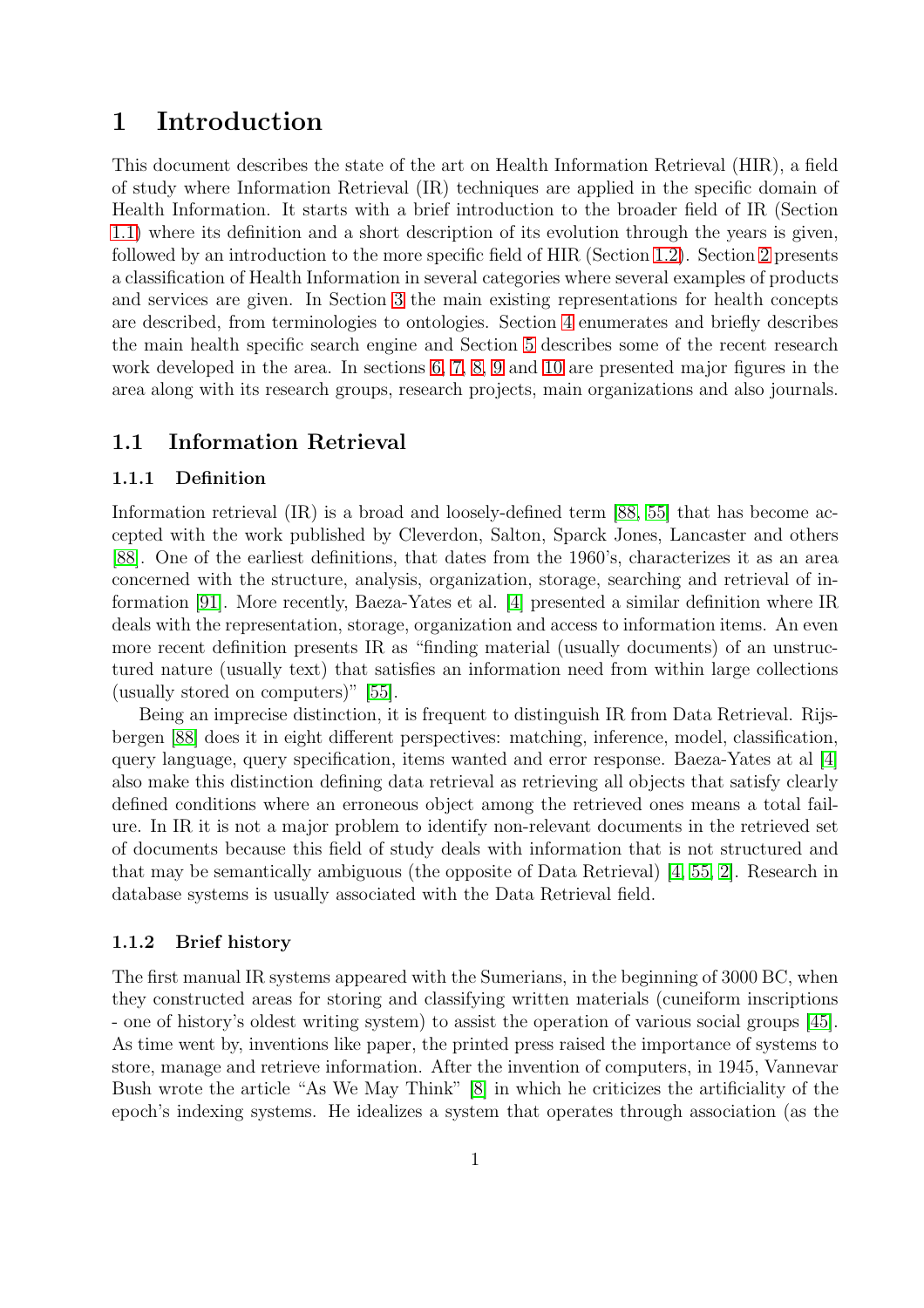human mind) and is mechanized so it may be consulted with speed and flexibility. This was the first conception of an automatic IR system. The term Information Retrieval was coined later, in 1950, by Calvin Mooers [\[62\]](#page-33-1).

Since the late 1950s, the field of IR has evolved through several relevant works such as: H.P. Luhn's work [\[52\]](#page-33-2); the SMART system by Salton and his students [\[92\]](#page-35-2) where some important IR concepts (such as the vector space model and relevance feedback) were developed; Cleverdon's Cranfield evaluation model [\[11\]](#page-29-3); Sparck Jones' development of idf [\[40\]](#page-32-1) and the probabilistic models by Robertson [\[89\]](#page-35-3) and Croft [\[14,](#page-30-0) [103\]](#page-36-0). In 1992, with the beginning of the Text REtrieval Conference (TREC) [\[65\]](#page-34-0), that provide the necessary infrastructure for large-scale evaluation, allowed the modification of old models/techniques and the proposal of new ones.

With the development of the World Wide Web (Web), the interest in the IR field has spread from information specialists (librarians, the legal community and other) [\[2,](#page-29-1) [9,](#page-29-4) [55\]](#page-33-0) to a broader audience [\[2\]](#page-29-1). The larger interest on the area together with the increase in the amount of information available and in users' requirements have contributed to significant progresses on the field that has evolved from a simple document retrieval to a broad range of related areas. Some of these areas are: question-aswering, cross-lingual search, topic detection and tracking, summarization, multimedia retrieval and others [\[2,](#page-29-1) [9\]](#page-29-4).

Despite the recent and numerous developments, IR is far from being a "solved problem" [\[9\]](#page-29-4). On one side, information is being produced more than ever – a report of a study developed in UC Berkeley's School of Information Management and Systems [\[53\]](#page-33-3) estimates that the amount of new information stored on paper, film, magnetic, and optical media has doubled and that the information on the Web has tripled from 2000 to 2003. On the other side, the ways people produce, search, manage and use information is rapidly evolving.

### <span id="page-4-0"></span>1.2 Health Information Retrieval

Probably by the same reasons that made the general IR field evolve so much in the last years, research and interest on the application of this field's techniques to the specific domain of health and biomedicine have also grew. The Web and its applications have profoundly changed the availability and ease of access to health information, not only to health professionals but also to consumers.

To health professionals, applications providing an easy access to validated and up-to-date health knowledge are of great importance to the dissemination of knowledge and have the potential to impact the quality of care provided by health professionals. On the other side, the Web opened doors to the access of health information by patients, their family and friends, making them more informed and changing their relation with health professionals. According to Adam Bosworth [\[6\]](#page-29-5), in a good health system, consumers should be able to discover the most relevant information possible, should have access to health support personalized services and should be able to learn from and educate those in similar health circumstances.

To professionals, one of the main and oldest IR applications is PubMed from the US National Library of Medicine (NLM) that gives access to the world's medical research literature. To consumers, health information is available through different services and with different quality. Lately, the control over and access to health information by consumers has been a hot topic, with plenty government initiatives all over the world that aim to improve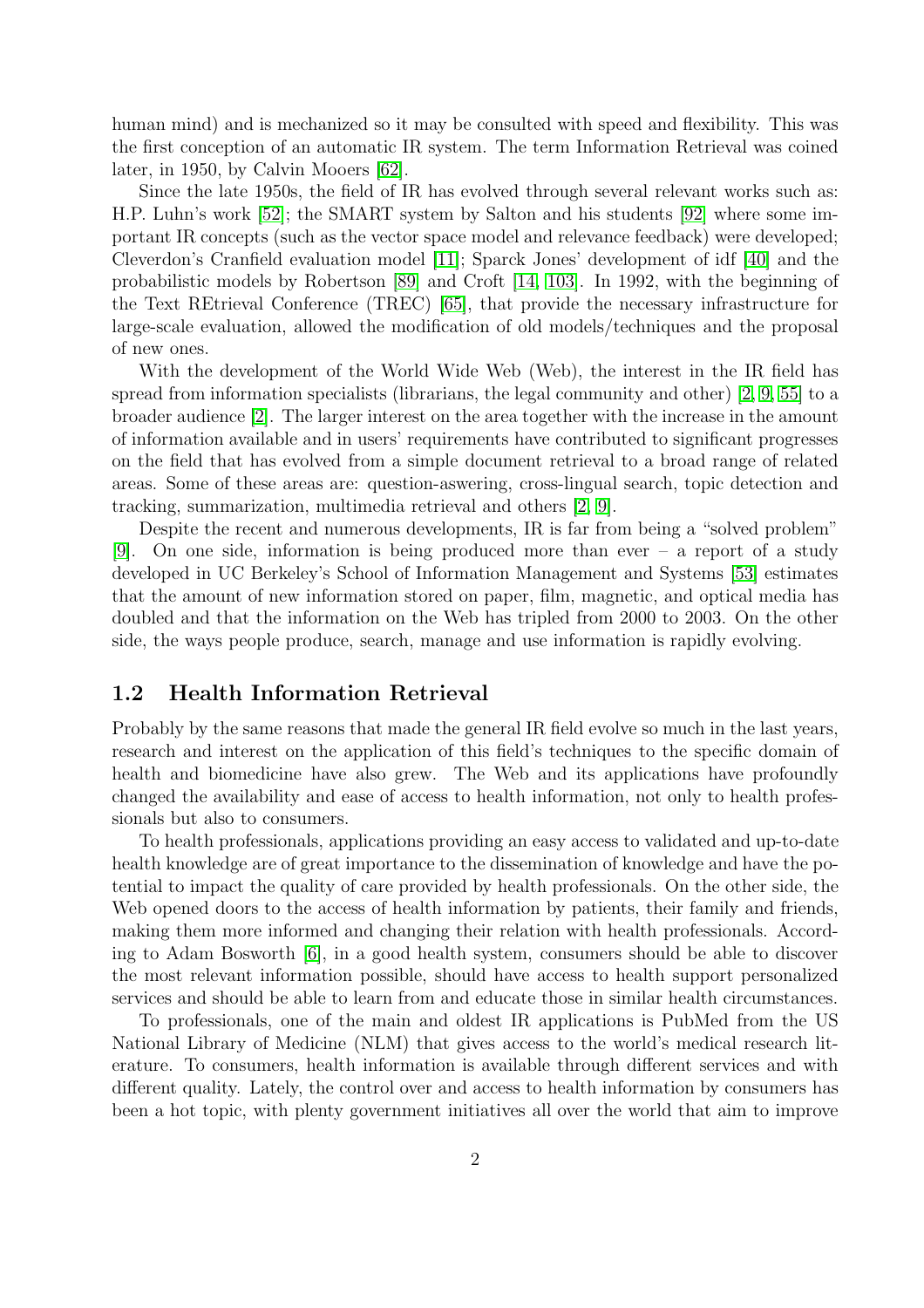consumer health giving consumers more information and making easier the sharing of patient records. Some of the main IR related companies, like Google and Microsoft are beginning to invest in this area. Google launched, at May 2008, a service entitled Google Health [\[23\]](#page-30-1) and Microsoft has also launched, at October 2007, a service entitled Microsoft HealthVault [\[60\]](#page-33-4). Revolution Health [\[87\]](#page-35-4) is another service of this type provided recently from Steve Case's (AOL founder) company. Generally, the movement of a consumer-driven healthcare is about giving consumer more power to manage their health. This can be done by giving them access to their health record anywhere/anytime, making easy to find all needed information, providing online tools that enable personalized advice and other approaches.

Currently, the Web is already used in large scale to access health information. A 2006 study [\[20\]](#page-30-2) concluded that "eight in ten USA internet users go online for health information". They also found that: health searches are as popular as reading blogs or using the Internet to look up a phone number or address; "the typical health information session starts at a search engine, includes multiple sites, and is undertaken on behalf of someone other than the person doing the search"; 53% of health seekers report that most recent health information session had some kind of impact on how they take care of themselves or care for someone else.

The revolution in health care caused by the new information society is also prognosed by Haux et al. [\[27\]](#page-31-0) in several dimensions. Two of their theses are "Patients and their families will be knowledgeable of the information resources available over the Internet and will make use of them. New services will arise" (they predict the number of access to health web sites will increase by more than  $30\%$  and that over  $20\%$  of patients will inform themselves about health on the Internet) and that "Knowledge about diseases will be current, comprehensive and internationally available via electronic media, including their availability to patients and their family members ('consumers'). This knowledge will be available in different qualities. Therefore, internationally accredited certification will be available for their contents (e.g. by specialty associations). Knowledge support will partially be integrated in clinical routines." (they predict that over 80% of polled medical knowledge will result from electronic media and that over 80% of the guidelines used routinely in clinical work, will be available electronically).

# <span id="page-5-0"></span>2 Health Information

Information is a concept hard to define and may be viewed in several ways. It's frequent to see its definition through its comparison to the concepts of data and knowledge. Data consist of the observations or measurements made about the world. Information is the aggregated and organized data that describes a specific situation. Knowledge is what is learned from data and information, accumulated and integrated over time, that can be applied in new situations.

Current times are integrated in the third era of technological evolution, the so-called information era [\[106\]](#page-37-0). Never before, so much information has been created and transfered. A 2003 study estimated that new stored information grew about 30% a year between 1999 and 2002 [\[53\]](#page-33-3). In fact, information is in the center of our society and it has become an indispensable resource to every society's areas.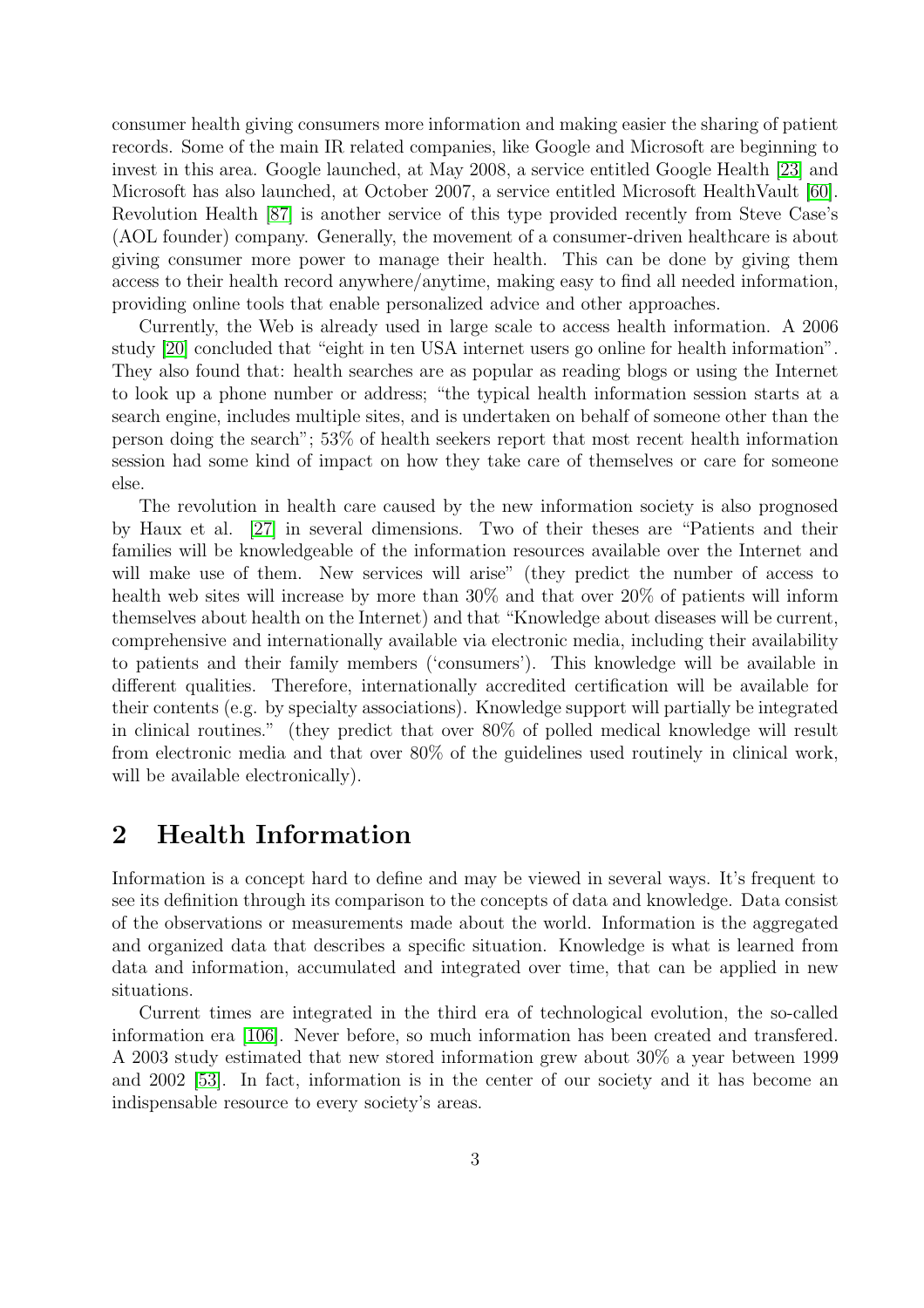In healthcare, information plays a crucial role in professionals activities and consumers attitudes. Two old studies (one from 1966 and other from 1973) predicted that healthcare personal spend about one-third of their time handling and using information [\[41,](#page-32-2) [54\]](#page-33-5). According to Hersh [\[30\]](#page-31-1), it is likely that the time dedicated to managing information in healthcare is as large, or even larger, nowadays.

In this report, the term Health Information is adopted instead of Biomedical Information, because it's broader than the latest, including not only concepts from biological and medical sciences but also information on related areas such as health care (e.g.: health care facilities, manpower and services; health care economics and organizations).

### <span id="page-6-0"></span>2.1 Classification

Textual Health Information may be classified in patient-specific information and knowledgebased information [\[30,](#page-31-1) [96\]](#page-36-1). The first type relates to individual patients and its purpose is to tell health professionals about the health condition of a patient. It typically comprises the patient's medical record and it may contain unstructured data (e.g.: lab results, vital signs) or free/narrative text (e.g.: radiology report). The second type of classification is related to the information that derives and is organized from observational and experimental research. This information provides health professionals the knowledge acquired in other situations so it may be applied to individual patients or used to conduct further research. Similarly to other types of scientific information, the knowledge-based information can be subdivided in primary information (direct results of original research that appears in papers, journals or other sources) and secondary information (reviews, condensations, summaries of primary literature like books, monographs, review papers, clinical guidelines, health information on web pages and other sources).

Another way of classifying knowledge-based information is to divide it in four subcategories: bibliographic, full-text, databases/collections and aggregations [\[30,](#page-31-1) [96\]](#page-36-1). Each subcategory will be described next along with some of its main examples.

### <span id="page-6-1"></span>2.2 Bibliographic content

The bibliographic content contains literature reference databases (or bibliographic databases), web catalogs and specialized registries. The distinction between these subcategories is becoming blurry as, for example, literature reference databases started providing links to the referenced literature, moving closer to web catalogs.

Literature Reference Databases These databases catalog books and periodicals and were the original IR databases in the past 1960s, designed to guide the searcher and not to provide information.

MEDLINE (Medical Literature Analysis and Retrieval System Online) is probably the best-known and premier bibliographic database of the National Library of Medicine (NLM) [\[69\]](#page-34-1). It started being the print publication of *Index Medicus*, a print catalog of the medicine literature, with its first volume published in 1879 [\[30\]](#page-31-1). It contains over 16 million references to journal articles of approximately 5200 journals with a subject scope of biomedicine and health. In 2007, 670,000 references were added.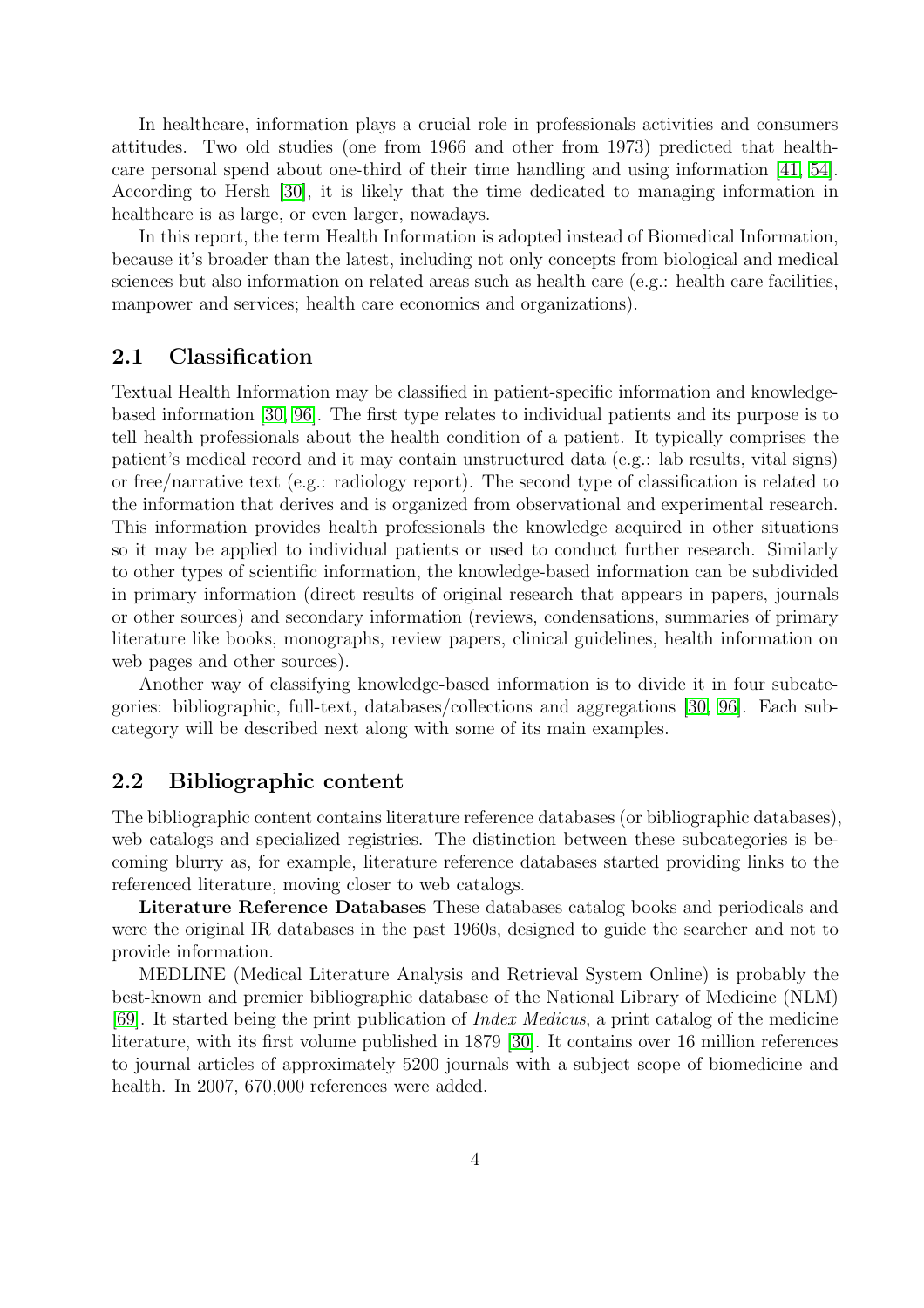MEDLINE is freely available via PubMed<sup>[1](#page-7-1)</sup> and a search generates a list of citations (including authors, title, source, and often an abstract) to journal articles, an indication of free electronic full-text availability (generally through PubMed Central<sup>[2](#page-7-2)</sup>) or a link to the website of the publisher or other full text provider. It may also be searched using the NLM Gateway, a single Web interface that searches multiple NLM retrieval systems [\[70\]](#page-34-2). Other websites also provide access to MEDLINE, some for free and others for some fee (usually providing value-added services).

Besides MEDLINE, NLM has many other databases and electronic resources (listed in [\[73\]](#page-34-3)). Their bibliographic databases are organized in three categories: citations to journals and other periodicals since 1966 (accessible through PubMed that is composed by MEDLINE, MEDLINE in-process citations and publisher-supplied citations), citations to books, jour-nals and audiovisual material (available through LOCATORplus<sup>[3](#page-7-3)</sup>) and citations to journal articles prior to 1966 and scientific meeting abstracts (accessible through NLM Gateway<sup>[4](#page-7-4)</sup>).

In addition to NLM, there are other producers of bibliographic databases, both public and private. Some are produced by other USA National Institute of Health's institutes like the National Cancer Institute (NCI). Some of these bibliographic databases tend to be more focused in specific resource and subject types like CINAHL (Cumulative Index to Nursing and Allied Health Literature<sup>[5](#page-7-5)</sup> $)$  – the major non-NLM database for the nursing field.

Web Catalogs Web catalogs are web pages that contain links to other pages and sites and share many features with traditional bibliographic databases [\[30\]](#page-31-1). The number of such catalogs is increasing [\[96\]](#page-36-1). Some well-known catalogs are: MedicalMatrix<sup>[6](#page-7-6)</sup>, Hardin.MD<sup>[7](#page-7-7)</sup>, HealthFinder<sup>[8](#page-7-8)</sup>, HON Select<sup>[9](#page-7-9)</sup>, Intute: Health and Life Sciences<sup>[10](#page-7-10)</sup> and MedWeb Plus<sup>[11](#page-7-11)</sup>.

Specialized Registries Specialized registries differ from literature reference databases because they point to more diverse information resources. This type of information resource may overlap with literature reference databases and web catalogs but, generally, it points to more diverse information resources. One famous specialized registry is the *National Guidelines Clearinghouse* (NGC<sup>[12](#page-7-12)</sup>), produced by the Agency for Healthcare Research and Quality (AHRQ), with information about clinical practice guidelines.

#### <span id="page-7-0"></span>2.3 Full-text content

This subcategory contains online versions of the complete version of periodicals, books and websites. Originally, full-text databases were mainly online versions of journals and it only started to include books with the decrease of the price of computers and the growth of the

<sup>1</sup>http://pubmed.gov

<span id="page-7-1"></span><sup>2</sup>http://www.pubmedcentral.nih.gov

<span id="page-7-2"></span><sup>3</sup>http://locatorplus.gov

<span id="page-7-3"></span><sup>4</sup>http://gateway.nlm.nih.gov

<span id="page-7-4"></span><sup>5</sup>http://www.cinahl.com

<span id="page-7-5"></span> $6$ http://www.medmatrix.org

<span id="page-7-6"></span><sup>7</sup>http://www.lib.uiowa.edu/hardin/md

<span id="page-7-7"></span><sup>8</sup>http://www.healthfinder.gov

<span id="page-7-8"></span><sup>9</sup>http://www.hon.ch/HONselect

<span id="page-7-9"></span><sup>10</sup>http://www.intute.ac.uk/healthandlifesciences

<span id="page-7-10"></span><sup>11</sup>http://www.medwebplus.com

<span id="page-7-12"></span><span id="page-7-11"></span><sup>12</sup>http://www.guideline.gov/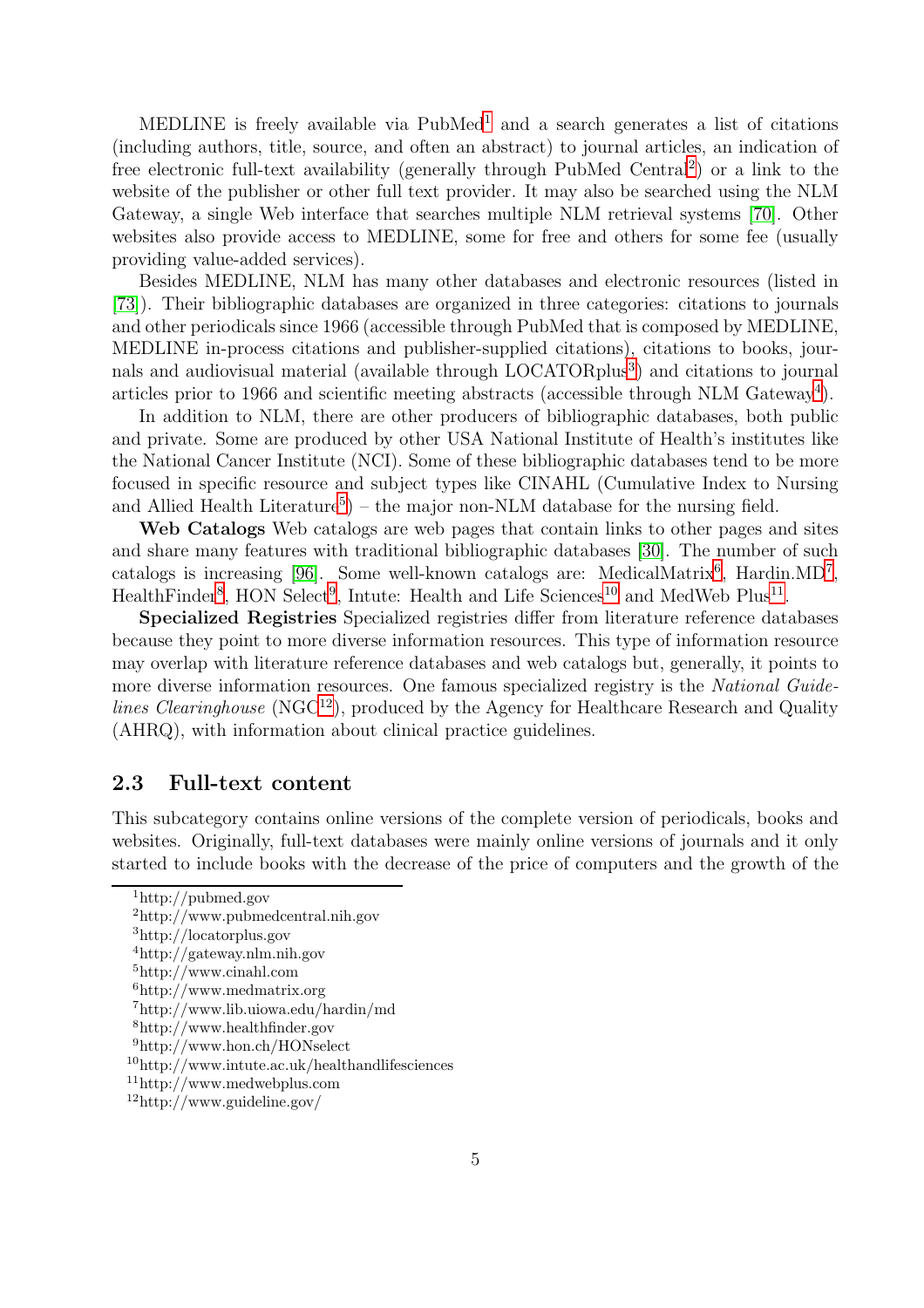Internet that also led to development of web sites.

Most periodicals are nowadays published electronically. Some are published by the company that produces the print version of the journal (e.g.: Elsevier), others by Highwire Press (which provides a website, searching and browsing interfaces and other tools to publishers that haven't moved directly to the online world), some have created their own site and others have exclusively published online. Electronic versions are usually enhanced by additional features such as: easier access, provision of additional data like figures, tables, raw data and images, true bibliographic links. Nowadays, there are publishers that have decided to make their papers freely available on the Web. Some highly visible approaches are BiomedCentral<sup>[13](#page-8-1)</sup> (BMC), Public Library of Science<sup>[14](#page-8-2)</sup> (PLOS) and PubMed Central<sup>[15](#page-8-3)</sup> (PMC).

Textbooks are also increasingly publishing versions on the Web. These electronic versions allow several additional features over the printed versions: they feature high-quality images; the insertion of multimedia content (e.g.: sound and video) which is impossible in the printed version; the insertion of links to other resources; the inclusion of interactive self-assessment questions and an easier access to book updates. There are already several online versions of well-known books in the health area.

The third type of full-text content is composed of web sites that provide full-text information. This excludes web sites that implement services such as bibliographic databases, online versions of books and other printed material, specialized databases and collections and aggregations of these. The Web has several health full-text information sites that are developed by everyone, from consumers to governments. Some of these websites, that include more than just collections of text (e.g.: interaction with experts, links to other sites) are: Intelihealth<sup>[16](#page-8-4)</sup>, Netwellness<sup>[17](#page-8-5)</sup>, WebMD<sup>[18](#page-8-6)</sup>, eMedicine<sup>[19](#page-8-7)</sup>, Medscape<sup>[20](#page-8-8)</sup> and Institute for Clinical Systems Improvement guidelines<sup>[21](#page-8-9)</sup>. The first three sites are directed to consumers while the last three are more oriented to health professionals.

### <span id="page-8-0"></span>2.4 Databases and Collections

This category consists of databases and other specific collections of information. This kind of information is usually housed in database management systems and contains several types of resources like images (from radiology, pathology and other areas), genomics (gene sequencing, protein characterization and others), citations (which link scientific literature) and Evidence Based Medicine (EBM) resources. The dynamic nature of web databases make them more appropriate to some type of content.

Images, an important piece of the healthcare practice, education and research are one of those types. There are several health images databases available on the Web. One of the most

<sup>13</sup>http://www.biomedcentral.com

<span id="page-8-1"></span><sup>14</sup>http://www.plos.org

<span id="page-8-2"></span><sup>15</sup>http://pubmedcentral.gov

<span id="page-8-3"></span><sup>16</sup>http://www.intelihealth.com/

<span id="page-8-4"></span><sup>17</sup>http://www.netwellness.com/

<span id="page-8-5"></span><sup>18</sup>http://www.webmd.com/

<span id="page-8-6"></span><sup>19</sup>http://www.emedicine.com/ <sup>20</sup>http://www.medscape.com/

<span id="page-8-7"></span>

<span id="page-8-9"></span><span id="page-8-8"></span> $^{21}$ [http://www.icsi.org/guidelines\\_and\\_more/](http://www.icsi.org/guidelines_and_more/)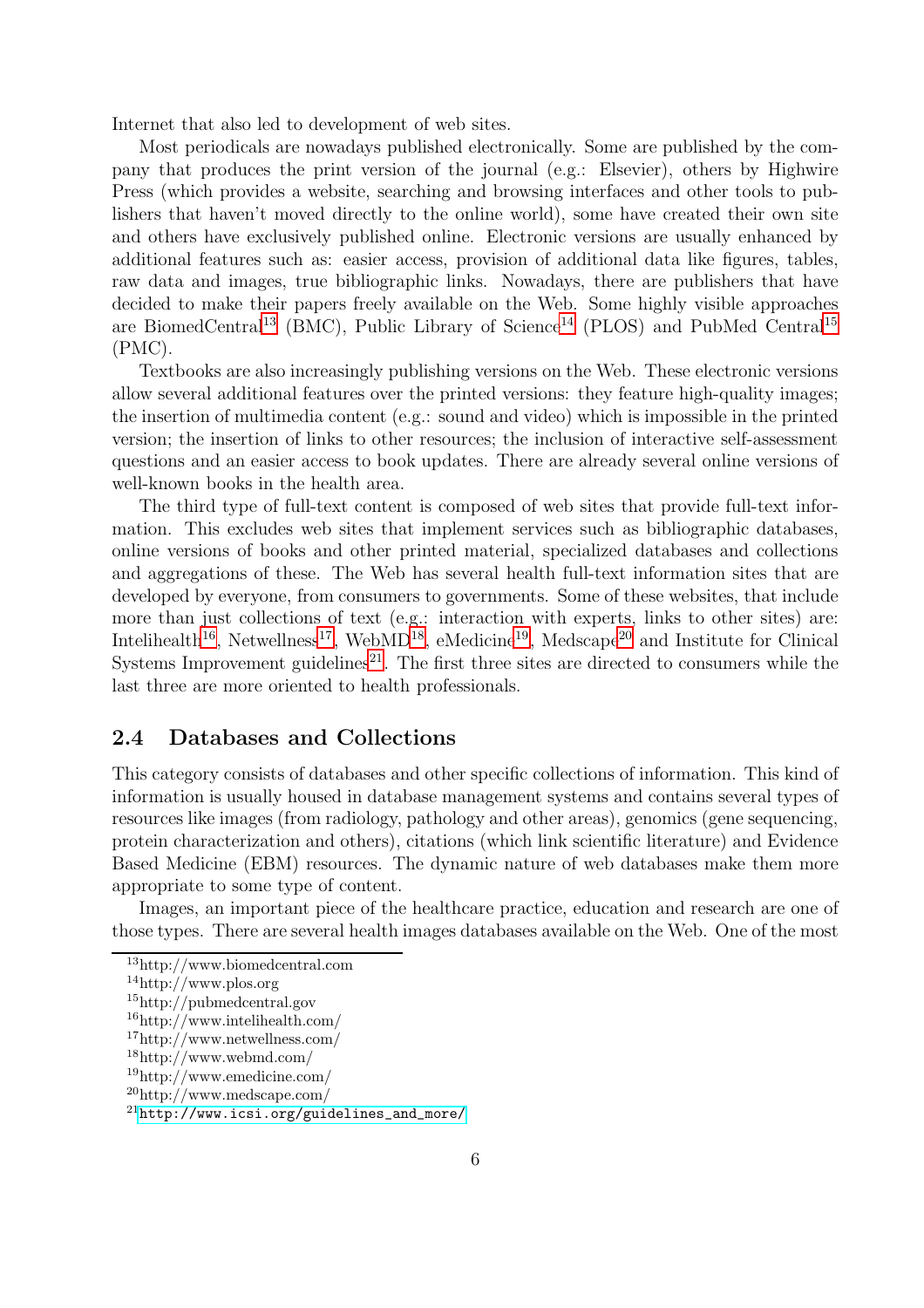famous is the Visible Human  $Project^{22}$  $Project^{22}$  $Project^{22}$ , which consists of three-dimensional representations of normal male and female bodies built from cross-sectional slices of cadavers.

Genomics studies the genetic material in living organisms and its research has been evolving rapidly in the last years. One of its main driving forces was the Human Genome Project, led by the National Human Genome Research Institute at the National Institutes of Health (NIH). This project ended in April 2003 with the production of a version of the human genome sequence that is freely available in public databases [\[64\]](#page-33-6). Several genomics databases are available across the Web and at the center are those produced by the National Center for Biotechnology Information (NCBI). NCBI's databases are linked among themselves, along with PubMed in the NCBI's Entrez system<sup>[23](#page-9-2)</sup>.

The number of citations to a specific scientific work is usually used as an evaluation measure of that work's quality and impact. To track citations in scientific literature there are citation databases that provide linkages to articles that cite others. The best-known citation databases are the Science Citation Index (SCI) and the Social Sciences Citation Index (SSCI) from Thomson Reuters, available through the Web of Science service<sup>[24](#page-9-3)</sup>.

On the Web there are also databases that hold the principles of EBM and try to eliminate the problems of scattering and fragmentation of the primary literature. These databases provide systematic reviews (e.g.: The Cochrane Database of Systematic Reviews<sup>[25](#page-9-4)</sup>) or high synthesized synopses of evidence-based information (e.g.: Clinical Evidence<sup>[26](#page-9-5)</sup>, DynaMed<sup>[27](#page-9-6)</sup>,  $PIER<sup>28</sup>$  $PIER<sup>28</sup>$  $PIER<sup>28</sup>$ , UpToDate<sup>[29](#page-9-8)</sup>).

# <span id="page-9-0"></span>2.5 Aggregations

This last category includes aggregations of the first three categories for all types of users, from consumers to health professionals and scientists. The distinction between this category and some of the above content with several links is blurry but, typically, aggregations have a larger variety of information that serve diverse needs of their users. They are, for example, websites that collect several types of content to generate a coherent resource.

One of the largest aggregated consumer information resource is MedlinePlus, a service of the U.S. NLM and the NIH that is updated daily. It aggregates information from these entities and from other trusted sources on over 750 diseases and conditions. It also has preformulated MEDLINE searches to give access to medical journal articles, information on drugs, an illustrated encyclopedia, a medical dictionary, links to clinical trials, interactive patient tutorials and updated health news [\[71\]](#page-34-4). CancerNet is another consumer-oriented service from the National Cancer Institute<sup>[30](#page-9-9)</sup> (NCI) that contains information on all disease's aspects. Healthline<sup>[31](#page-9-10)</sup> is another service focused on the consumers with online health search,

 $^{22}$ [http://www.nlm.nih.gov/research/visible/visible\\_human.html](http://www.nlm.nih.gov/research/visible/visible_human.html)

<span id="page-9-1"></span><sup>23</sup>http://www.ncbi.nlm.nih.gov/Entrez/

<span id="page-9-2"></span><sup>24</sup>http://scientific.thomson.com/products/wos/

<span id="page-9-3"></span><sup>25</sup>http://www.cochrane.org

<span id="page-9-4"></span><sup>26</sup>http://www.clinicalevidence.com

<span id="page-9-5"></span><sup>27</sup>http://www.dynamicmedical.com

<span id="page-9-6"></span><sup>28</sup>http://pier.acponline.org

<span id="page-9-7"></span><sup>29</sup>http://www.uptodate.com

<span id="page-9-8"></span><sup>30</sup>http://www.cancer.gov

<span id="page-9-10"></span><span id="page-9-9"></span><sup>31</sup>http://www.healthline.com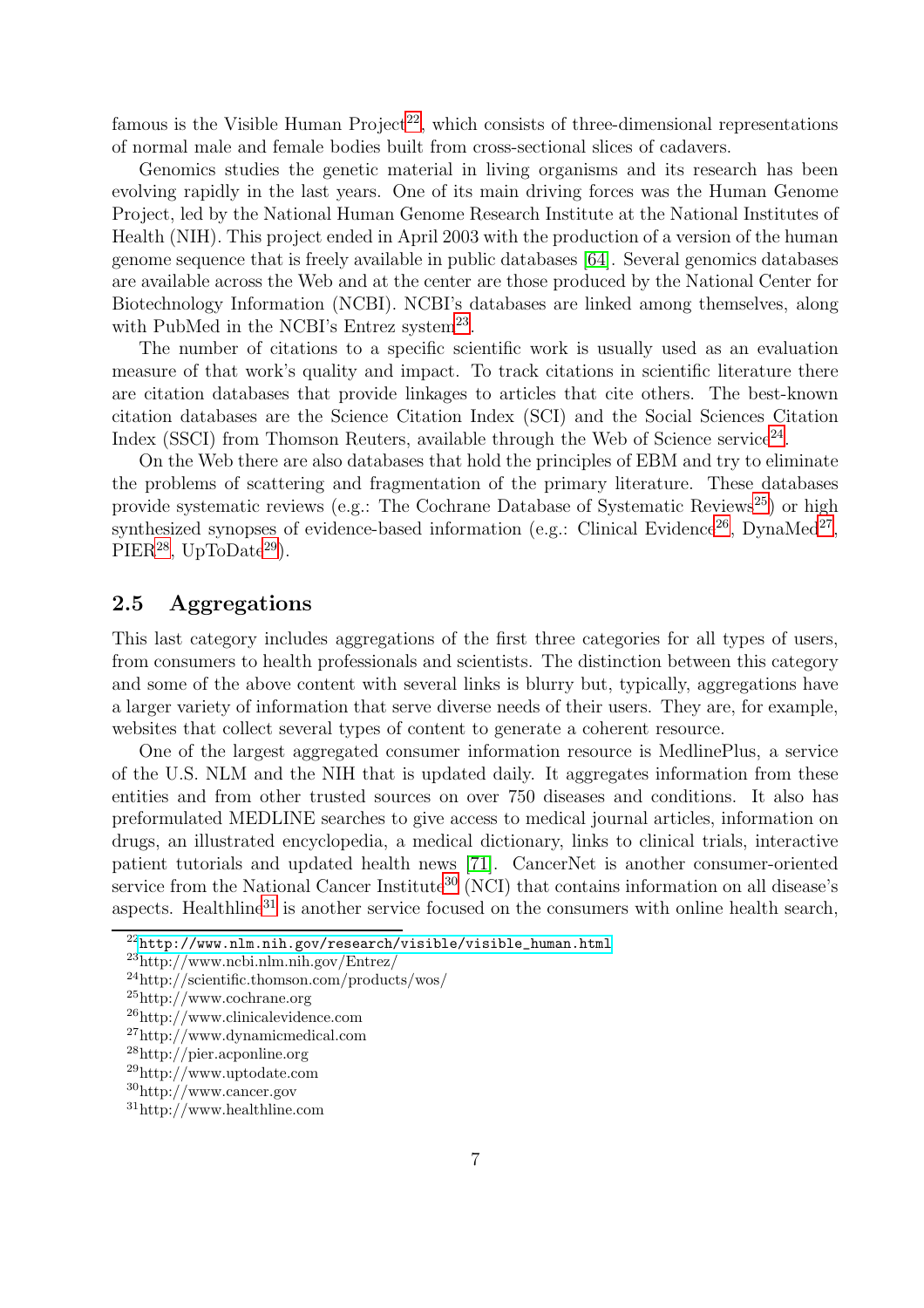content and navigation features. Kosmix RightHealth $32$  creates a page for health related topics based on information (in several formats) dispersed across the Internet. The two last consumer aggregations have been recently created and combine this service with others. The first is Microsoft HealthVault<sup>[33](#page-10-3)</sup>, a hub of a network of sites, personal health devices and other services to let consumers manage their health. The second is Google Health that has the same goal of giving control to health consumers, storing health information in one central place. Besides allowing the creation of online health profiles, the import of medical records, the searching of doctors and hospitals and the connection to online health services, it also aggregates resources about health topics and issues.

There are also aggregated content more directed to professionals like: MDConsult<sup>[34](#page-10-4)</sup> – a service of Elsevier that aggregates medical resources in an integrated way to help health professionals and Merck Medicus<sup>[35](#page-10-5)</sup> – developed my Merck, available to all licensed US physicians, which includes resources like Harrison's Online and MDConsult.

# <span id="page-10-1"></span><span id="page-10-0"></span>3 Health Concept Representation

# 3.1 Introduction

The area of IR greatly benefits from the availability of well defined information structures that can be used in the indexing and retrieval processes of IR. Health information is, by its nature, highly detailed [\[96\]](#page-36-1), where knowledge organization is one of the oldest applications of classification, dating to Aristotle's effort in biology and formal descriptions [\[78\]](#page-34-5). Health concepts' representation is more challenging than in many domains, due to its levels of precision, complexity, implicit knowledge and breadth of application [\[96\]](#page-36-1). However, it is also an area where great efforts have been developed and several representation's systems have appeared.

Before describing some of the main health concept representation systems, they are classified in three categories with increasing degree of formalism: terminologies, controlled vocabularies/thesaurus and ontologies. A terminology or vocabulary is a list of terms, that are representations of the concepts used in a specific area. When simple relationships among different terms are specified, this representation system becomes a controlled vocabulary or a thesaurus. The relationships are typically of three types: hierarchical (terms are broader or narrower), synonymous, related (terms with relations that are neither hierarchical or synonymous). Ontologies are the most formal category having also logical descriptions that serve to computationally define terms. They must also exhibit internal consistency, acyclic polyhierarchies and computable semantics [\[96\]](#page-36-1). Recently there has been an explosion of modern biomedical ontologies [\[97\]](#page-36-2).

The Health Concept Representation Systems described in this section may be used in several health informatics' research areas such as Information Retrieval, Natural Language Processing, Semantic Interoperability and Decision Support Systems. In Information Re-

<sup>32</sup>http://www.righthealth.com

<span id="page-10-2"></span><sup>33</sup>http://www.healthvault.com

<span id="page-10-3"></span><sup>34</sup>http://www.mdconsult.com

<span id="page-10-5"></span><span id="page-10-4"></span><sup>35</sup>http://www.merckmedicus.com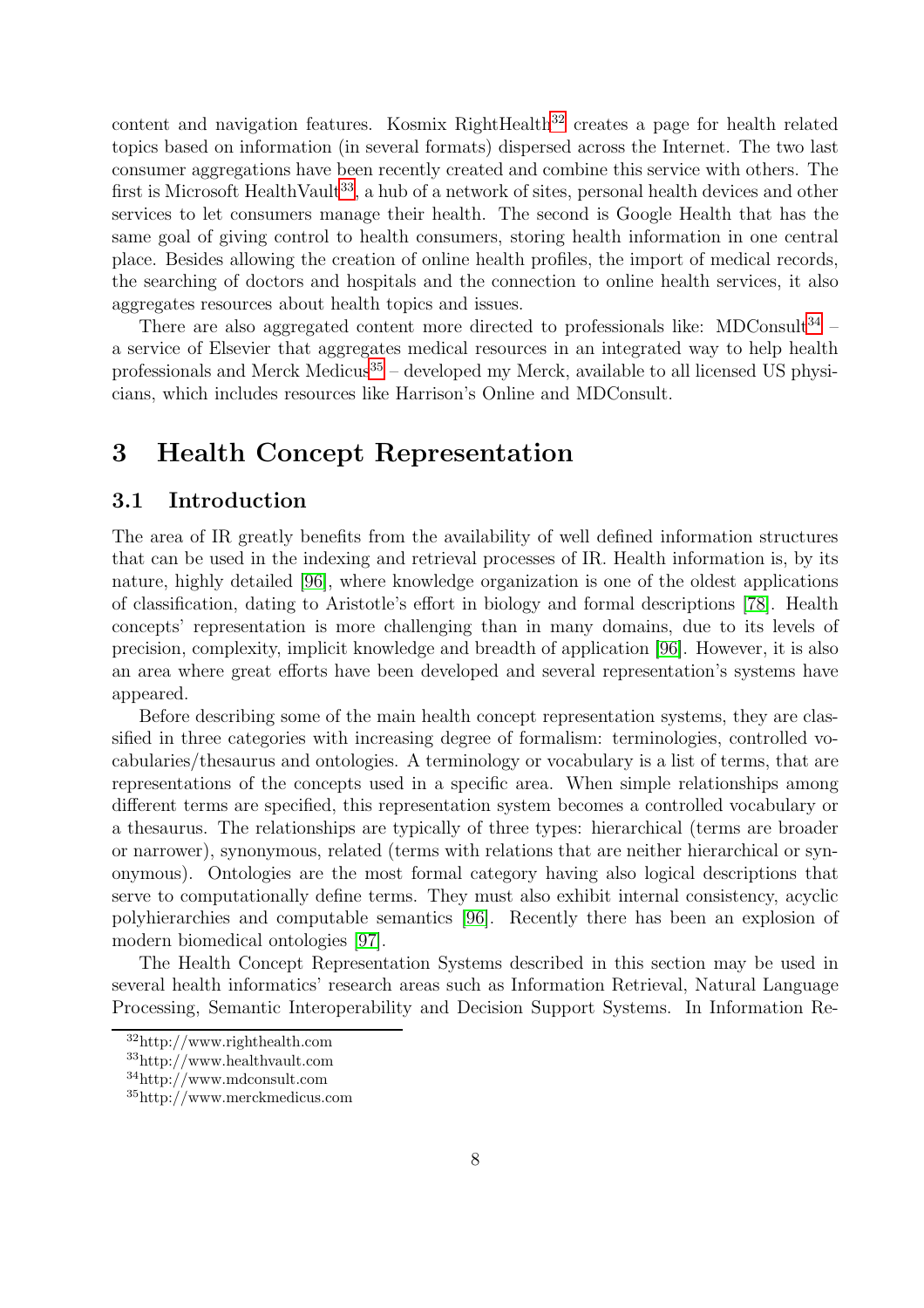trieval, they may be used in the indexing process (manual indexing is usually done using thesaurus) and in the retrieval process (e.g.: synonymous relations may be used to improve the expression of the information needs).

This section will start to describe the NLM's thesaurus that is used to index most of the NLM's databases, followed by other non-NLM thesaurus used in the health area. Then, NLM's Unified Medical Language System, together with its 3 knowledge sources: Metathesaurus, Semantic Network and the SPECIALIST Lexicon and Tools are presented. In the end, some of the main health ontologies and two general ontologies are briefly presented.

# <span id="page-11-0"></span>3.2 Medical Subject Headings

The Medical Subject Headings (MeSH) is the NLM's thesaurus used to index most of the NLM's databases [\[13\]](#page-29-6). It has sets of terms naming descriptors that are arranged in both alphabetic and hierarchical structure (which allows searching at various levels of specificity). The 2008 version of MeSH has 24,767 descriptors organized in an eleven-level hierarchy of headings [\[68\]](#page-34-6). the MeSH vocabulary files may be downloaded from the NLM site, at no charge, in XML or ASCII format.

The hierarchies in which descriptors are placed are also called trees<sup>[36](#page-11-1)</sup>. Each Descriptor appears in at least one place in the trees and may appear in as many additional places as may be appropriate. XML MeSH is structured in three levels: Descriptor/Concept/Term. A Descriptor may consist of a class of Concepts, that, correspond to a class of Terms which are synonymous with each other. For example  $37$ :

- Cardiomegaly [Descriptor]
	- Cardiomegaly [Concept, Preferred]
		- ∗ Cardiomegaly [Term, Preferred]
		- ∗ Enlarged Heart [Term]
		- ∗ Heart Enlargement [Term]
	- Cardiac Hypertrophy [Concept, Narrower]
		- ∗ Cardiac Hypertrophy [Term, Preferred]
		- ∗ Heart Hypertrophy [Term]

Each Concept has a Preferred Term which is also the name of the Concept and each Descriptor has a preferred Concept. The name of the Descriptor corresponds to the preferred Term of the preferred Concept. The terms in one Concept are not strictly synonymous with terms in another Concept, even in the same record. Additionally, MeSH has two types of relationships: hierarchical and associative [\[75\]](#page-34-7). The first type is a crucial component of a thesaurus and is formalized by the MeSH tree structure that represents distinct levels of specificity (terms that are broader or narrower). MeSH descriptors are organized in 16 categories  $[72]$  that can be explored through the browser available at  $38$ . The associative

<sup>36</sup>2008's MeSH list of trees in:<http://www.nlm.nih.gov/mesh/trees2008.html>

<span id="page-11-1"></span><sup>37</sup>Obtained from: [http://www.nlm.nih.gov/mesh/concept\\_structure.html](http://www.nlm.nih.gov/mesh/concept_structure.html)

<span id="page-11-3"></span><span id="page-11-2"></span><sup>38</sup>http://www.nlm.nih.gov/mesh/MBrowser.html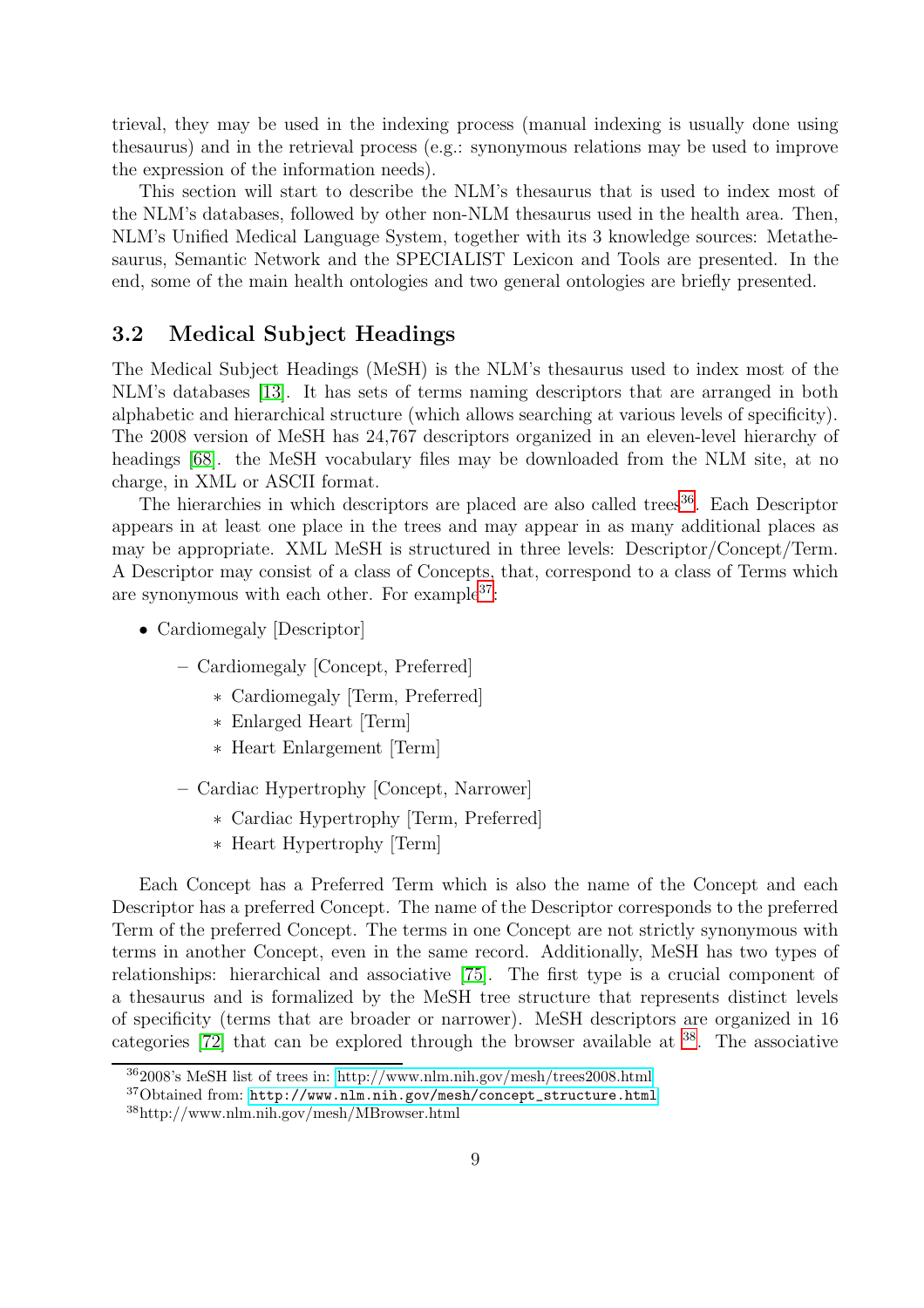relationships are often represented by the "see related" cross reference. They can be used to add/suggest terms to a specific search, to point out in thesaurus the existence of other descriptors which may be more appropriate or to point out distinctions made in the thesaurus or in the hierarchical structure of the thesaurus.

Besides the existence of descriptors (also called MeSH headings), MeSH has additional types of vocabulary: qualifiers (or subheadings), check tags, publication characteristics and supplementary concept records. Qualifiers can be attached to descriptors to narrow the focus of a term (e.g.: drug therapy, diagnosis, etiology, surgery). For example, a deficiency of monoamine oxidase is retrieved by the Descriptor Monoamine Oxidase combined with the Qualifier deficiency [\[77\]](#page-34-9). There are rules restricting the attachment of certain Qualifier (the allowable qualifiers are mentioned in the field *Allowable Qualifiers* for each term). Check tags are a special class of MeSH descriptors that must be considered routinely for every article (that's why they're called check tags) and represent facets like species, gender, human age, historical time periods and pregnancy [\[74\]](#page-34-10). Publication characteristics (or types) describes the item being indexed instead of its topic. It has 3 main categories: publication components (e.g. English Abstract), publication formats (e.g. lectures, letter), study characteristics (e.g. clinical trial, meta-analysis). The Supplementary Concept Records allow the indexing with headings from other thesaurus (non-MeSH headings) [\[74\]](#page-34-10). Currently, MeSH has 172,000 headings in the Supplementary Concept Records within a separate thesaurus [\[68\]](#page-34-6).

MeSH's use is not restricted to indexing NLM's databases. It is also used by other organizations to index bibliographic content, such as health libraries and the National Guidelines Clearinghouse<sup>[39](#page-12-1)</sup> [\[30\]](#page-31-1).

# <span id="page-12-0"></span>3.3 Non-NLM thesaurus

In addition to Mesh there are other thesaurus in the health area used to index documents.

CINAHL[40](#page-12-2), a database of nursing and allied health literature, uses the CINAHL Subject Headings, which is based on MeSH and has additional domain-specific terms [\[7\]](#page-29-7). EMBASE<sup>[41](#page-12-3)</sup>, an european database of biomedical and pharmacological information, has a vocabulary called EMTREE<sup>[42](#page-12-4)</sup> with features similar to those of MeSH<sup>[43](#page-12-5)</sup>.

Other common vocabularies in the health area include the Logical Observation Identifier Names and Codes (LOINC) that provides a universal code system for reporting laboratory and other clinical observations in electronic messages  $[58]$ , HL7 vocabulary tables<sup>[44](#page-12-6)</sup> that identify, organize and maintain coded vocabulary terms used in HL7 messages and the National Drug Code Directory<sup>[45](#page-12-7)</sup>.

A last vocabulary worth notice is the Consumer Health Vocabulary<sup>[46](#page-12-8)</sup>, developed in an open source and collaborative initiative, that aims to help bridge the communication gap

<sup>39</sup>http://www.guideline.gov

<span id="page-12-1"></span><sup>40</sup>http://www.cinahl.com

<span id="page-12-2"></span><sup>41</sup>http://www.embase.com

<span id="page-12-3"></span><sup>42</sup>http://www.info.embase.com/emtree/about

<span id="page-12-4"></span><sup>43</sup>Comparison at: [http://www.info.embase.com/emtree/about/emtree\\_mesh\\_comparison.pdf](http://www.info.embase.com/emtree/about/emtree_mesh_comparison.pdf)

<span id="page-12-5"></span><sup>44</sup>http://www.hl7.org/Special/committees/Vocab/vocab.htm

<span id="page-12-6"></span><sup>45</sup>http://www.fda.gov/cder/ndc

<span id="page-12-8"></span><span id="page-12-7"></span><sup>46</sup>http://www.consumerhealthvocab.org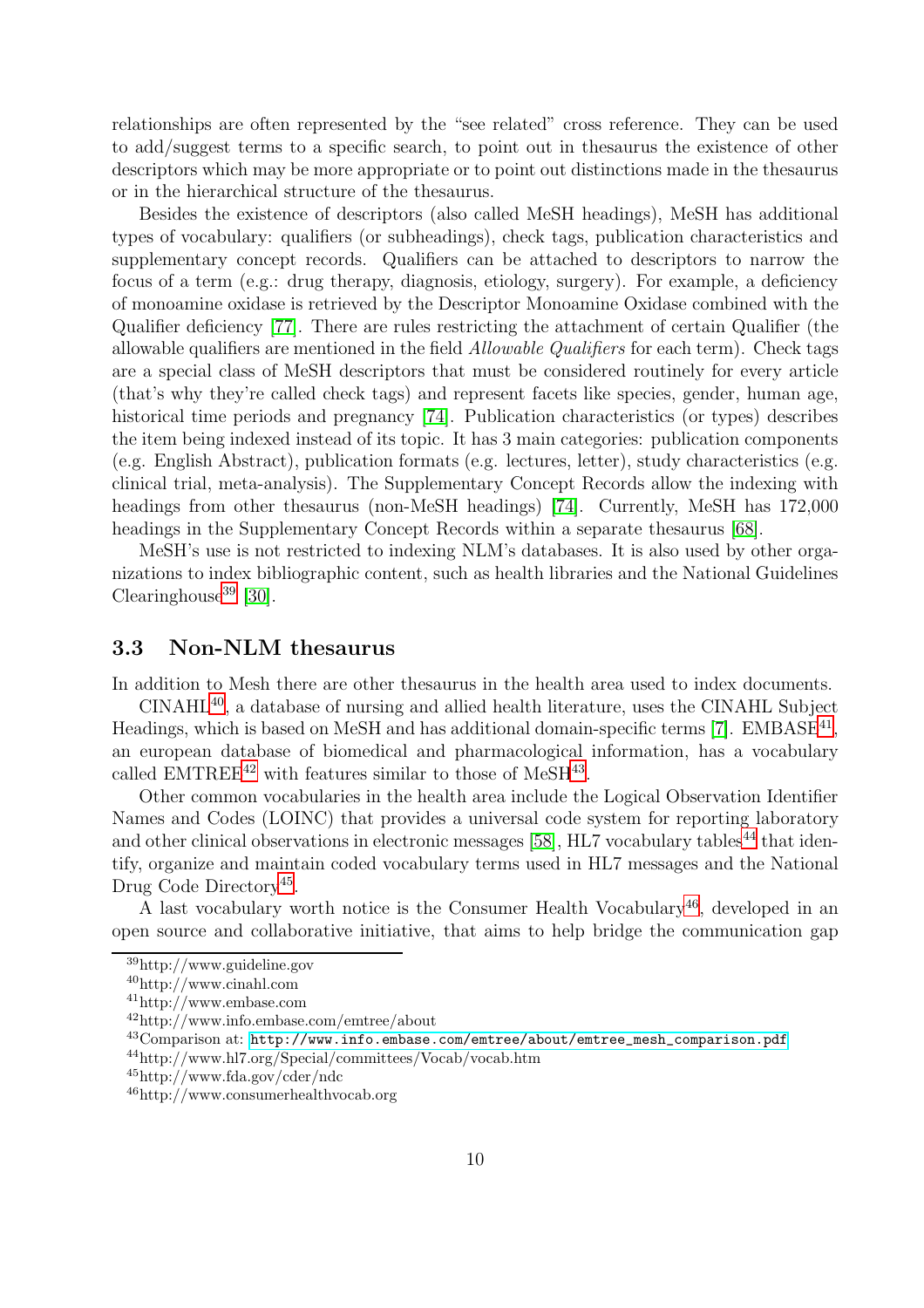between consumers and health professionals. With this vocabulary, technical terms like "myocardial infarction" may be translated into lay language like "heart attack". In practice it can be used to improve IR systems, to help lay-people read and understand health-related information and others. This vocabulary has an online browser<sup>[47](#page-13-1)</sup> and is organized by concepts and its associated terms.

## <span id="page-13-0"></span>3.4 Unified Medical Language System

The Unified Medical Language System (UMLS) started at the NLM, in 1986, by the hands of its Director, Donald Lindberg, as a "long-term research and development project" [\[50\]](#page-32-3). This project aimed at reducing barriers to the application of computers to the health area and more specifically to the effective retrieval of machine-readable information [\[50,](#page-32-3) [35\]](#page-31-2). Two of such barriers are the variety of ways to express a same concept in different vocabularies and the diffusion of useful information among different systems. In fact, the medical informatics field is characterized by a large diversity of vocabularies developed for specific applications (e.g.: epidemiological systems, medical expert systems, indexing literature, codes for billing and procedures and others). The lack of a common language barred the interoperability of the applications that used these vocabularies and was a motivation to the development of the UMLS.

The UMLS consists of three knowledge-sources that can be used separately or together. One is the Metathesaurus that has more than one million biomedical concepts from over 100 sources (including MeSH), another is the Semantic Network with 135 broad categories and 54 relationships between categories, the last one is the SPECIALIST Lexicon and Tools which has lexical information and programs for language processing [\[44\]](#page-32-4). The uses of these knowledge-sources can be very diverse (e.g. information retrieval, natural language processing, automated indexing, thesaurus construction, electronic health records and others). Each knowledge-source will be described in more detail in this section.

The UMLS is made available, at no cost, as 3 separate sets of relational files that are distributed on DVD or can be downloaded from the UMLS Knowledge Source Server ([48](#page-13-2)) and 3 tools: the MetamorphoSys (UMLS installation wizard and customization tool included in each UMLS release  $-$  <sup>[49](#page-13-3)</sup>), the RRF Subset Browser (to find a term within a customized Metathesaurus subset or any vocabulary in the Rich Release Format (RRF) format) and the LVG (set of tools and data that are distributed with the UMLS as part of the SPECIALIST system).

Metathesaurus The UMLS Metathesaurus is a multi-source (thesauri, classifications, code sets, and lists of controlled terms used in patient care, health services billing, public health statistics, indexing and cataloging biomedical literature, and/or basic, clinical, and health services research [\[76\]](#page-34-11)), multi-purpose and multi-lingual thesaurus of health related concepts, their various terms and the relationships among them. It is called a Metathesaurus as it transcends the thesauri, vocabularies and classifications it covers [\[76\]](#page-34-11).

The list of the source vocabularies included in the 2008AA UMLS's release is available in <http://www.nlm.nih.gov/research/umls/metaa1.html>. The Metathesaurus isn't a new,

<sup>47</sup>http://samwise1.partners.org/vocab

<span id="page-13-1"></span><sup>48</sup>http://umlsks.nlm.nih.gov/

<span id="page-13-3"></span><span id="page-13-2"></span><sup>49</sup>http://www.nlm.nih.gov/research/umls/meta6.html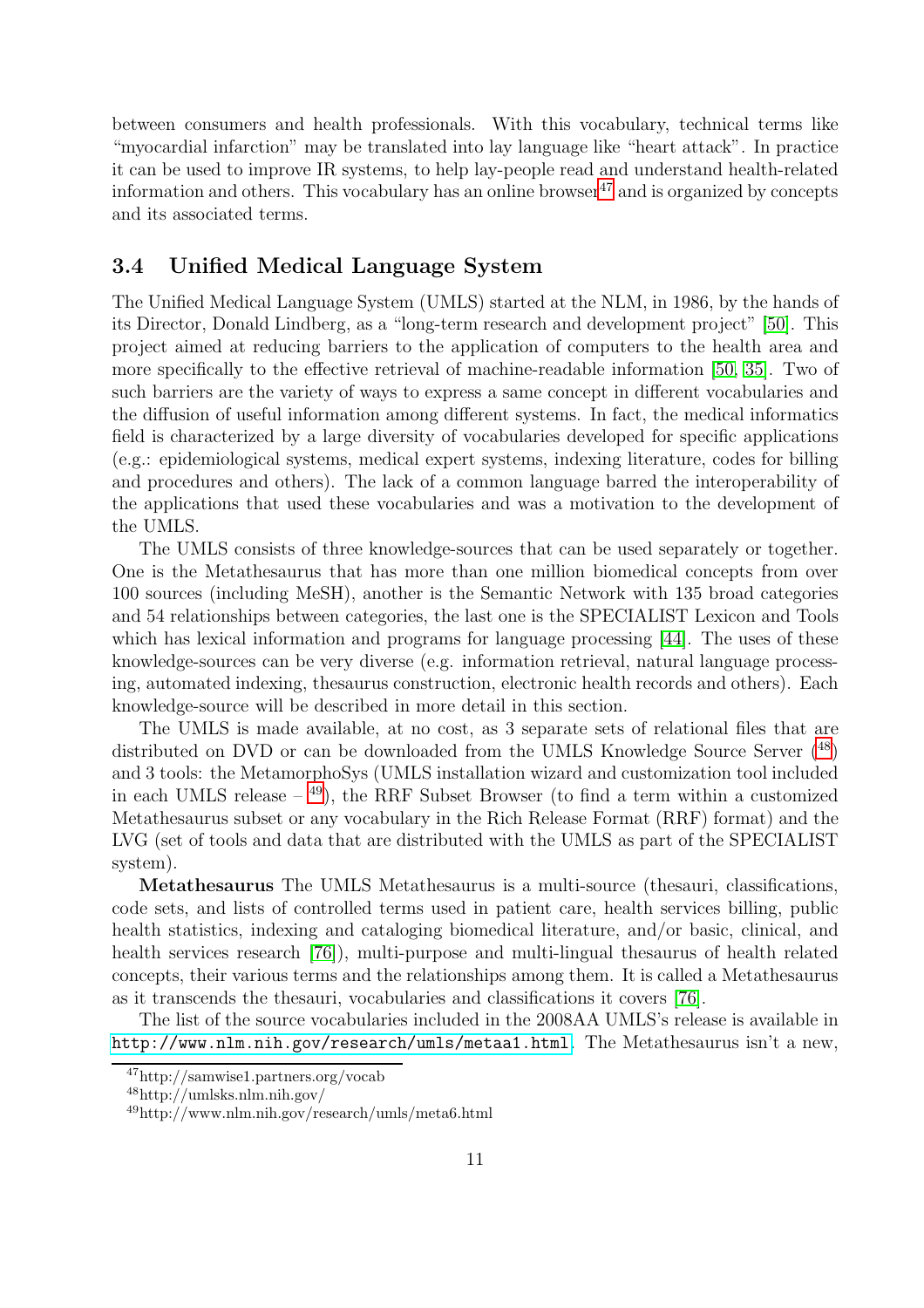single and unified standard vocabulary [\[36\]](#page-31-3) and it doesn't contain logical assertions across terms from different vocabularies. Rather, it establishes conceptual linkages between its source vocabularies preserving their meanings, concept names and relationships.

In the Metathesaurus, synonymous terms are clustered into a concept with a unique identifier (CUI). Each term, identified by a unique identifier (LUI), is a normalized name and may have several strings (identified by SUI), which represent the terms' lexical variants in the source vocabularies. Each string is associated with one or more atoms (identified by AUI) that represent the concept name in the source. For example (from [\[44\]](#page-32-4)), the concept Headache (C0018681) has the following structure:

- headache (L0018681)
	- headaches (S1459113)
		- ∗ headaches (A1412439) BI
	- Headache (S0046854)
		- ∗ Headache (A2882187) SNOMED
		- ∗ Headache (A0066000) MeSH
- cranial pain (L1406212)
	- Cranial Pain (S1680378)
		- ∗ Cranial Pain (A1641293) MeSH
- cephalgia head pain (L0290366)
	- HEAD PAIN CEPHALGIA (S0375902)
		- ∗ HEAD PAIN CEPHALGIA (A0418053) DxP

If two different terms have different meanings (e.g. cold) they are assigned the same LUI that stays associated with different CUI (e.g. cold temperature, common cold, cold sensation). The same can happen with strings and concepts.

The Metathesaurus is distributed in two formats: Original Release Format (ORF) and Rich Release Format (RRF). The first is centred on the concept level. The second appeared later and is a source-centric view that supports source transparency (it has the atom level that represents the original source information and also new data fields and files to capture source specific identifiers and mappings). The access to the Metathesaurus can be made through the UMLSKS or the RRF Browser in MetamorphoSys.

Semantic Network The Semantic Network is an upper-level ontology in the health field [\[10\]](#page-29-8) composed of 135 *Semantic Types*, which may be assigned to Metathesaurus' concepts and 54 *Semantic Relationships*, a set of relations that may hold between Semantic Types. The Semantic Types are the nodes in the Network and the Relationships are the links. It is provided in a relational table format and in a unit record format [\[66\]](#page-34-12).

Semantic Types are organized into 2 hierarchies: *Entity* and *Event* and its current scope is very broad, allowing the semantic categorization of a wide range of terminology [\[66\]](#page-34-12). Each Metathesaurus's concept is assigned at least one semantic type (the most specific type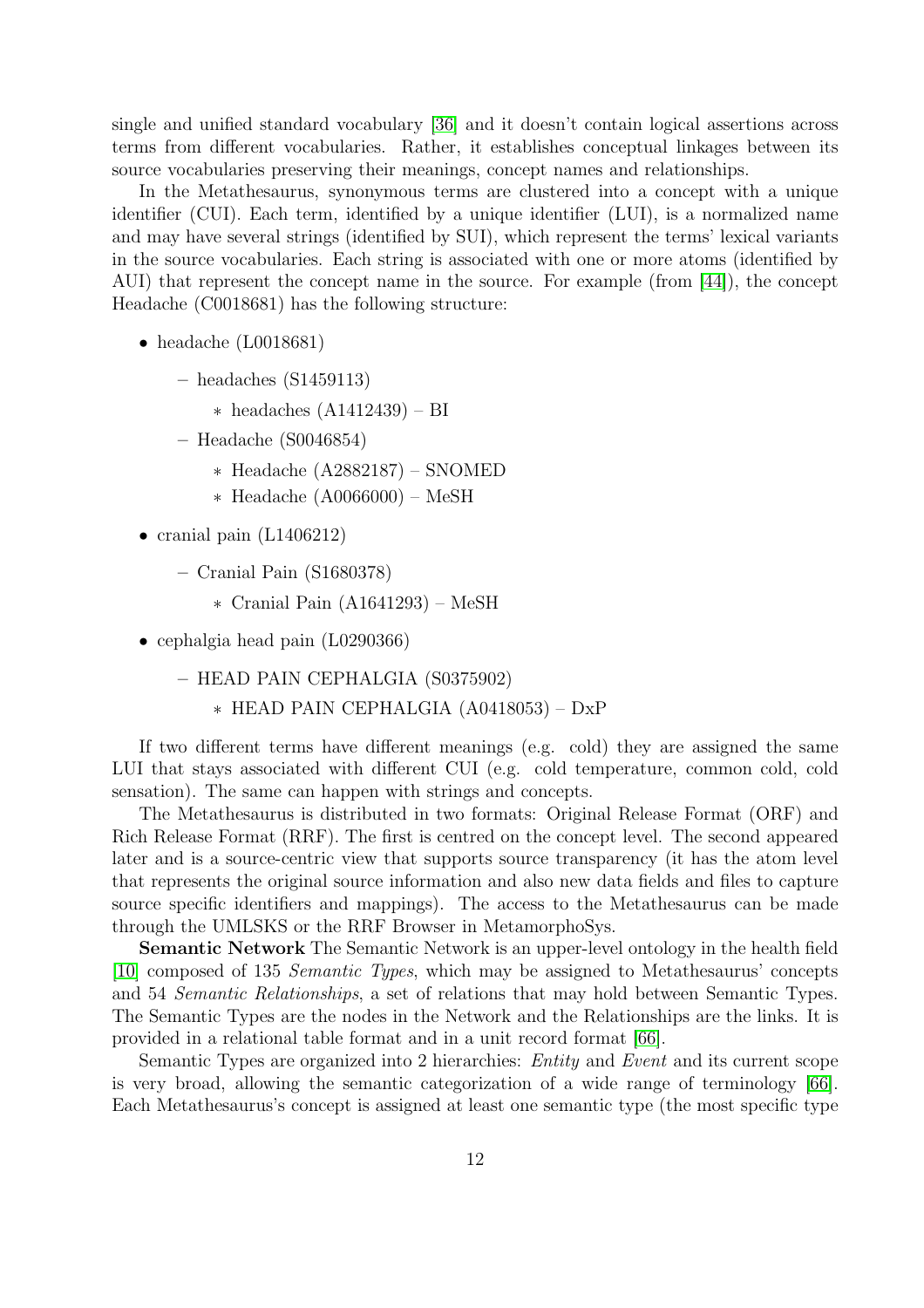available in the hierarchy). Instead of adding semantic types to the Network to encompass an object in the most appropriate categories, concepts that don't belong in a granularity level, must be associated with a Type of an upper level. For example, the Semantic Type *Manufactured Object* has two child nodes: *Medical Device* and *Research Device*. If an object is neither a medical device nor research devices, it is simply assigned to the more general type *Manufactured Object* [\[66\]](#page-34-12).

Semantic Relationships may be hierarchical or associative (non-hierarquical). The *isa* link is the primary link in the Network and is the one that establishes the hierarchy of types and relations (e.g.: animal *isa* organism and treats *isa* affects). The set of associative are grouped into five major categories (which are also relations): *physically related to*, *spatially related to*, *temporally related to*, *functionally related to* and *conceptually related to*. Whenever possible, relations are defined between the highest level semantic types and, generally, are inherited by all the children of those types. The relations do not necessarily apply to all instances of concepts that have been assigned to the semantic types that are the nodes of that link. If it makes no sense, the inheritance of relations may also be blocked to a single or all of the children of the semantic types that is links . For example, "*conceptual part of* links *Body System* and *Fully Formed Anatomical Structure*, but it should not link *Body System* to all the children of *Fully Formed Anatomical Structure*, such as *Cell* or *Tissue*" [\[66\]](#page-34-12). A portion of the UMLS Semantic Network can be seen in <sup>[50](#page-15-0)</sup>.

SPECIALIST Lexicon and Tools The SPECIALIST Lexicon and Tools has two main components: the lexicon and the tools. The Lexicon is a general English lexicon of common words that includes many biomedical terms and was developed to provide information to the SPECIALIST Natural Language Processing (NLP) System [\[67\]](#page-34-13). The Tools are programs that process terms. Together they pre-process terms before their introduction in the Metathesaurus and they are very useful to NLP applications in health domain.

The SPECIALIST Lexicon's entries record the syntactic (how the words are put together), morphological (inflection, derivation and compounding) and orthographic (spelling) information of each term/word. Lexical items may be composed by more than one term, if it is how it is presented in English, medical dictionaries or thesauri, or if it is an expansion of generally used acronyms and abbreviations.

Each unit lexical record has attributes (which are called *slots*) and values (which are called *fillers*) and is delimited by braces  $({\}$ . The unit lexical records for "anaesthetic" (one as a noun entry and the other as an adjective entry) will help to show some of the features of the Lexicon and the characteristics of lexical records (example from [\[67\]](#page-34-13)). The noun lexical record for "anaesthetic" is:

```
{
base=anesthetic
spelling_variant=anaesthetic
entry=E0330018
cat=noun
variants=reg
variants=uncount
}
```
<span id="page-15-0"></span><sup>50</sup>[http://www.nlm.nih.gov/research/umls/META3\\_Figure\\_3.html](http://www.nlm.nih.gov/research/umls/META3_Figure_3.html)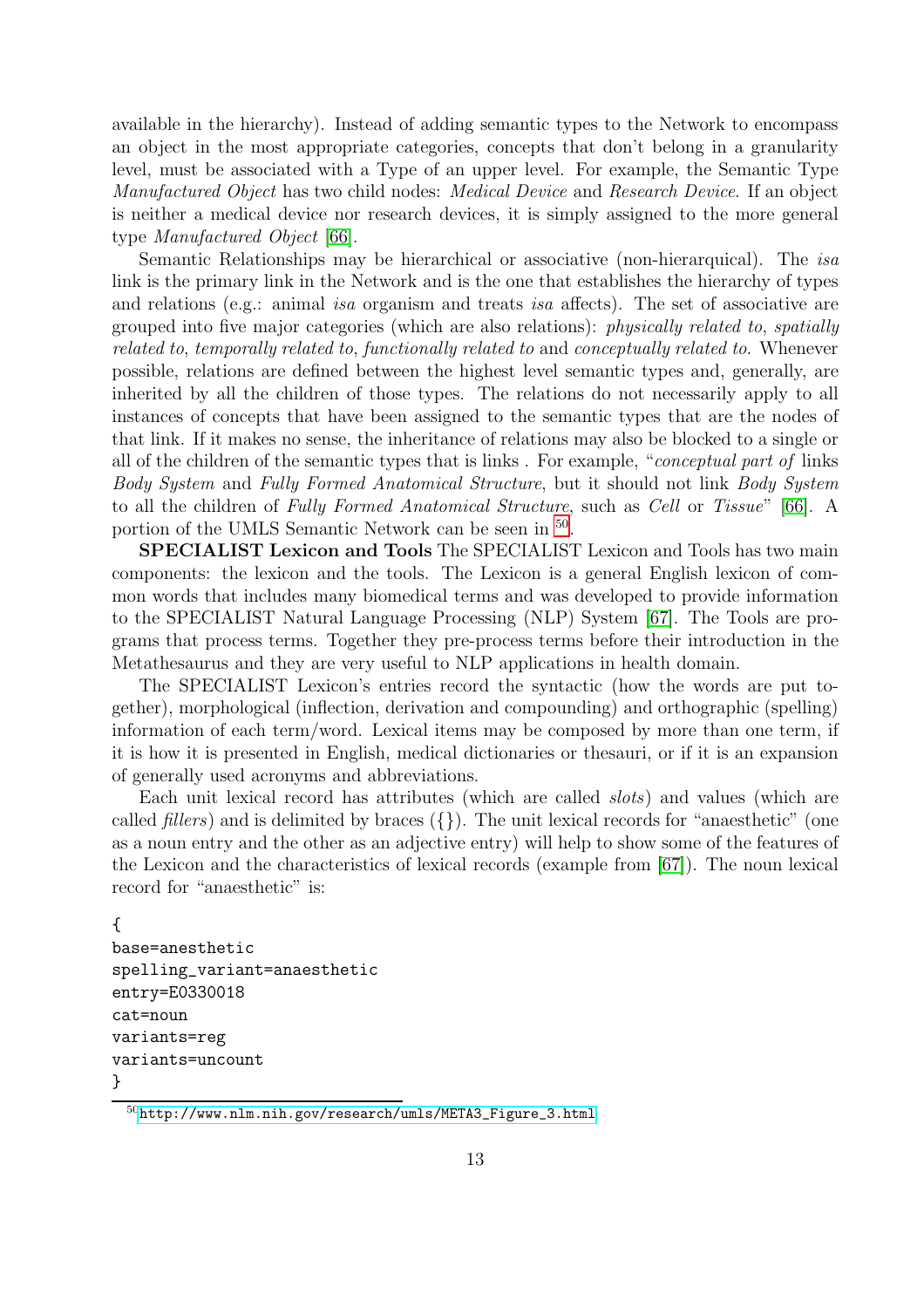Every lexical record has the slot *base* that indicates the base form of the term. Optionally, it may also has one or more spelling variants expressed by slots *spelling variant*. The next slot (*entry*) contains the unique identifier (EUI) of the record that has an "E" followed by seven digit numbers. The slot *cat* exists in every record and indicates the syntactic category of the entry (e. g.: noun, adjective, verb). The *variants* slot indicates the inflectional morphology of the entry. In the example given, these slots indicate that "anesthetic" is a count noun which undergoes regular English formation ("anaesthetics"). In the adjective lexical record:

#### {

```
base=anesthetic
spelling_variant=anaesthetic
entry=E0330019
cat=adj
variants=inv
position=attrib(3)
position=pred stative
}
```
the *variants* slot has the filler *inv* that indicates that the adjective "anesthetic" doesn't form a comparative or superlative. The first *position* slot indicates that the adjective is attributive and appears after color adjectives in the normal adjective order. The second *position* slot indicates this adjective can appear in predicate position.

Other slots indicate the complementation (e. g.: in verbs if it is a intransitive or transitive verb), derivation (e. g.: adjective/noun – red/redness) and spelling variants (e. g.: British-American variants – centre/center) of each entry. For more detailed information see [\[67\]](#page-34-13).

Lexical entries are independent of semantics, representing only a spelling-category pair. If different senses have the same spellings and syntactic category, they are represented by a single lexical entry in the Lexicon.

The Lexical Tools is a set of three programs implemented in Java: a lexical variant generator (lvg), a a word index generator (Wordind) and a normalizer (NORM). They are designed to help dealing with the high degree of variability in natural language words (e. g.: treat, treats, treated, treating) and even in the order of words in "multi-word" terms.

The lvg program performs lexical transformations of input words. It consists of several flow components that can be combined (for example, the flow i simply generates inflectional variants and the flow l:i generates the same inflectional variants but in lowercase).

The WordInd breaks strings into words and produces the Metathesaurus word index (MRXW). The use of this program before searching in the word index assures congruence the words to be looked up and the word index. The program outputs one line for each word found in the input string (e.g.: for the input string *Heart Disease, Acute*, are returned three lines for the three words: *heart*, *disease* and *acute*). The output words are always presented in lowercase.

The NORM program generates normalized strings that are used in the normalized string index (MRXNS). This program must be used before MRXNS can be accessed and it is a selection of LVG transformations (in fact, it is the lvg program with the N pre-selected flow option). The normalization process involves stripping possessives (e.g.: *Hodgkin's diseases,*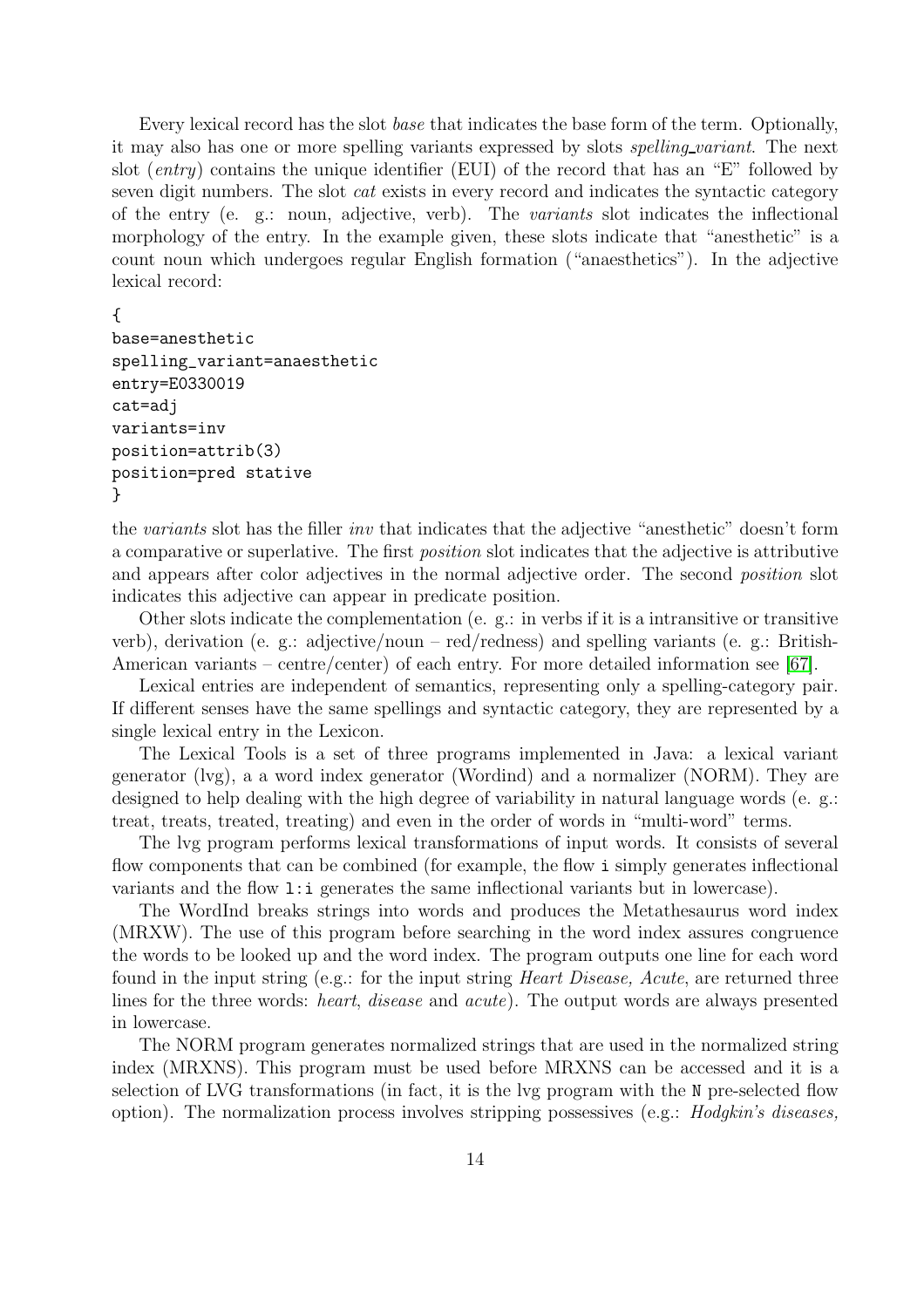*NOS* – *Hodgkin diseases, NOS*), removing stop words (e.g.: *Hodgkin diseases, NOS* – *Hodgkin diseases,*), lower-casing each words (e.g.: *Hodgkin diseases,* – *hodgkin diseases,*), replacing punctuation with spaces (e.g.: *hodgkin diseases,* – *hodgkin diseases*), breaking a string into its constituent words/uninflecting (e.g.: *hodgkin diseases* – *hodgkin disease*) and sorting the words in alphabetic order (e.g.: *hodgkin disease* – *disease hodgkin*).

For more information on the SPECIALIST lexicon, lexical variant programs, and lexical databases, see [\[57\]](#page-33-8).

### <span id="page-17-0"></span>3.5 Ontologies

An initial definition of ontology referred to the set of primitive entities that describes and models a specific knowledge domain and should reflect its underlying reality [\[25\]](#page-30-3). In computer science, ontology means an organization of concepts in domains, exhibiting internal consistency, acyclic polyhierarchies and computable semantics [\[10\]](#page-29-8).

A health ontology aims to study classes of health significant entities such as substances (e.g.: mitral valve), qualities (e.g.: diameter of the left ventricle) and processes (e.g.: blood circulation) [\[96\]](#page-36-1). In theory an ontology is different from a terminology because it is concerned with the definition of health classes and the relations among them, while the last just collects names of health entities. In practice, this distinction is less obvious and often the products developed fall in between terminologies and ontologies as they are more than lists of terms but do not necessarily meet the requirements of formal organization [\[96\]](#page-36-1).

Ontologies are increasingly playing an important role in medical informatics research [\[63\]](#page-33-9) (e.g.: natural language processing, interoperability, SemanticWeb) where they also act as an enabling resource in several applications. Some of the main health ontologies and two other general ontologies will be presented next.

GALEN (Generalised Architecture for Languages, Encyclopedias, and nomenclatures in medicine) was the name of an European Union project (1992-1999) that illustrated how medical concepts could be represented as a formal ontology and how this could be used in practical applications [\[84\]](#page-35-5). One of this project's core features is the Common Reference Model, an ontology that aims to represent "all and only sensible medical concepts", whose access is made through  $OpenGALEN<sup>51</sup>$  $OpenGALEN<sup>51</sup>$  $OpenGALEN<sup>51</sup>$ . GALEN provides the blocks required for describing terminologies and a mechanism for combining concepts. For example, it has explicit representations for *adenocyte* and for *thyroid gland* and instead of having one for *adenocyte of thyroid gland*, it has an indication that these concepts can be combined. GALEN has an hierarchies of categories and a "rich hierarchy of associative relationships used to define complex structures" [\[96\]](#page-36-1).

As said before, when describing the Semantic Network component of the UMLS, this component serves as a basic, high-level ontology for the biomedical domain [\[56\]](#page-33-10). Its semantic types are used to categorize UMLS concepts that, in turn, must be assigned to, at least, one semantic type.

The Systematized Nomenclature of Medicine Clinical Terms (SNOMED CT) is the most complete biomedical terminology developed in native description logic formalism [\[96\]](#page-36-1). It has a good concept coverage with over 361,800 concepts (as of July 2004), organized in

<span id="page-17-1"></span><sup>51</sup>http://www.opengalen.org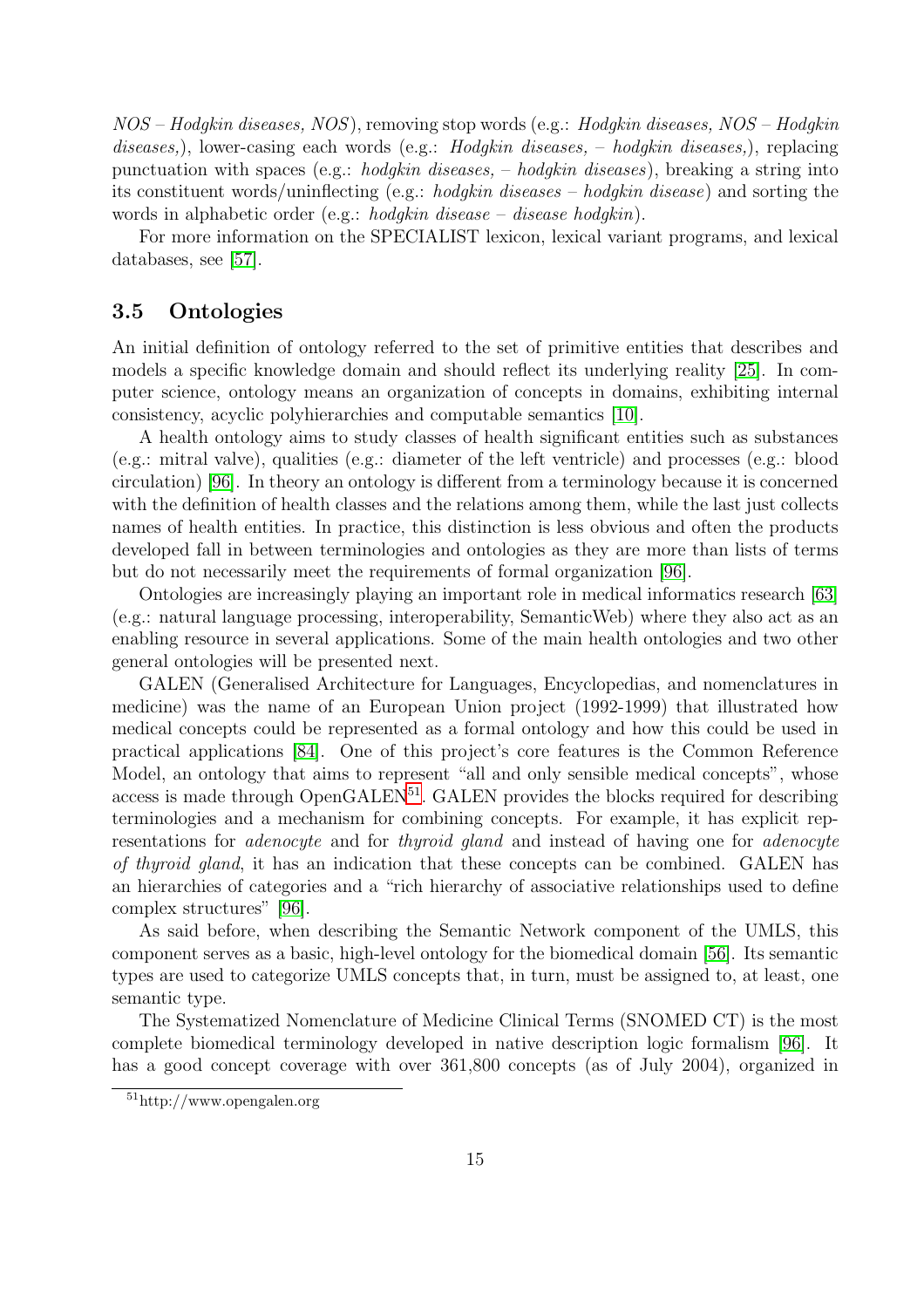eighteen independent hierarchies [\[59\]](#page-33-11). Each concept is described by several characteristics such as unique identifiers, parent(s), name(s) and role(s) or semantic relation(s). It is freely available as part of the UMLS.

 $Cyc^{52}$  $Cyc^{52}$  $Cyc^{52}$  is a general ontology that is built around a core of more than 1 million hand-coded assertions that capture "common sense" knowledge. Groups of assertions that share a common set of assumptions (e.g.: domain, level of detail, time interval) are called *microtheories*. One of these *microtheories* is OpenCyc, the upper level and publicly available part of the Cyc with 6,000 concepts and 60,000 assertions on these concepts [\[96\]](#page-36-1).

WordNet [\[19\]](#page-30-4) is an electronic lexical database used by applications of natural language processing and information retrieval. It is a general English resource composed of set of synonyms (synset) with different structures for nouns, verbs, adjectives and adverbs. This resource may be used in conjunction with other concept representations like UMLS, that don't include all word-level synonyms and permutations in health concepts, providing another component to medical concept representation and retrieval. The latest version of WordNet (3.0) contains 82,115 noun synsets categorized into hierarchies that are not based on a formal ontology theory. For example, *vasoconstriction* is not formally related to the health domain. Instead it is related to *constriction* what emphasizes the physical mechanism rather than pathology. WordNet is also freely and publicly available for download.

In [\[96\]](#page-36-1), the representation of blood in the several systems is analysed, showing the differences among them and the richness of ontologies when compared to taxonomies. Blood is a complex case because it has two different superordinates: tissue and body substance. This is highlighted by the differing representations that raise compatibilities' issues among ontologies. The richness of ontologies is also emphasized by the additional knowledge about blood through concept's properties and through the associative relations to other concepts (in taxonomies the arrangement of concepts is only made in is-a hierarchies).

# <span id="page-18-0"></span>4 Health Specific Search Engines

This section presents some health specific search engines with special characteristics that may be useful in this domain. Three of them are still in a beta version (Healia, MEDgle and Medstory).

Healia<sup>[53](#page-18-2)</sup> is a health search engine directed to consumers developed over more than four years with an award from the National Cancer Institute. According to their creators, its main differences to other search engines are: high quality search results (through a quality index they've developed to the analysis of health content's quality), availability of "Personal Search" filters that allows the finding of more personally relevant information, use of health thesaurus to guide search, availability of two interfaces (a simpler one without filters and a standard one with filters).

MEDgle<sup>[54](#page-18-3)</sup> is a MEDical GLobal Electronic computer generated search to general medical conditions through symptoms, diagnoses, physicians, drugs and medical procedures. In addition to the traditional text boxes of search engines, its interface is also graphic and has

<sup>52</sup>http://www.cyc.com/

<span id="page-18-1"></span><sup>53</sup>http://www.healia.com

<span id="page-18-3"></span><span id="page-18-2"></span><sup>54</sup>http://www.medgle.com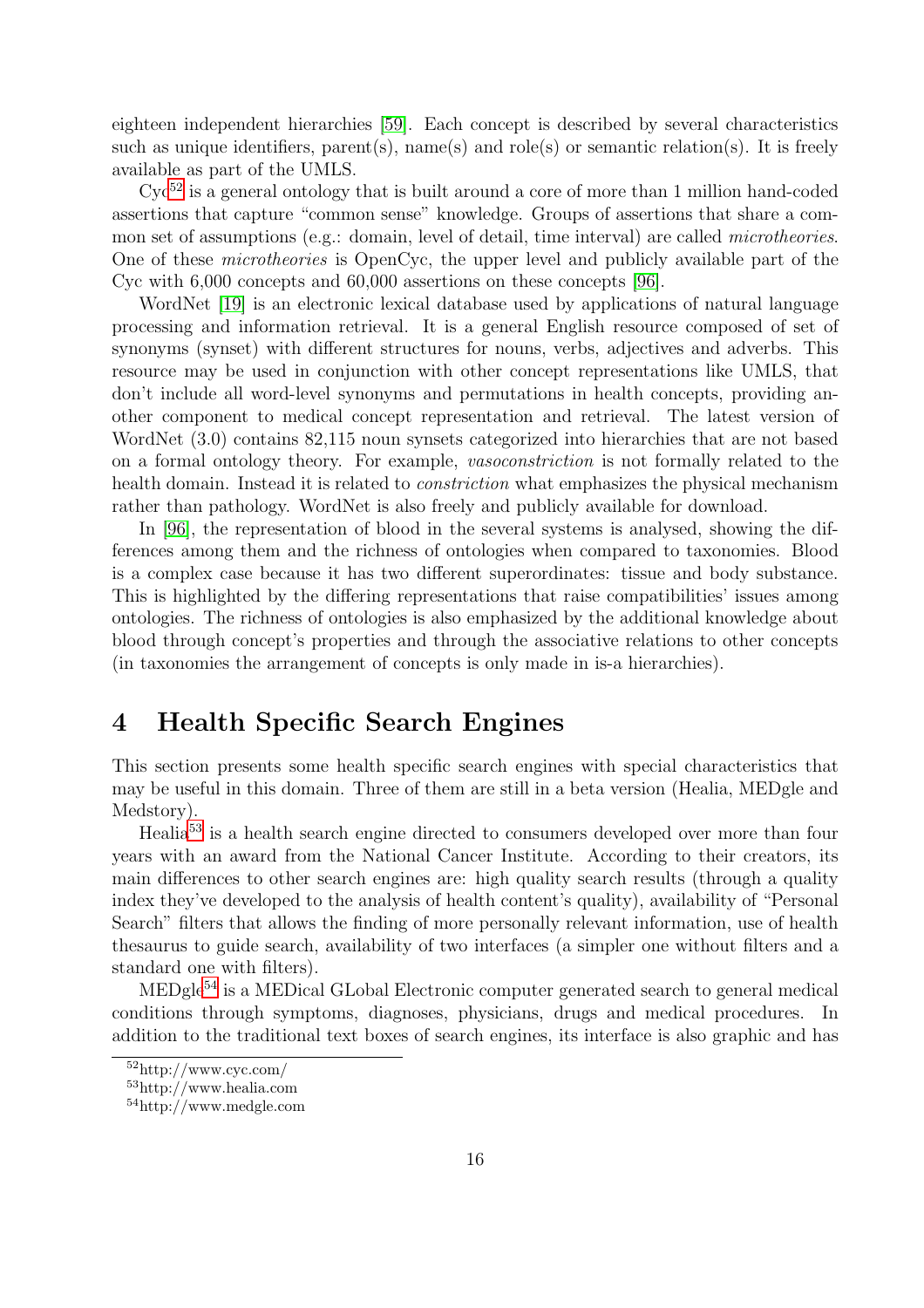several filter options. Its results present not only external links but also a brief summarization of web contents about the searched topic.

Fealth<sup>[55](#page-19-2)</sup> is the *Advanced Search* product of Findica, an information and technology enterprise that develops products and services to Health Care Companies.

Medstory<sup>[56](#page-19-3)</sup> is a Microsoft health search engine directed to consumers (Health tab) and health professionals (Research tab). It uses information from other users' searches to help the user refine and guide his search, delivering more than the standard list of web pages. It offers high-level health categorizations (e.g.: Drugs & Substances, Conditions, Procedures), different among consumers and professionals, that allow the refinement of searches. In addition, it offers another type of high-level categorizations, according to the type of resource returned (e.g.: Web, News/Media, Audio/Video, Clinical Trials, Research Articles).

Textmed $57$  is a search engine to find information about several types of medical entities (e.g.: disease, drug, chemical, organism). It currently has 88,545 entities obtained from the analysis of about 15 million Medline abstracts. In each results' page it presents the juxtapositions (co-occurence terms) for the searched term and its relationships to other entities. Finally it presents the three top articles with that entity.

# <span id="page-19-0"></span>5 Recent Work

Latest times have been of great developments in HIR. This can be confirmed by the attention given by major IR related companies like Google and Microsoft, by the number of recent created search engines (a large number of them is still in beta version) and by the large number of publications. Globally, research has been dedicated to find more efficient ways to adjust queries to user needs, to index health data, to present search results, to rank results (e.g. based on readability, content) and also to analyze information needs and behaviours.

This section describes the most recent research directions in HIR, organized by high-level research topics.

## <span id="page-19-1"></span>5.1 Health Information Seeking

With the increase of the availability of health information on the Web and the engagement of users in health information seeking in the Web, studies of information needs and behaviors in HIR proliferate. Usually, research in this area involves not only informatics but also areas like information science, psychology and medicine. These studies produce results useful to more technical studies that aim to improve all the retrieval process, to contribute to the understanding of the Internet's influence on health behaviors and, ultimately, in the health care system. Some research papers focus on the consumer, some on the health professionals and others on global aspects of the retrieval process, done either by consumers or by health professionals.

<sup>55</sup>http://www.fealth.com

<span id="page-19-2"></span><sup>56</sup>http://www.medstory.com

<span id="page-19-4"></span><span id="page-19-3"></span><sup>57</sup>http://www.textmed.com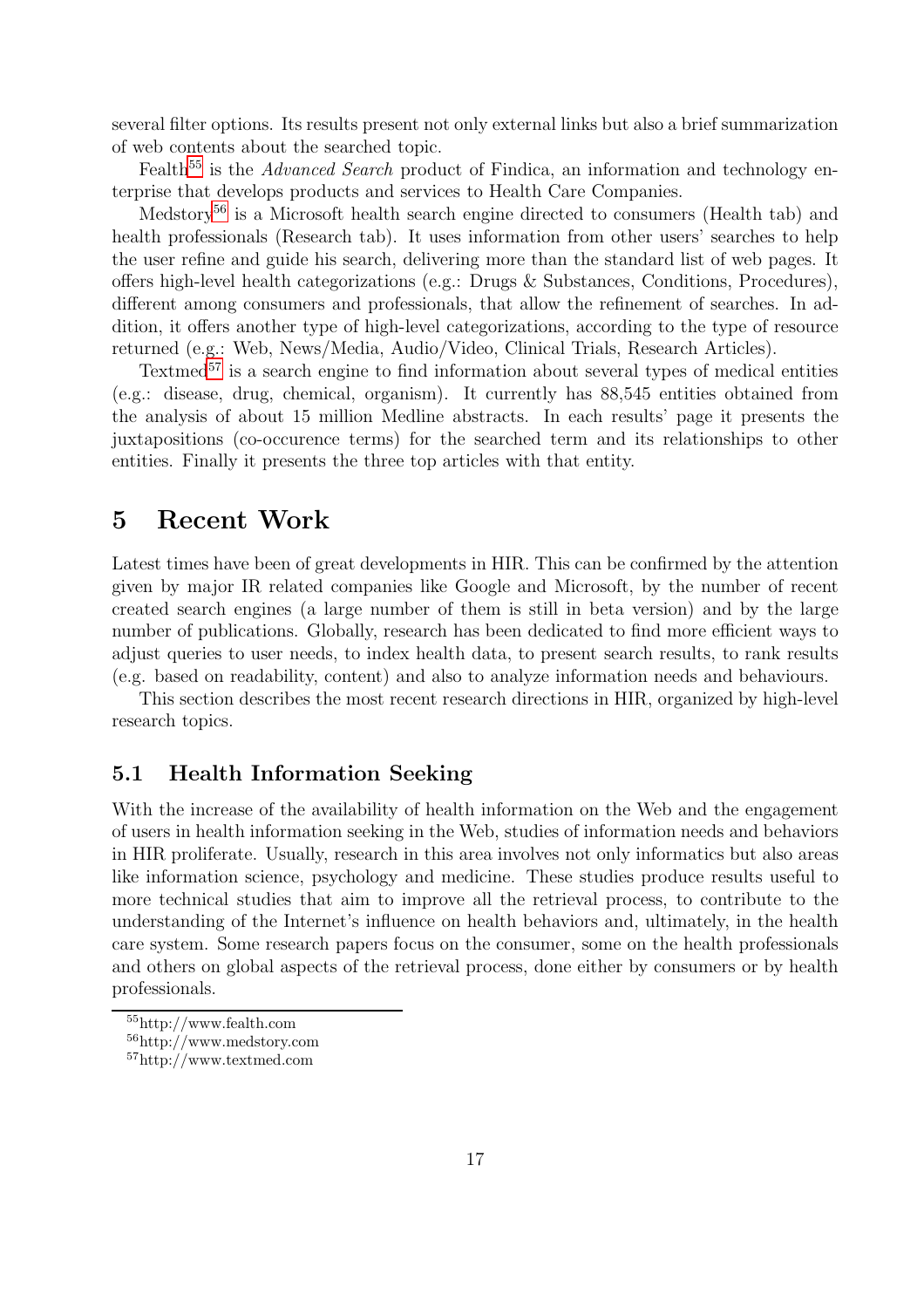#### <span id="page-20-0"></span>5.1.1 Consumers

In the consumer arena, a large number of studies are dedicated to characterize consumers' health information needs and their behavior. These studies are usually based on the application of surveys and log analysis. The Pew Internet  $&$  American Life Project<sup>[58](#page-20-2)</sup>, that explores the impact of the Internet in several aspects of society, has already published two reports that characterize online health search: one of the year 2000 [\[21\]](#page-30-5) and other of the year 2006 [\[20\]](#page-30-2). Rains [\[83\]](#page-35-6) discuss the perceptions of the Web's use to seek health information gathered from the Health Information National Trends Survey's findings. These studies are centered in the USA citizen and there are others that characterize the behaviors of others countries' citizens. Two recent examples focus on portuguese [\[93\]](#page-35-7) and greek citizens [\[26\]](#page-30-6).

There are also studies that analyze the use patterns of specific health information retrieval systems like one that, through the analysis of MEDLINEplus logs, studies the stability of user queries overtime [\[94\]](#page-36-3). Others are dedicated to explore the user's information search process (e.g.: explore student's search process and outcome in Medline to write an essay for an EBM class [\[38\]](#page-32-5)) and to investigate the influence of technical knowledge and cognitive abilities on health information seeking [\[95\]](#page-36-4). Yoo's paper [\[109\]](#page-37-1) has a more theoretical approach, attempting to explain how and why middle-aged women use health web sites based on two theories (the uses and gratifications approach from mass communication research and the theory of planned behavior from social psychology). An earlier and more compre-hensive paper is the one from Cline [\[12\]](#page-29-9) that covers aspects like: potential benefits of health information seeking on the Internet, information quality problems, criteria for evaluating online health information and design features problems (like disorganization and technical language).

#### <span id="page-20-1"></span>5.1.2 Professionals

There are also studies that seek to understand the information needs of health professionals. Revere [\[86\]](#page-35-8) does a literature review on these needs, trying to answer the following questions: "What are the information needs of public health professionals?", "In what ways are those needs being met?", "What are the barriers to meeting those needs?" and "What is the role of the Internet in meeting information needs?". A González-González's paper [\[22\]](#page-30-7), analyzes spannish primary care physicians' information needs that arise in office practice and their information seeking patterns to satisfy these needs (in and after the consultations). Twose has a paper [\[104\]](#page-36-5) with the same goals but a different approach that included the combination of usage statistics from a web portal (that allowed the access to a library's electronic resources), self-report and observational data collected during an offered course. Other papers are more dedicated to the study of information seeking behaviors, such as [\[28\]](#page-31-4) where Hemminger, through a census survey, analysed the information seeking behavior of academic scientists of basic science and medical science departments; and one that determines how good is Google to lead doctors to a correct diagnosis [\[101\]](#page-36-6).

Still directed to professionals, other lines of research include the study of: information retrieval systems' impact on professionals' performance in answering clinical questions (in [\[107\]](#page-37-2) this is done with a pre/post intervention experimental design and several types of health

<span id="page-20-2"></span><sup>58</sup>http://www.pewinternet.org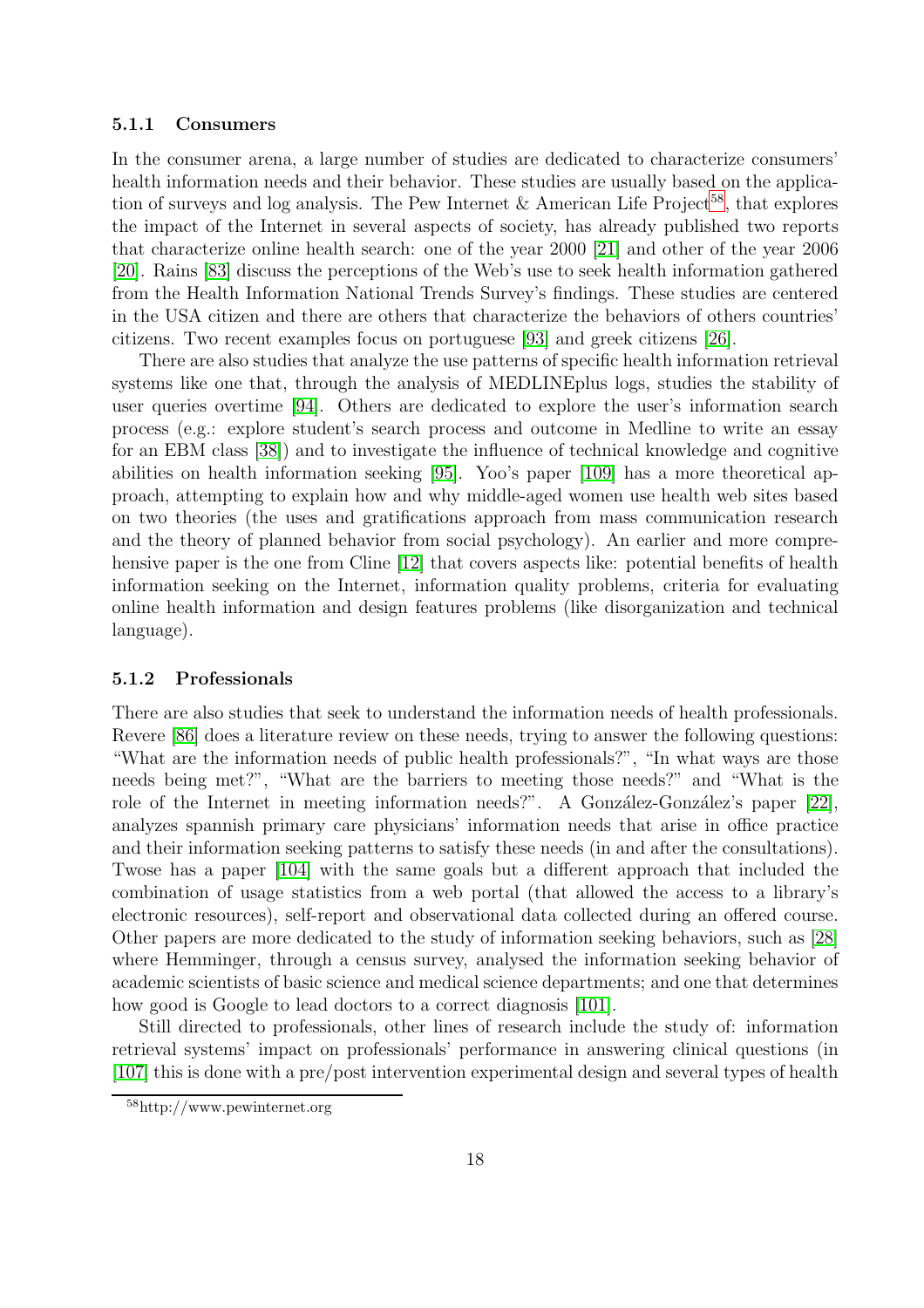professionals), the assessment of the effectiveness of information retrieval systems for professionals (in [\[29\]](#page-31-5) it is defined a framework that is used to assess Medline articles of evaluation studies), changes in information behavior after certain changes like the introduction of a clinical librarian service [\[105\]](#page-36-7) and collaborative information seeking behavior in the context of medical care [\[85\]](#page-35-9).

#### <span id="page-21-0"></span>5.1.3 Consumers and Professionals

There are also general studies that are neither directed to consumers or professionals. Some papers are more theoretical, globally studying health information seeking behavior ([\[47\]](#page-32-6) examines scientific literature from 1982 to 2006 on this subject to capture the concept's characteristics and discuss operationalizations, antecedents, and outcomes), others explore certain aspects in health information seeking behavior like user navigation [\[24\]](#page-30-8), education disparities [\[51\]](#page-33-12) and changes in user needs [\[1\]](#page-28-1).

Some studies are more focused on web aspects. Spink's [\[98\]](#page-36-8) report findings from an analysis of health queries to different web search engines, providing insights into health querying and suggesting implications of the use of web search engines for health information seeking. Another paper [\[17\]](#page-30-9) studies the prevalence of health-related searches on the Web, based on the proportion of pages on the web cointaining the search string and the word *health*.

### <span id="page-21-1"></span>5.2 Indexing

Indexing in HIR is a research area than can largely benefit from the diversity and quantity of Health Concept Representations (see Section [3\)](#page-10-0). In fact, a significant number of papers about this topic use at least one of these representations. In a Douyere's paper [\[15\]](#page-30-10) the MeSH thesaurus is adapted to the broader field of health Internet resources and is used together with the Dublin Core metadata format to catalogue and index French health resources. In [\[33\]](#page-31-6), MeSH is also combined with a well-established method for extraction of domain terms in the development of an automatic term extraction method for indexing large medical collections such as MEDLINE. Houston et al. [\[34\]](#page-31-7) explore the use of concept spaces (automatically generated thesauri, where concepts are represented as nodes and relationships as weighted link, with associative memory that allows new paradigms for knowledge discovery and document searching) in HIR. They evaluated and compared the use of terms suggested by MeSH, UMLS MetaThesaurus and the automatic generated thesauri with document collection's terms. No statistically significant differences among the thesauri were fund and there was almost no overlap of relevant terms suggested by different thesauri what suggests that recall could be significantly improved using a combined thesaurus approach.

There are also papers dedicated to the development of Health Concept Representations. Zeng is a researcher with a large work on this field, being the coordinator of the Consumer Health Vocabulary Initiative<sup>[59](#page-21-2)</sup>. One of her papers  $[111]$  describes the development of computerized methods to mark up Web content. Another paper [\[115\]](#page-37-4) from a different author also presents research on segmenting and labeling HTML medical journal articles through

<span id="page-21-2"></span><sup>59</sup>http://www.consumerhealthvocab.org/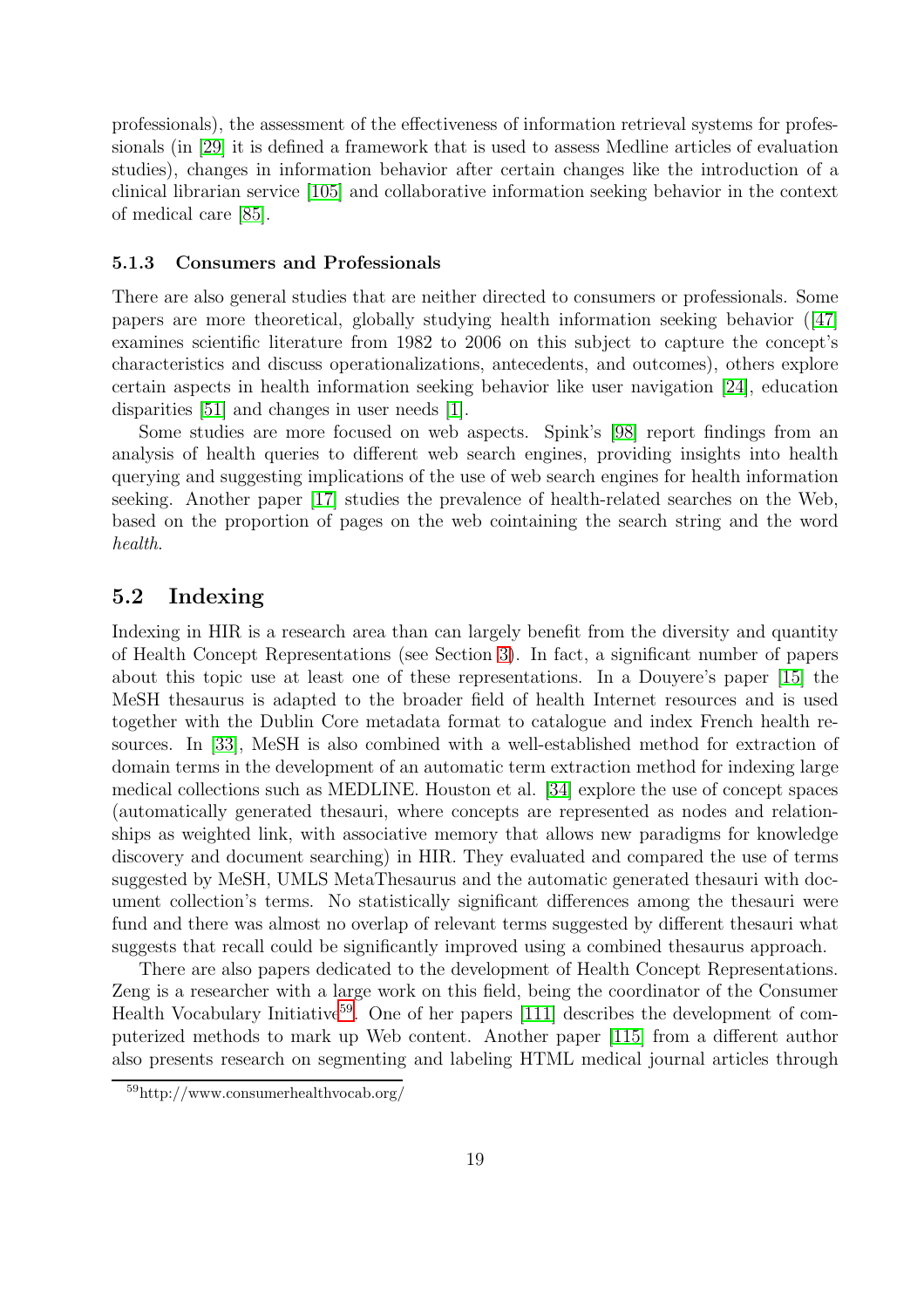a hidden markov model approach. In [\[43\]](#page-32-7) it is is suggested the use of social bookmarking (such as the tags from CiteULike) as an additional health concept representation and a way to discover documents not yet indexed in on-line databases.

### <span id="page-22-1"></span><span id="page-22-0"></span>5.3 Retrieval

#### 5.3.1 Health Information Characteristics

One of the greatest concerns on HIR is related to the quality of published information quality and possible the interpretations given by non-experts. The analysis of health information quality (e.g. accuracy, timeliness, accessibility) and its adjustment to the user (e.g. readability) are popular lines of research in HIR. The evaluation of these two factors may be used in the results' ranking. Some of the studies in this area are described next.

In [\[5\]](#page-29-10) it was done an accessibility, quality and readability evaluation of health information on breast cancer, depression, obesity and childhood asthma available in English and Spanish. The accessibility of search engines was assessed using a structured search experiment, the content's quality was evaluated by physicians using structured implicit review and the reading grade level was assessed using an established method (Fry Readability method). They found that coverage of key information is poor but the accuracy is generally good and that high reading levels are necessary to comprehend health contents.

Yan et al. [\[108\]](#page-37-5) express the need of new computational models of readability to rank results in information retrieval systems as traditional readability formulas are too generalist. Facing this necessity, they propose a concept-based model of text readability that takes into account textual genres of a document and domain specific knowledge in three major readability formulas.

Miller et al. [\[61\]](#page-33-13) also state that traditional readability formulas are not targeted to specific domains like health as they ignore the use of specialized vocabulary. In their paper they propose a na¨ıve Bayes classifier for three levels of health terminology specificity (consumer, health learner, health professional) created with the lexicon of a medical corpus. This classifier attained an accuracy of 96% and was applied to consumer health web pages. Only 4% of pages were classified as consumer ones, while all the others were included at the professional level. Miller was the second author of a recently published paper [\[49\]](#page-32-8) that also describes the evaluation of the naïve Bayes classifier that was compared with readability formulas and the readability assessment of an expert and a consumer. The classifier indicated that documents were at a lower level of readability difficulty than the readability formulas. A previous paper from Leroy and other authors [\[48\]](#page-32-9) compared four types of documents: easy and difficult WebMD documents, patient blogs, and patient educational material. They found that it is possible to simplify many documents based on terminology in addition to sentence structure (but this can still be insufficient for difficult documents).

In [\[42\]](#page-32-10) the males and females' familiarity with terms of three types of health topics (malespecific, female-specific and gender-neutral) is evaluated. It was found that males were more familiar with neutral and male-specific topics and that females has no topic effect. In face of these results, the tailoring of health readability formulas to target populations is also discussed. Rosemblat et al. [\[90\]](#page-35-10) have done an exploratory study to analyze the relevance of readability's predictors in the consumer health domain, based on expert judgment and to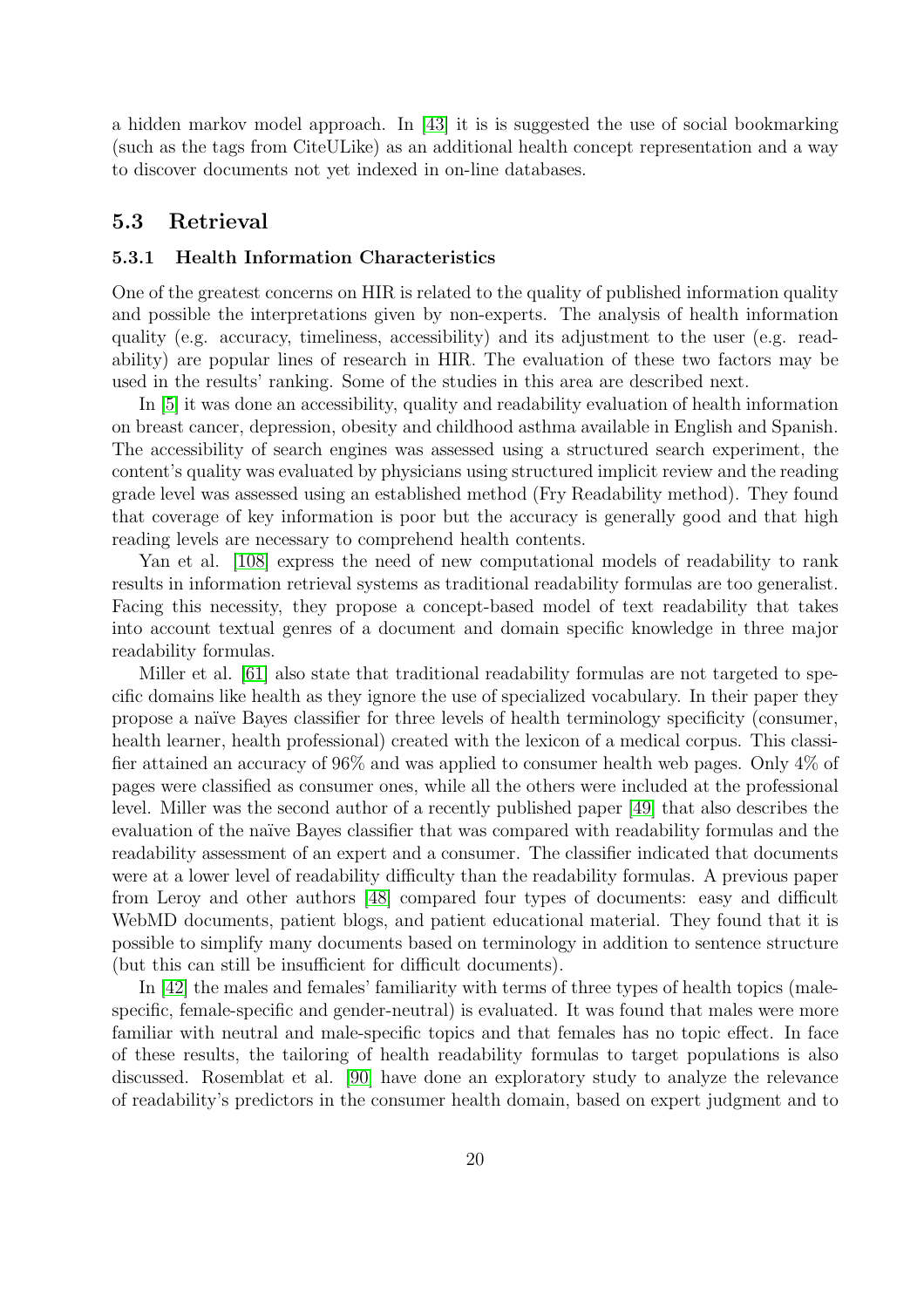characterize expert ratings' patterns across the various predictors. They concluded that the development of health readability tools may require the modification of existing measures (e.g. including health-related vocabulary) and the addition of new predictive features.

Zeng is the first author of three papers related to health consumer terminology. The first [\[110\]](#page-37-6) studied the characteristics of consumer terminology used in HIR through the log analysis of two consumer web sites and patients' interviews. They concluded that there are significant mismatches between consumer and information source terminologies. In [\[114\]](#page-37-7) it was created a method to measure the familiarity of medical terms and a predictive model for familiarity, based on term occurrence in text corpora and reader's demographics. In the third paper [\[113\]](#page-37-8) the authors developed a systematic methodology using text analysis and human review to assign *consumer-friendly* names to UMLS's concepts. The evaluation of this method was done applying a questionnaire to consumers and the results suggested this methodology is useful in the development of consumer health vocabularies.

#### <span id="page-23-0"></span>5.3.2 Query Expansion

Is often happens that query terms are related to terms used to index documents but are not indexing terms. This motivates the development of techniques of query expansion. These methods are used to improve precision in search results with alternative/additional query terms (synonyms or other semantic relationships). This technique is quite used, probably due to the large number of Health Concept Representations available.

In another Zeng's paper [\[112\]](#page-37-9), a tool to assist people in health-related query construction was developed. The suggested terms were selected based on their semantic distance to the original query (calculated through co-occurences in medical literature and log data and also through semantic relations in medical vocabularies). They concluded that semanticdistance-based query recommendations can help consumers with query formulation during HIR.

In [\[18\]](#page-30-11) it is proposed a query expansion method through text analysis of non-topical terms in Web documents. They define the concepts of topical terms (TT) as the terms that represent the subject content of documents (e.g.: breast cancer), non-topical terms (NTT) are, usually, terms that occur before or after topical terms to represent a specific aspect of the subject (e.g. 'about' in 'about breast cancer') and semi-topical terms (STT) that are terms that normally do not occur alone, being used in conjunction with topical terms to narrow or further specify the subject – they are normally domain-specific (e.g.: 'risk of' in 'risk of breast cancer'). The defined method to query expansion is based on the use of NTT and STT in conjunction with TT.

Ide et al. [\[39\]](#page-32-11) describe the algorithms used in a search engine with query expansion and probabilistic relevancy ranking, evaluated using data and standard evaluation methods from the 2003 and 2006 TREC Genomics Track.

#### <span id="page-23-1"></span>5.3.3 Ranking

The ranking algorithms used in a IR system, responsible of adjusting the position of each result in the returned results' list, can also be used to enhance these systems (more specifically, the precision at first returned results). Price is a co-author with, at least, two publications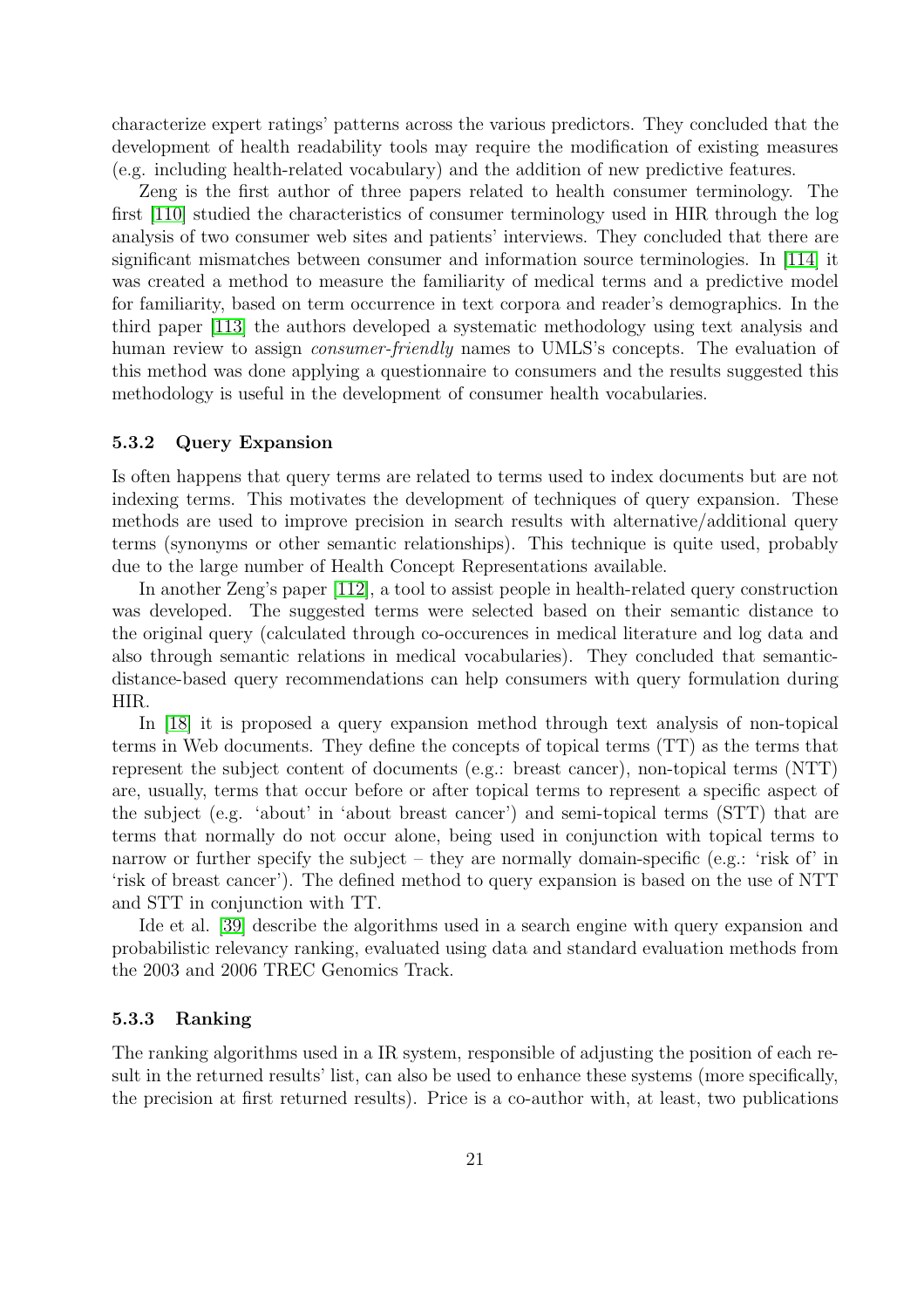about approaches to improve ranking in HIR. In [\[80\]](#page-34-14) the authors present a system that ranks results according to the likely quality of page health contents. In [\[79\]](#page-34-15) the approach to improve the results' ranking is different. The authors model queries as relationships between concepts and try to match these relations with the ones existing between documents. The analysis of users' browsing behavior is also a typical approach to the development of ranking algorithms (e.g.: [\[3\]](#page-29-11)) .

#### <span id="page-24-0"></span>5.3.4 IR Models

The definition of IR models is another topic seen in HIR papers. The use of semantic information is typical in the most recent proposed models. This is is the case of the model proposed by Price et al. in [\[81\]](#page-35-11) and [\[82\]](#page-35-12). In this model, the authors describe the content of documents in domain-specific collections using semantic components ("segments of text about a particular aspect of the main topic of the document that may not correspond to structural elements in the document" [\[82\]](#page-35-12)), complementary to full text and keyword indexing. In the first paper [\[81\]](#page-35-11), the authors introduce the model, present the results of its application to the representation of clinical questions in the medical domain and present ways to use the model for retrieval. In the second paper [\[82\]](#page-35-12), the authors present experimental evidence that the model enhances the retrieval of domain-specific documents in response to real users' realistic queries.

In [\[32\]](#page-31-8) an IR model, implemented in MedSearch (a Medline retrieval system), that discovers similarities between documents containing semantically similar but not necessarily lexically similar terms is presented. In [\[16\]](#page-30-12) it is presented a methodology to build and enhance an ontology in health domain through semantic elements extraction. The extracted information from Web documents is then summarized, indexed and stored in the database for an implemented information retrieval system.

A very recent paper [\[37\]](#page-31-9) presents an information seeking model to represent human search expertise that may allow the development of an intelligent search agent that generates adaptive search strategies based on the human search expertise. The model described is hierarchical and multi-level where each level represents a problem space traversed during the search process and a layer of knowledge required to a successful search.

### <span id="page-24-1"></span>5.4 Evaluation

The evaluation of an IR system isn't a simple task, involving frequently human intervention (in the judgement of relevance or in users' studies). Another approach involves the use test collections (set of documents and questions) and less human intervention. An example are the ones used in TREC<sup>[60](#page-24-2)</sup>. The development of such collections is the target of some papers. For example, in [\[31\]](#page-31-10), Hersh et al. have developed a test collection to assess visual and textual methods in biomedical image retrieval.

An example of a user centered study is the one presented in [\[46\]](#page-32-12) where a comparative usability evaluation of an automated text summarization system and three search engines is done. The evaluation involved audio and video recording of subject interactions with the

<span id="page-24-2"></span><sup>60</sup>http://trec.nist.gov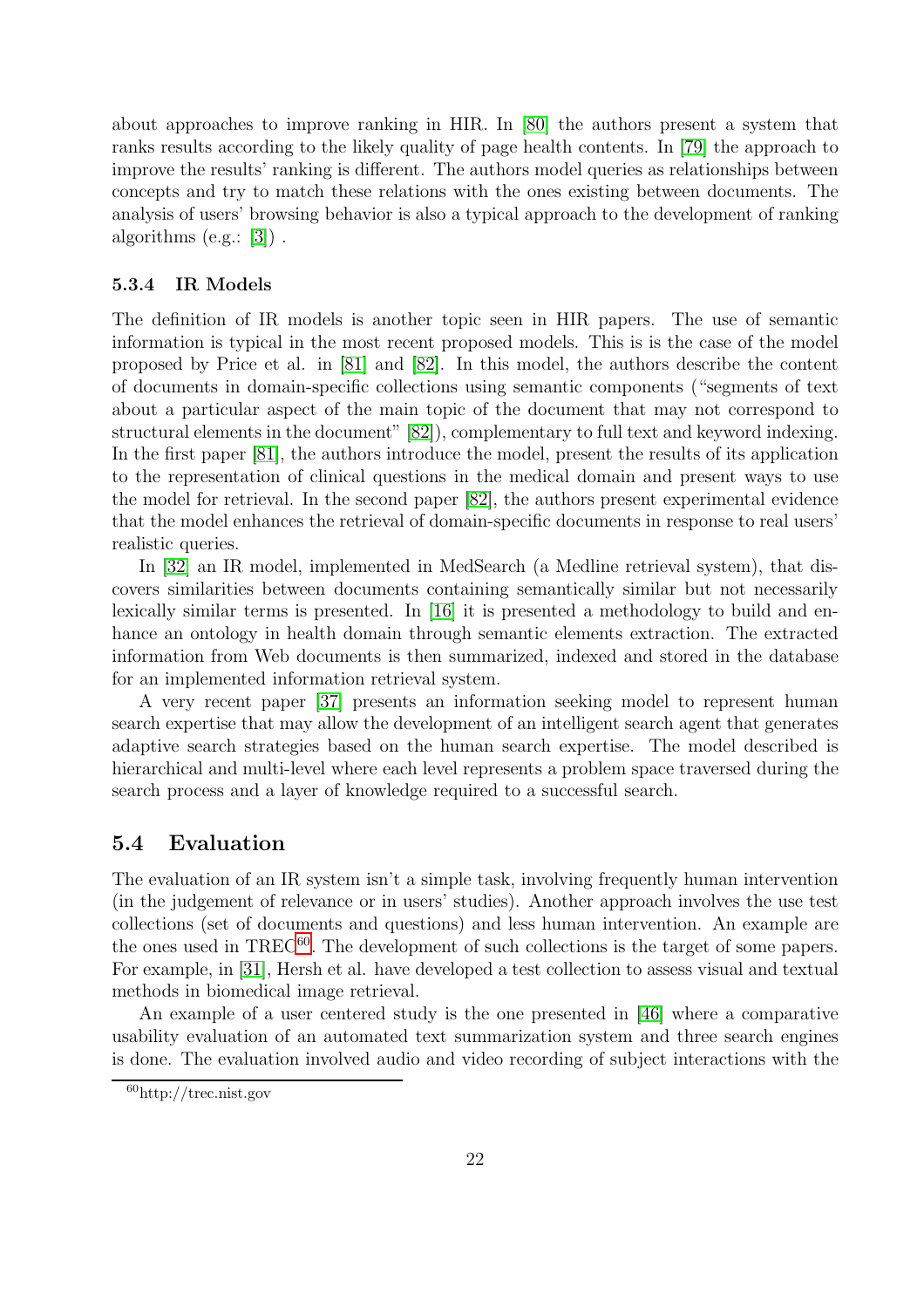interfaces. Another paper in which evaluation is done with human intervention is one from Tang et al. [\[102\]](#page-36-9). In this paper, human assessors were used to do the relevance judging according to a scheme preciously developed. The goal was to compare the performance of domain-specific health and depression search engines with Google on both relevance of results and quality of advice.

### <span id="page-25-0"></span>5.5 User Interfaces and Visualization

The development of user interfaces and aspects of information visualization in IR systems is another area with a significant quantity of research work. In the health area, with developments in concept representation models, it also became popular the use of this information to improve the way results are presented to the user.

In [\[100\]](#page-36-10) is presented a system that implements a concept-based visualization of the results that, according to a user study, is less suitable for searching specific information and more suitable to the exploration of mostly unknown data. In [\[15\]](#page-30-10), a paper already cited in this report, a terminology is developed from the MeSH thesaurus and metadata elements and is used in several tasks, one of them being the visualization and navigation through the concept hierarchies. Stapley et al. [\[99\]](#page-36-11) have built a system for retrieving and visualizing co-occurences of gene names in Medline abstracts. From the co-occurence data is built a graph where nodes are genes and edge lenghts are a function of the co-occurence of the two genes in the literature.

# <span id="page-25-1"></span>6 People

The most notorious person in HIR is William Hersh<sup>[61](#page-25-2)</sup>, M.D. and Professor and Chair of the Department of Medical Informatics & Clinical Epidemiology in the School of Medicine at Oregon Health & Science University. His research focuses on the development and evaluation of IR systems for health practitioners and researchers. He has a several publications in this field, is the author of a book with an Information Retrieval's health perspective [\[30\]](#page-31-1), the author of Health Informatics' book chapters (like [\[96,](#page-36-1) [10\]](#page-29-8)) and the editor of other Health Informatics' books (like [\[10\]](#page-29-8)).

Another person with a significant research activity in HIR is Qing Treitler  $\rm{Zeng}^{62}$  $\rm{Zeng}^{62}$  $\rm{Zeng}^{62}$ , an Assistant Professor of the Decision Systems Group in Harvard Medical School and a Research Associate at the Brigham and Women's Hospital. One of her research interests is the semantic knowledge-based information retrieval and presentation. One of her latest research projects, in which she assumes the role of leader, is the Consumer health vocabulary<sup>[63](#page-25-4)</sup> which aims to build, in an open source and collaborative way, a vocabulary that links everyday words about health with technical terms used by professionals. One of this project's applications is in the area of Information Retrieval as stated in [\[112\]](#page-37-9), one of her many publications in the HIR field.

 $61$ http://medir.ohsu.edu/ hersh/

<span id="page-25-2"></span> $62$ http://dsg.harvard.edu/ qzeng/

<span id="page-25-4"></span><span id="page-25-3"></span><sup>63</sup>http://www.consumerhealthvocab.org/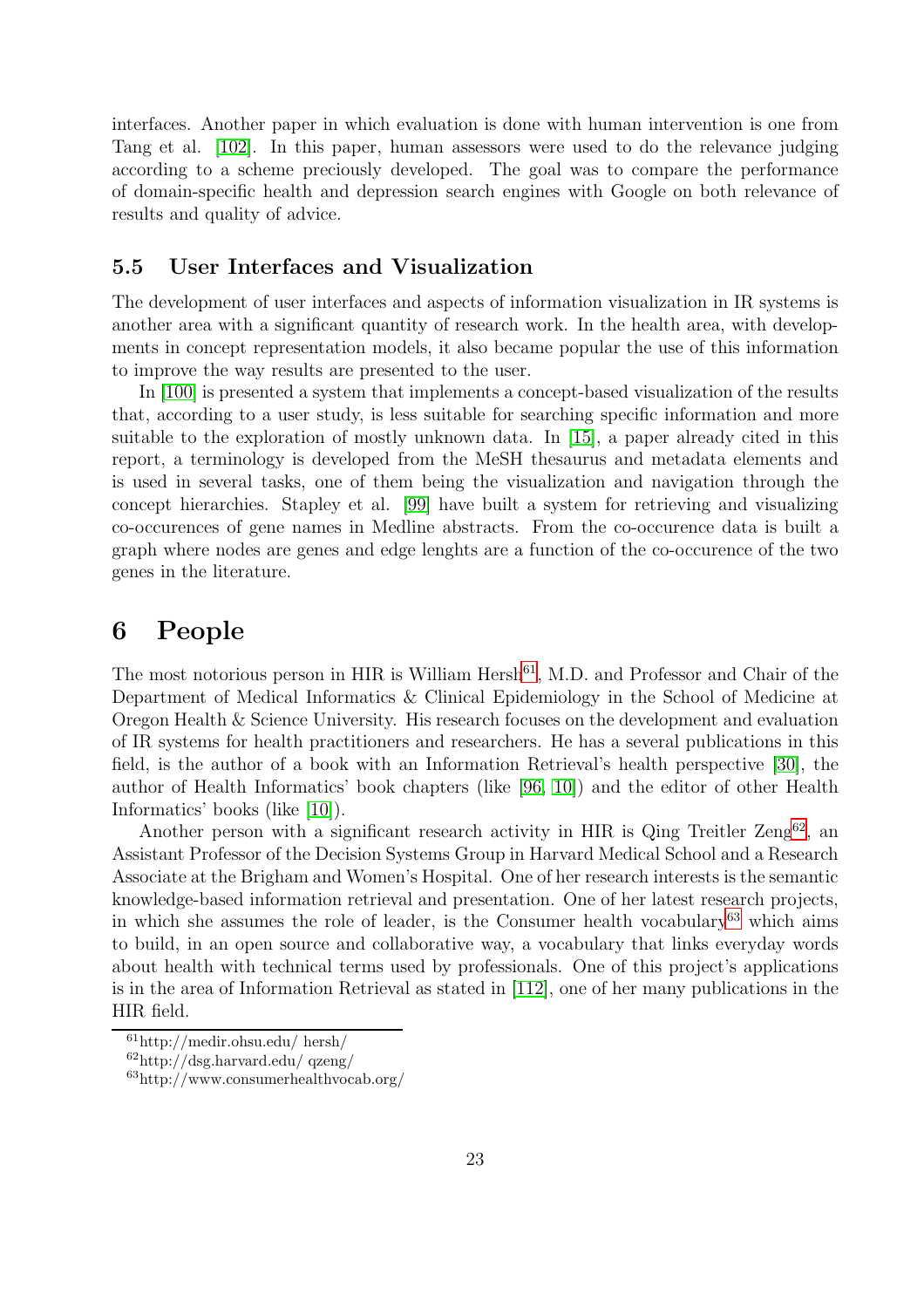Susan L. Price (no personal webpage was found) is thought to be a PhD Student at the Department of Computer Science of the Portland State University, supervised by Professor Lois Delcambre. She has been working on the use of semantic components to enhance retrieval of domain-specific information (being health the domain selected as a case study) and is the author of papers with Lois Delcambre, Marianne Lykke Nielsen of the Royal School of Library and Information Science in Denmark and William Hersh.

Other authors with some publications in the area are David Howard Hickman<sup>[64](#page-26-1)</sup> with jointed works with William Hersh; Angelos Hliaoutakis<sup>[65](#page-26-2)</sup>, a MSc student in Computer Engineering that has been publishing in the HIR area; Thanh Tin  $\text{Tang}^{66}$  $\text{Tang}^{66}$  $\text{Tang}^{66}$  and Madhu C. Reddy<sup>[67](#page-26-4)</sup> which has interest in Collaborative information behavior and has been developing research work in the area of healthcare.

There are also authors with a less straight connection to the specific area of HIR and more connected to the broader fields of eHealth and Health Informatics. However, having a straight connection to the health area and published work in HIR, they will be mentioned next. Gunther Eysenbach<sup>[68](#page-26-5)</sup> is an Associate Professor at the Department of Health Policy, Management and Evaluation at the University of Toronto and one of the editors of [\[96\]](#page-36-1). Susannah Fox<sup>[69](#page-26-6)</sup> is a Pew Internet & American Life Project associate director connected to the Internet's impact on health care with several published reports<sup>[70](#page-26-7)</sup>. Steve Rains<sup>[71](#page-26-8)</sup> has also some published papers in the area of Health Information Seeking Behavior. Edward H. Shortliffe<sup>[72](#page-26-9)</sup> is a well known name in the broad area of health informatics with specific interests in decision-support systems, integrated workstations for clinicians and web-based information dissemination.

Three last authors worth mentioning, more connected to the development of ontologies in the health area, are James J. Cimino<sup>[73](#page-26-10)</sup> that is one of the editors of [\[96\]](#page-36-1), Mark Musen<sup>[74](#page-26-11)</sup> and Alan Rector<sup>[75](#page-26-12)</sup>.

# <span id="page-26-0"></span>7 Research Groups

Only two research groups on the specific field of HIR were found and the second one is related to the fields of health and IR but is not directly related to HIR. The first is the Centre for Health Information Management Research<sup>[76](#page-26-13)</sup>, at the University of Sheffield, more connected to the study of Health Information Needs and Behaviors. The second one is the

<span id="page-26-1"></span> $^{64}$ [http://www1.va.gov/pshsrd/docs/CV\\_Hickam\\_02.htm](http://www1.va.gov/pshsrd/docs/CV_Hickam_02.htm) and http://www.bio-computing.org/showauthor.php?su <sup>65</sup>http://www.softnet.tuc.gr/ angelos/

<span id="page-26-2"></span> $^{66}$ [http://www.informatik.uni-trier.de/~ley/db/indices/a-tree/t/Tang:Thanh\\_Tin.html](http://www.informatik.uni-trier.de/~ley/db/indices/a-tree/t/Tang:Thanh_Tin.html) and <http://libra.msra.cn/authordetail.aspx?id=1316585&query=web+search>

<span id="page-26-3"></span><sup>67</sup>http://faculty.ist.psu.edu/reddy/Research.htm

<span id="page-26-4"></span><sup>68</sup><http://gunther-eysenbach.blogspot.com/>

<span id="page-26-5"></span> $^{69}$ [http://www.pewinternet.org/PPF/a/104/about\\_staffer.asp](http://www.pewinternet.org/PPF/a/104/about_staffer.asp)

<span id="page-26-6"></span><sup>70</sup>http://www.pewinternet.org/PPF/c/5/topics.asp

<span id="page-26-7"></span> $71$ http://datamonster.sbs.arizona.edu/communication/faculty/each\_detail.php?option=1&detail=57&mtitle=Core

<span id="page-26-8"></span><sup>72</sup>http://www.dbmi.columbia.edu/shortliffe

<span id="page-26-9"></span><sup>73</sup>http://www.dbmi.columbia.edu/ ciminoj/

<span id="page-26-10"></span><sup>74</sup>[http://med.stanford.edu/profiles/Mark\\_Musen/](http://med.stanford.edu/profiles/Mark_Musen/)

<span id="page-26-11"></span><sup>75</sup>http://www.cs.manchester.ac.uk/research/publications/byauthor/Rector/

<span id="page-26-13"></span><span id="page-26-12"></span><sup>76</sup>http://www.shef.ac.uk/chimr/research/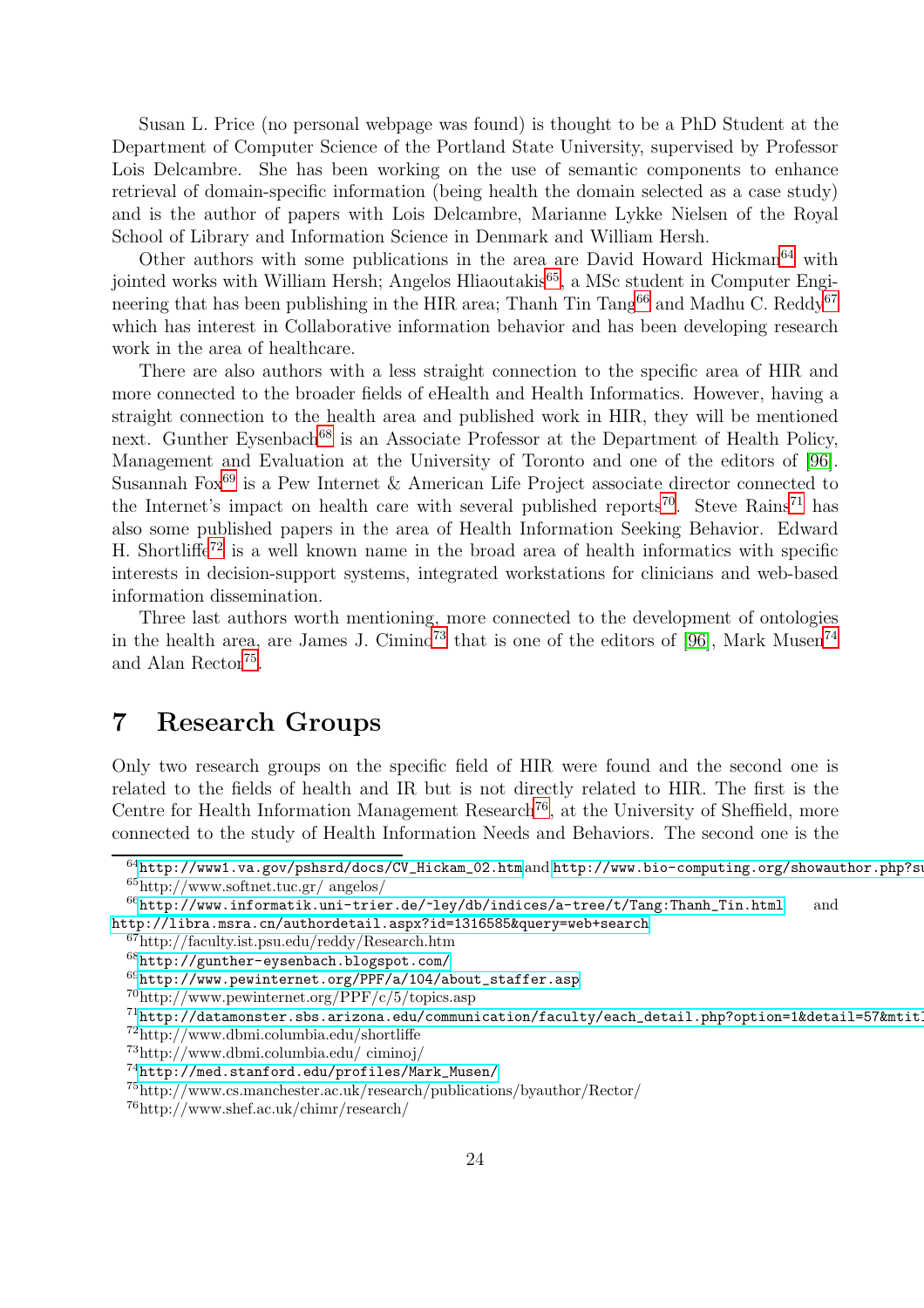W3C Semantic Web Health Care and Life Sciences Interest Group<sup>[77](#page-27-2)</sup> which aims to develop, promote and support the use of Semantic Web technologies in health care and life sciences.

# <span id="page-27-0"></span>8 Research Projects

The two most active persons in the area have four research projects mentioned next. William Hersh has three projects: the TREC Genomics Track retrieval of scientific literature on ge-nomics<sup>[78](#page-27-3)</sup>, ImageCLEFmed<sup>[79](#page-27-4)</sup> that is part of the Cross Language Evaluation Forum<sup>[80](#page-27-5)</sup> (CLEF) for medical image retrieval and  $OHSUMED^{81}$  $OHSUMED^{81}$  $OHSUMED^{81}$ , a test collection of a subset MEDLINE references, created to assist in information retrieval research.

The fourth project is leaded by Qing Zeng and is entitled Consumer Health Vocabularies[82](#page-27-7), a project dedicated to the development of vocabularies that link everyday words about health to professional terms used by health care professionals.

# <span id="page-27-1"></span>9 Main Organizations

Some of the main organizations in HIR, some more connected to the health area than others, are listed below.

- American Library Association– <http://www.ala.org>
- American Medical Informatics Association <http://www.amia.org>
- American Society for Information Science and Technology <http://www.asis.org>
- American Society for Indexing <http://www.asindexing.org>
- Association for Computer Machinery, Special Interest Group on Information Retrieval – <http://www.sigir.org>
- Medical Library Association <http://www.mlanet.org>
- National Library of Medicine <http://www.nlm.nih.gov>
- Special Libraries Association <http://www.sla.org>

 $^{77}$ http://www.w3.org/2001/sw/hcls/

<span id="page-27-2"></span><sup>78</sup>http://ir.ohsu.edu/genomics/

<span id="page-27-3"></span><sup>79</sup>http://ir.ohsu.edu/image/

<span id="page-27-4"></span><sup>80</sup><http://www.clef-campaign.org/>

<span id="page-27-5"></span><sup>81</sup>http://ir.ohsu.edu/ohsumed/

<span id="page-27-7"></span><span id="page-27-6"></span><sup>82</sup>http://www.consumerhealthvocab.org/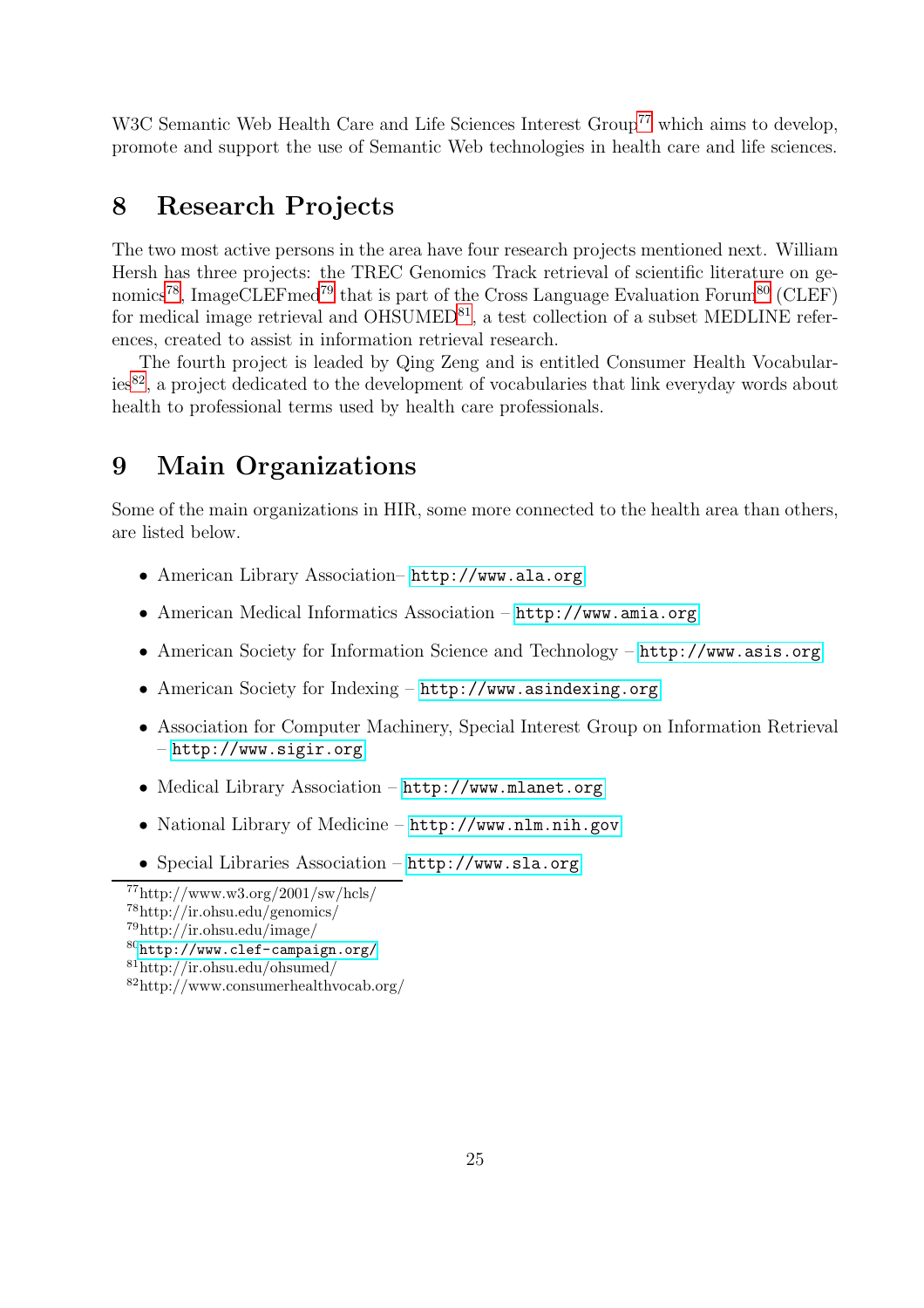# <span id="page-28-0"></span>10 Main Journals

Some of the main journals where HIR's papers can be published are listed below. Some of them are more related to the Computer Science field, some to the Information Science field and others to the health and health informatics field.

- ACM Transactions on Information Systems <http://www.acm.org/tois>
- Artificial Intelligence in Medicine <http://www.elsevier.com/wps/find/journal> [description.cws\\_home/505627/description#description](description.cws_home/505627/description#description)
- British Medical Journal <http://www.bmj.com>
- Computers in Biology and Medicine <http://www.elsevier.com/locate/inca/351>
- Health Information and Libraries Journal http://www.blackwellpublishing.com/journal.as
- Journal of Biomedical Informatics <http://www.academicpress.com/jbi>
- Journal of the American Medical Informatics Association <http://www.jamia.org>
- Journal of the American Society for Information Science and Technology  $http://www.asis.org/$
- Journal of the Medical Library Association– <http://www.mlanet.org/publications/jmla/>
- Informatics for Health and Social Care <http://www.tandf.co.uk/journals/tf/14639238.html>
- Information Processing and Management <http://www.elsevier.com/locate/info> <proman>
- Information Retrieval http://www.springer.com/computer/database+management+%26+info
- International Journal of Medical Informatics http://www.elsevier.com/wps/find/journaldes
- Medical & Biological Engineering & Computing <http://www.springer.com/engine> <ering/biomedical+eng/journal/11517>
- Medical Decision Making <http://mdm.sagepub.com/>
- Methods of Information in Medicine <http://www.schattauer.de/index.php?id=704>

# <span id="page-28-1"></span>References

[1] Anne Adams and Ann Blandford. Digital libraries' support for the user's 'information journey'. In *JCDL '05: Proceedings of the 5th ACM/IEEE-CS joint conference on Digital libraries*, pages 160–169, New York, NY, USA, 2005. ACM Press.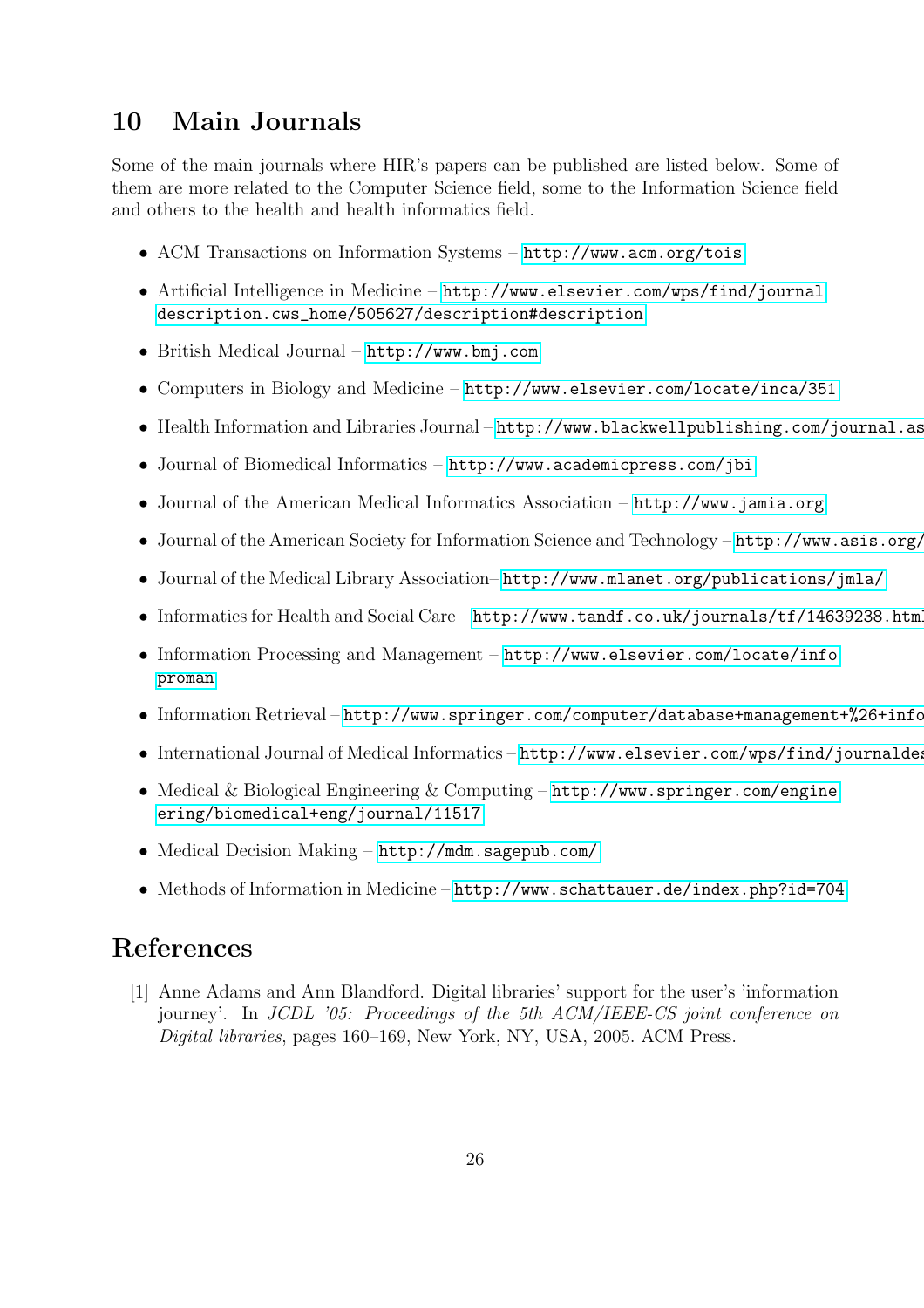- <span id="page-29-1"></span>[2] James Allan, Jay Aslam, Nicholas Belkin, Chris Buckley, Jamie Callan, Bruce Croft, Sue Dumais, Norbert Fuhr, Donna Harman, David J. Harper, Djoerd Hiemstra, Thomas Hofmann, Eduard Hovy, Wessel Kraaij, John Lafferty, Victor Lavrenko, David Lewis, Liz Liddy, R. Manmatha, Andrew Mccallum, Jay Ponte, John Prager, Dragomir Radev, Philip Resnik, Stephen Robertson, Roni Rosenfeld, Salim Roukos, Mark Sanderson, Rich Schwartz, Amit Singhal, Alan Smeaton, Howard Turtle, Ellen Voorhees, Ralph Weischedel, Jinxi Xu, and Chengxiang Zhai. Challenges in information retrieval and language modeling. *SIGIR Forum*, 37(1):31–47, 2003.
- <span id="page-29-11"></span>[3] Ioannis Anagnostopoulos and Ilias Maglogiannis. Monitoring browsing behaviour and search services evolution adaptation with a capture-recapture Internet-based programming technique: A case-study over medical portals. *Information Services and Use*, 27(3):105–122, 2007.
- <span id="page-29-10"></span><span id="page-29-0"></span>[4] Ricardo Baeza-Yates and Berthier Ribeiro-Neto. *Modern Information Retrieval*. Addison Wesley, May 1999.
- [5] G. K. Berland, M. N. Elliott, L. S. Morales, J. I. Algazy, R. L. Kravitz, M. S. Broder, D. E. Kanouse, J. A. Muñoz, J. A. Puyol, M. Lara, K. E. Watkins, H. Yang, and E. A. McGlynn. Health information on the internet: accessibility, quality, and readability in english and spanish. *JAMA : the journal of the American Medical Association*, 285(20):2612–2621, 2001.
- <span id="page-29-7"></span><span id="page-29-5"></span>[6] Adam Bosworth. Putting health into the patient's hands - consumerism and health care. Opening Plenary Session and Keynote Address, May 2007.
- [7] S. H. Brenner and E. J. Mckinin. CINAHL and MEDLINE: a comparison of indexing practices. *Bulletin of the Medical Library Association*, 77(4):366–371, October 1989.
- <span id="page-29-4"></span><span id="page-29-2"></span>[8] Vannevar Bush. As We May Think. *The Atlantic Monthly*, 1(176):101–108, July 1945.
- [9] Jamie Callan, James Allan, Charles L. A. Clarke, Susan Dumais, David A. Evans, Mark Sanderson, and Chengxiang Zhai. Meeting of the MINDS: an information retrieval research agenda. *SIGIR Forum*, 41(2):25–34, December 2007.
- <span id="page-29-8"></span>[10] H. Chen, Sherrylynne S. Fuller, and Charles P. Friedman. *Medical Informatics: Knowledge Management and Data Mining in Biomedicine (Integrated Series in Information Systems)*. Springer, June 2005.
- <span id="page-29-3"></span>[11] Cyril Cleverdon. The Cranfield tests on index language devices. *Aslib Proceedings*, 19(6):173–194, 1967.
- <span id="page-29-9"></span>[12] R. J. W. Cline and K. M. Haynes. Consumer health information seeking on the Internet: the state of the art. *Health Educ. Res.*, 16(6):671–692, December 2001.
- <span id="page-29-6"></span>[13] M. H. Coletti and H. L. Bleich. Medical subject headings used to search the biomedical literature. *Journal of the American Medical Informatics Association : JAMIA*, 8(4):317–323, 2001.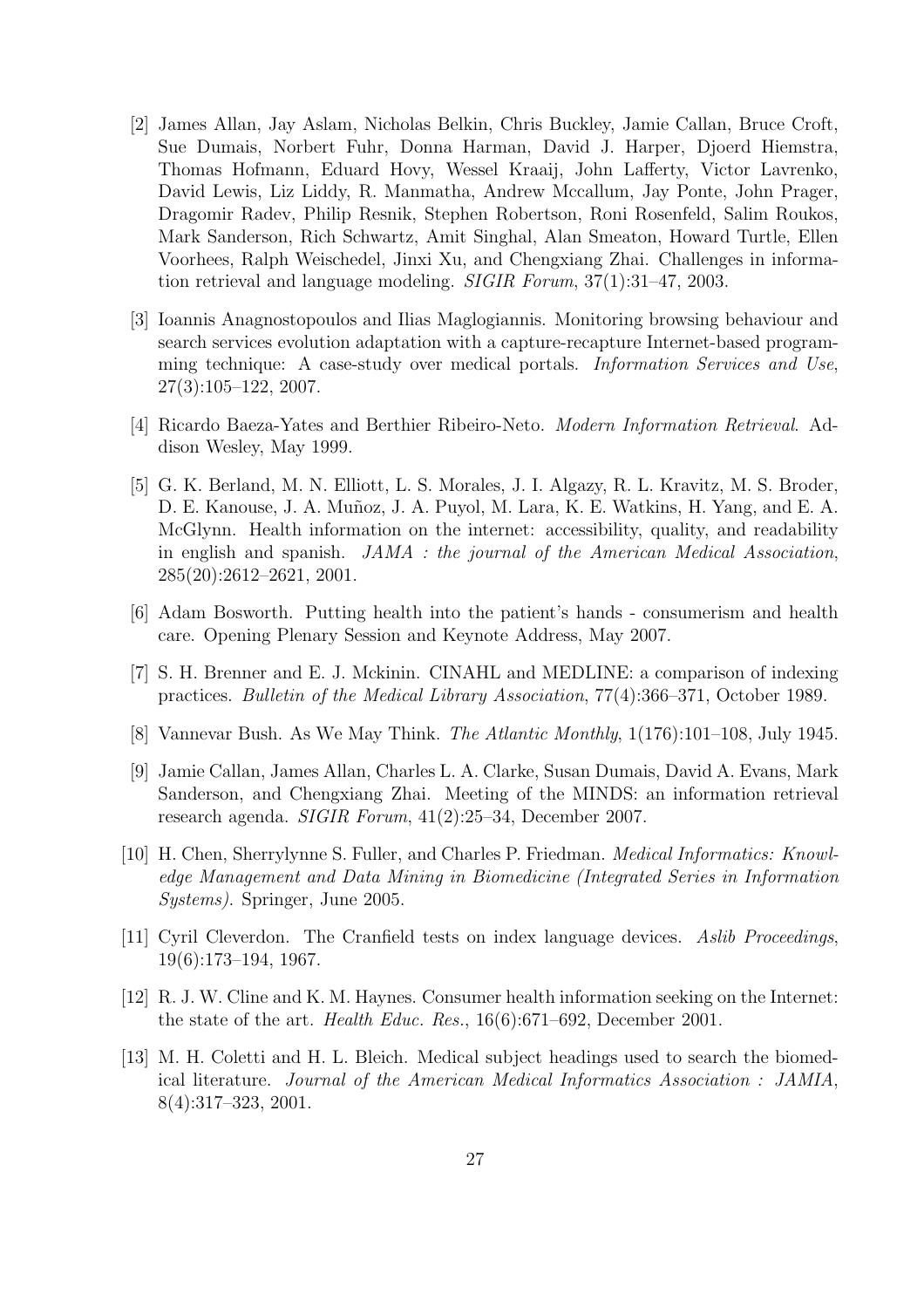- <span id="page-30-10"></span><span id="page-30-0"></span>[14] Bruce W. Croft and David J. Harper. Using probabilistic models of document retrieval without relevance information. *Journal of Documentation*, 35(4):285–295, 1979.
- [15] Magaly Douyere, Lina F. Soualmia, Aurelie Neveol, Alexandrina Rogozan, Badisse Dahamna, Jean-Philippe Leroy, Benoit Thirion, and Stefan J. Darmoni. Enhancing the MeSH thesaurus to retrieve French online health resources in a quality-controlled gateway. *Health Information and Libraries Journal*, 21(4):253–261, 2004.
- <span id="page-30-12"></span>[16] Tran Dung and Wataru Kameyama. Ontology-based information extraction and information retrieval in health care domain. *Data Warehousing and Knowledge Discovery*, pages 323–333, 2007.
- <span id="page-30-9"></span>[17] G. Eysenbach and Kohler. What is the prevalence of health-related searches on the World Wide Web? Qualitative and quantitative analysis of search engine queries on the internet. *AMIA Annu Symp Proc*, pages 225–229, 2003.
- <span id="page-30-11"></span>[18] Rahmatollah Fattahi, Concepción S. Wilson, and Fletcher Cole. An alternative approach to natural language query expansion in search engines: Text analysis of nontopical terms in web documents. *Information Processing & Management*, 44(4):1503– 1516, July 2008.
- <span id="page-30-4"></span><span id="page-30-2"></span>[19] Fellbaum. *WordNet: An Electronic Lexical Database (Language, Speech, and Communication)*. The MIT Press, May 1998.
- <span id="page-30-5"></span>[20] S. Fox. Online health search 2006. Technical report, Pew Internet & American Life Project, 2006.
- [21] S. Fox and L. Rainie. The online health care revolution: How the Web helps Americans take better care of themselves. Technical report, The Pew Internet & American Life Project, 2000.
- <span id="page-30-7"></span>[22] A. I. González-González, M. Dawes, J. Sánchez-Mateos, R. Riesgo-Fuertes, E. Escortell-Mayor, T. Sanz-Cuesta, and T. Hernández-Fernández. Information needs and information-seeking behavior of primary care physicians. *Annals of family medicine*, 5(4):345–352, 2007.
- <span id="page-30-1"></span>[23] Google. Google health. Available from: https://www.google.com/health [cited 2008- 07-11].
- <span id="page-30-8"></span>[24] L. Graham, T. Tse, and A. Keselman. Exploring user navigation during online health information seeking. In *AMIA Annu Symp Proc. 2006*, pages 299–303, Lister Hill Center, National Library of Medicine, NIH, DHHS, Bethesda, MD, USA., 2006.
- <span id="page-30-3"></span>[25] Tom Gruber. Ontology. Available from: http://tomgruber.org/writing/ontologydefinition-2007.htm [cited 2008-07-10].
- <span id="page-30-6"></span>[26] Daphne Halkias, Nicholas Harkiolakis, Paul Thurman, and Sylva Caracatsanis. Internet usage for health-related purposes among greek consumers. In *ICCOMP'07:*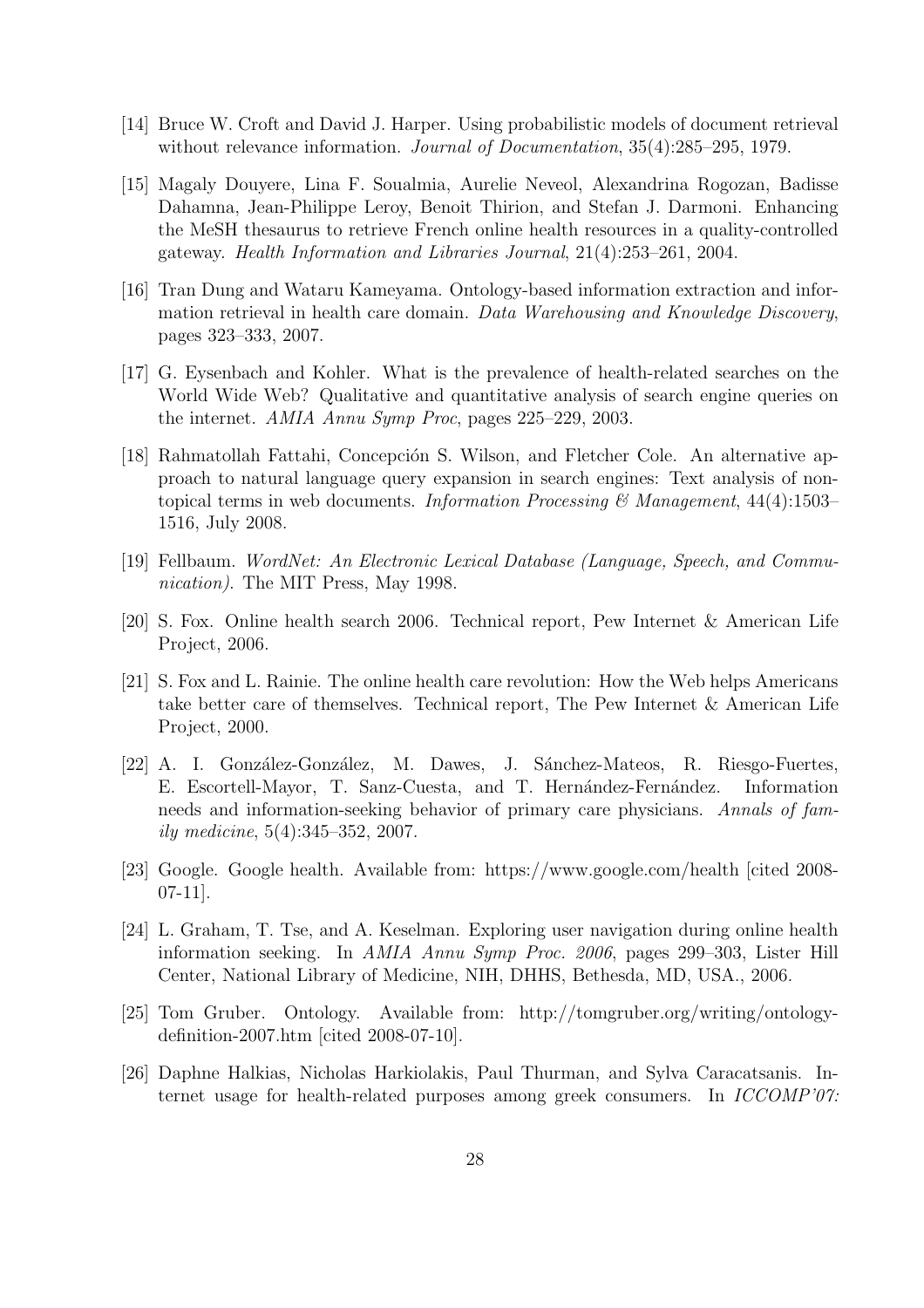*Proceedings of the 11th WSEAS International Conference on Computers*, pages 281– 289, Stevens Point, Wisconsin, USA, 2007. World Scientific and Engineering Academy and Society (WSEAS).

- <span id="page-31-0"></span>[27] R. Haux, E. Ammenwerth, W. Herzog, and P. Knaup. Health care in the information society - A prognosis for the year 2013. *International journal of medical informatics*, 66(1-3):3–21, November 2002.
- <span id="page-31-4"></span>[28] Bradley M. Hemminger, Dihui Lu, K. T. L. Vaughan, and Stephanie J. Adams. Information seeking behavior of academic scientists. *J. Am. Soc. Inf. Sci. Technol.*, 58(14):2205–2225, December 2007.
- <span id="page-31-5"></span>[29] W. R. Hersh and D. H. Hickam. How well do physicians use electronic information retrieval systems? a framework for investigation and systematic review. *JAMA*, 280(15):1347–1352, October 1998.
- <span id="page-31-10"></span><span id="page-31-1"></span>[30] William R. Hersh. *Information Retrieval*. Springer, December 2002.
- [31] William R. Hersh, Henning Muller, Jeffery R. Jensen, Jianji Yang, Paul N. Gorman, and Patrick Ruch. Advancing biomedical image retrieval: Development and analysis of a test collection. *J Am Med Inform Assoc*, 13(5):488–496, September 2006.
- <span id="page-31-8"></span>[32] Angelos Hliaoutakis, Giannis Varelas, Euripides Petrakis, and Evangelos Milios. Med-Search: A retrieval system for medical information based on semantic similarity. *Research and Advanced Technology for Digital Libraries*, 4172/2006:512–515, 2006.
- <span id="page-31-6"></span>[33] Angelos Hliaoutakis, Kalliopi Zervanou, Euripides G. M. Petrakis, and Evangelos E. Milios. Automatic document indexing in large medical collections. In *HIKM '06: Proceedings of the international workshop on Healthcare information and knowledge management*, pages 1–8, New York, NY, USA, 2006. ACM Press.
- <span id="page-31-7"></span>[34] Andrea L. Houston, Hsinchun Chen, Bruce R. Schatz, Susan M. Hubbard, Robin R. Sewell, and Tobun D. Ng. Exploring the use of concept spaces to improve medical information retrieval. *Decis. Support Syst.*, 30(2):171–186, December 2000.
- <span id="page-31-2"></span>[35] B. L. Humphreys, D. A. Lindberg, H. M. Schoolman, and G. O. Barnett. The Unified Medical Language System: an informatics research collaboration. *J Am Med Inform Assoc*, 5(1):1–11, 1998.
- <span id="page-31-3"></span>[36] Betsy L. Humphreys and Peri L. Schuyler. The Unified Medical Language System: moving beyond the vocabulary of bibliographic retrieval. *High performance medical libraries: Advances in information management for the virtual era*, pages 31–44, 1993.
- <span id="page-31-9"></span>[37] Peter W. Hung, Stephen B. Johnson, David R. Kaufman, and Eneida A. Mendonca. A multi-level model of information seeking in the clinical domain. *Journal of Biomedical Informatics*, 41(2):357–370, April 2008.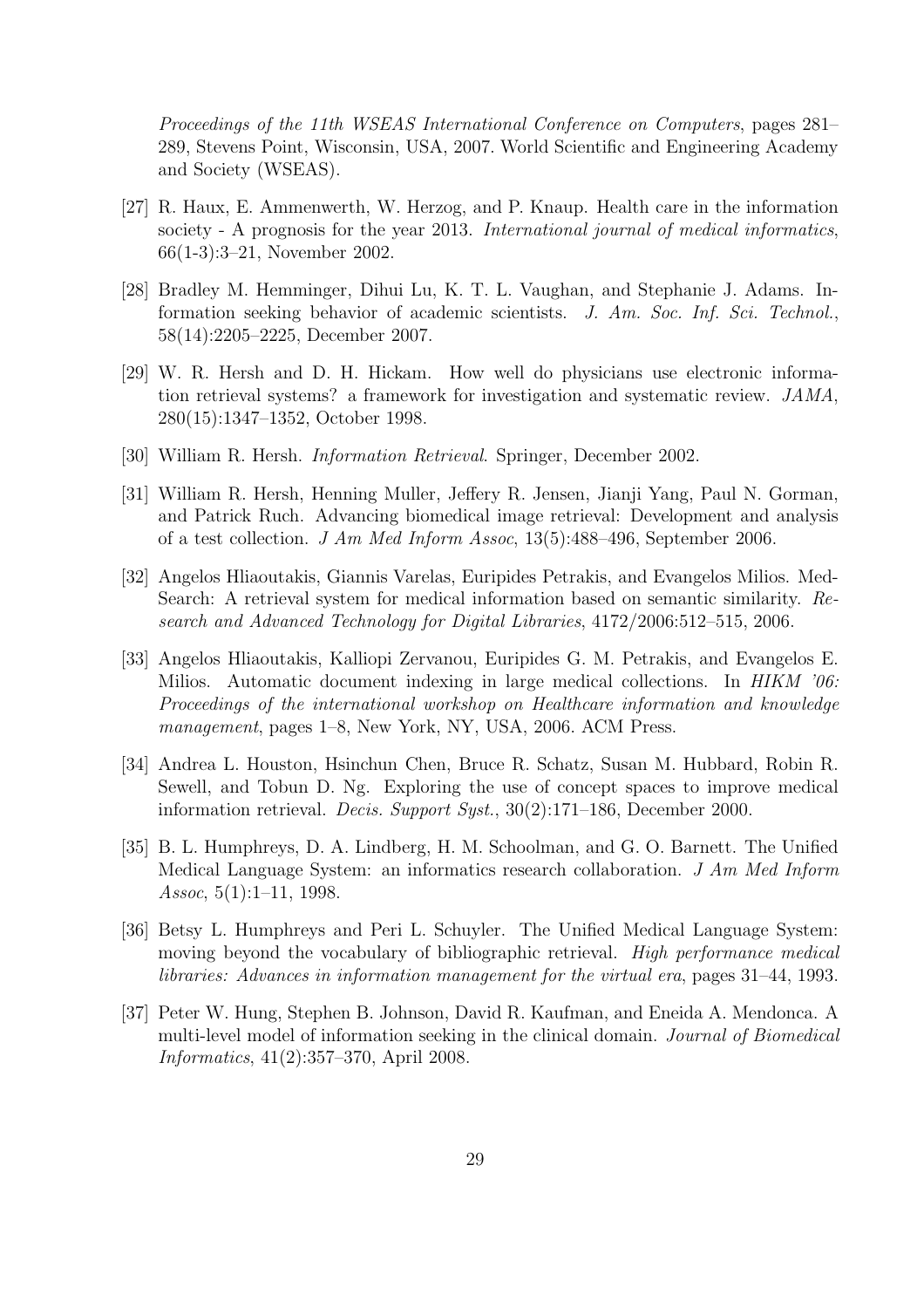- <span id="page-32-5"></span>[38] S. Huuskonen and P. Vakkari. Students' search process and outcome in medline in writing an essay for a class on evidence-based medicine. *Journal of Documentation*, 64(2):287–303, 2008.
- <span id="page-32-11"></span><span id="page-32-1"></span>[39] N. C. Ide, R. F. Loane, and D. Demner-Fushman. Essie: a concept-based search engine for structured biomedical text. *J Am Med Inform Assoc*, 14(3):253–263, 2007.
- <span id="page-32-2"></span>[40] Karen S. Jones. A statistical interpretation of term specificity and its application in retrieval. *Journal of Documentation*, 28(1):11–21, 1972.
- <span id="page-32-10"></span>[41] R. A. Jydstrup and M. J. Gross. Cost of information handling in hospitals. *Health services research*, 1(3):235–271, 1966.
- [42] Alla Keselman, Lisa Massengale, Long Ngo, Allen Browne, and Qing Zeng. The effect of user factors on consumer familiarity with health terms: Using gender as a proxy for background knowledge about gender-specific illnesses. *Biological and Medical Data Analysis*, pages 472–481, 2006.
- <span id="page-32-7"></span>[43] Margaret E. I. Kipp. Tagging for health information organisation and retrieval. In *JCDL '07: Proceedings of the 2007 conference on Digital libraries*, page 485, New York, NY, USA, 2007. ACM.
- <span id="page-32-4"></span><span id="page-32-0"></span>[44] Rachel Kleinsorge and Jan Willis. Unified Medical Language System (UMLS) basics. Presentation, September 2007.
- [45] Kotinos. Libraries history of the private, royal, imperial, monastic and public libraries. Available from: http://www.libraries.gr/ [cited 2008-07-10].
- <span id="page-32-12"></span>[46] A. W. Kushniruk, M. Y. Kan, K. Mckeown, J. Klavans, D. Jordan, M. Laflamme, and V. L. Patel. Usability evaluation of an experimental text summarization system and three search engines: implications for the reengineering of health care interfaces. In *AMIA Annu Symp Proc. 2002*, pages 420–424, Department of Mathematics and Statistics, York University, Toronto, Ontario M3J 1P3, Canada., 2002.
- <span id="page-32-6"></span>[47] S. D. Lambert and C. G. Loiselle. Health information seeking behavior. *Qualitative health research*, 17(8):1006–1019, October 2007.
- <span id="page-32-9"></span>[48] G. Leroy, E. Eryilmaz, and B. T. Laroya. Health information text characteristics. In *AMIA Annu Symp Proc. 2006*, pages 479–483, Claremont Graduate University, Claremont, California, USA., 2006.
- <span id="page-32-8"></span>[49] G. Leroy, T. Miller, G. Rosemblat, and A. Browne. A balanced approach to health information evaluation: A vocabulary-based naïve bayes classifier and readability formulas. *Journal of the American Society for Information Science and Technology*, 59(9), July 2008.
- <span id="page-32-3"></span>[50] D. A. Lindberg, B. L. Humphreys, and A. T. Mccray. The Unified Medical Language System. *Methods of information in medicine*, 32(4):281–291, August 1993.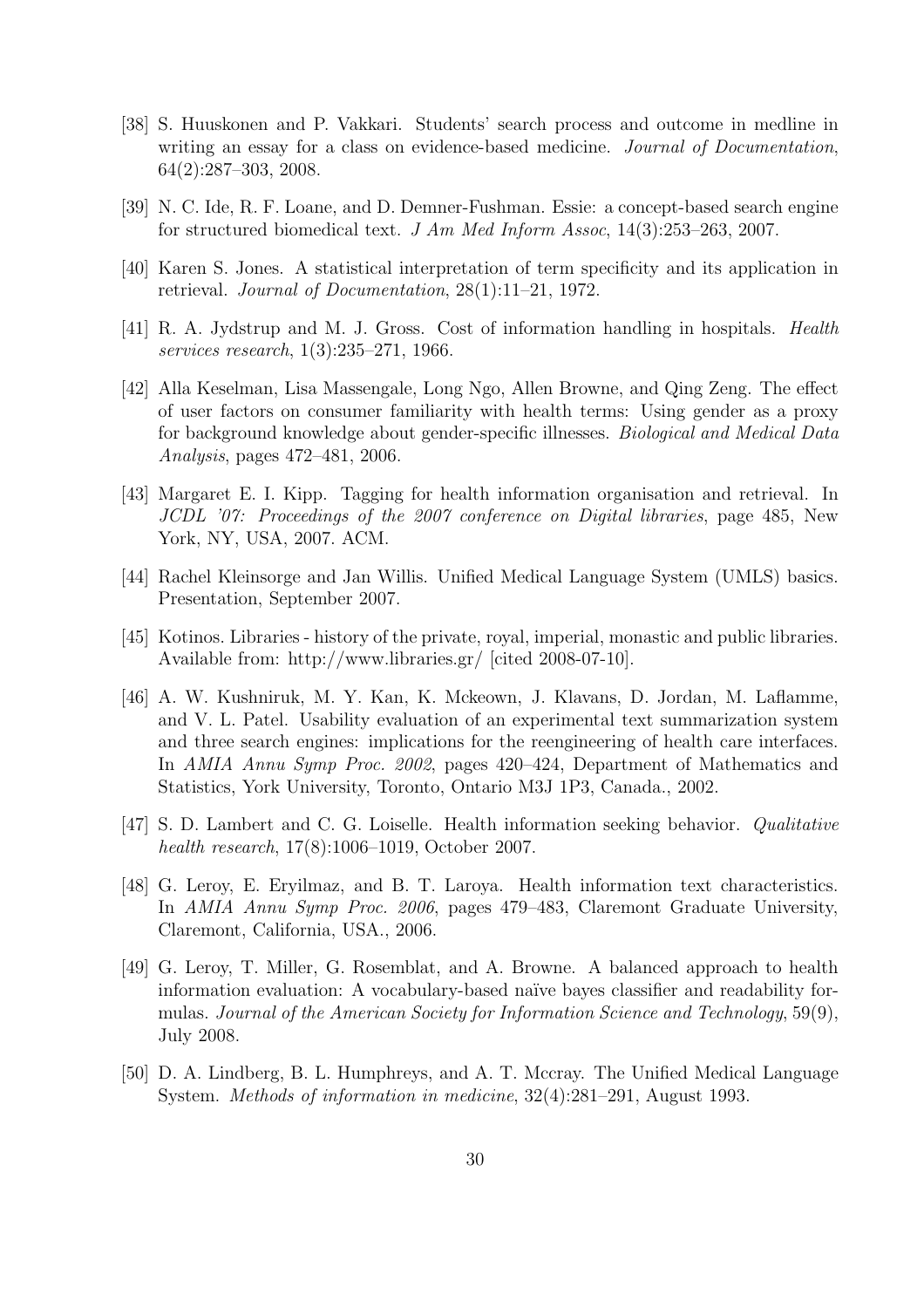- <span id="page-33-12"></span>[51] D. Lorence and H. Park. Study of education disparities and health information seeking behavior. *Cyberpsychology & behavior : the impact of the Internet, multimedia and virtual reality on behavior and society*, 10(1):149–151, February 2007.
- <span id="page-33-3"></span><span id="page-33-2"></span>[52] H. P. Luhn. A statistical approach to mechanized encoding and searching of literary information. *IBM Journal of Research and Development*, 1(4):309–317, October 1957.
- <span id="page-33-5"></span>[53] Peter Lyman and Hal R. Varian. How much information. Available from: http://www.sims.berkeley.edu/how-much-info-2003 [cited 2008-07-10], 2003.
- <span id="page-33-0"></span>[54] J. J. Mamlin and D. H. Baker. Combined time-motion and work sampling study in a general medicine clinic. *Medical care*, 11(5):449–456, 1973.
- <span id="page-33-10"></span>[55] Christopher D. Manning, Prabhakar Raghavan, and Hinrich Sch¨utze. *Introduction to Information Retrieval*. Cambridge University Press, July 2008.
- <span id="page-33-8"></span>[56] A. T. Mccray. An upper-level ontology for the biomedical domain. *Comparative and Functional Genomics*, pages 80–84, 2003.
- [57] A. T. McCray, S. Srinivasan, and A. C. Browne. Lexical methods for managing variation in biomedical terminologies. *Proc Annu Symp Comput Appl Med Care*, pages 235–239, 1994.
- <span id="page-33-7"></span>[58] C. J. Mcdonald, S. M. Huff, J. G. Suico, G. Hill, D. Leavelle, R. Aller, A. Forrey, K. Mercer, G. Demoor, J. Hook, W. Williams, J. Case, and P. Maloney. LOINC, a universal standard for identifying laboratory observations: a 5-year update. *Clinical chemistry*, 49(4):624–633, April 2003.
- <span id="page-33-11"></span>[59] Genevieve B. Melton, Simon Parsons, Frances P. Morrison, Adam S. Rothschild, Marianthi Markatou, and George Hripcsak. Inter-patient distance metrics using SNOMED CT defining relationships. *J. of Biomedical Informatics*, 39(6):697–705, December 2006.
- <span id="page-33-4"></span>[60] Microsoft. Microsoft HealthVault. Available from: http://www.healthvault.com/ [cited 2008-07-10].
- <span id="page-33-13"></span>[61] Trudi Miller, Gondy Leroy, Samir Chatterjee, Jie Fan, and Brian Thoms. A classifier to evaluate language specificity of medical documents. In *HICSS '07: Proceedings of the 40th Annual Hawaii International Conference on System Sciences*, Washington, DC, USA, 2007. IEEE Computer Society.
- <span id="page-33-1"></span>[62] Calvin E. Mooers. Coding, information retrieval, and the rapid selector. *American Documentation*, 1(4):225–229, 1950.
- <span id="page-33-9"></span>[63] M. A. Musen. Medical informatics: searching for underlying components. *Methods of information in medicine*, 41(1):12–19, 2002.
- <span id="page-33-6"></span>[64] NHGRI. The human genome project. Available from: http://www.genome.gov/10001772 [cited 2008-07-10].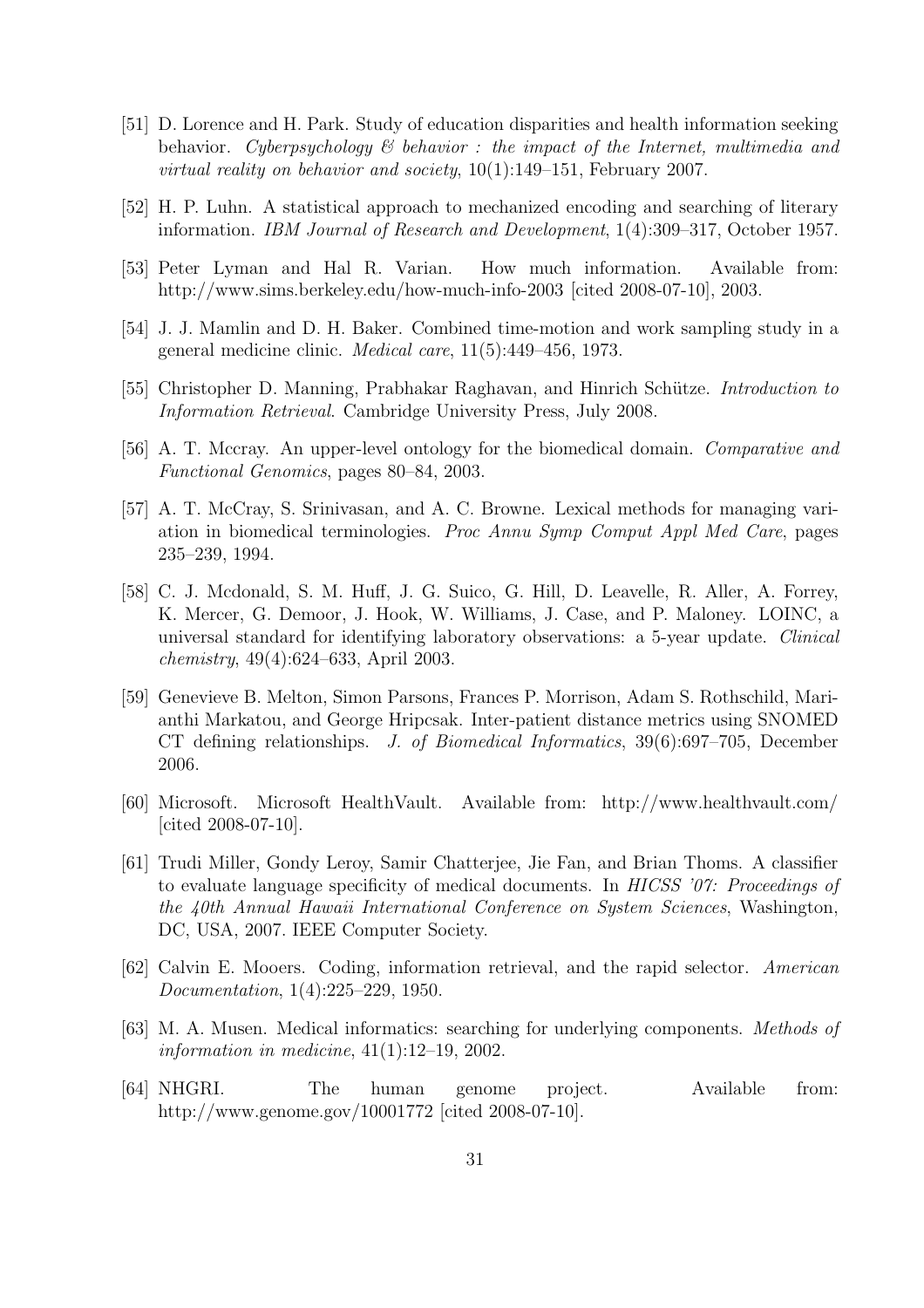- <span id="page-34-12"></span><span id="page-34-0"></span>[65] NIST. Text retrieval conference (trec). Available from: http://trec.nist.gov/ [cited 2008-07-10].
- <span id="page-34-13"></span>[66] NLM. 2008AA documentation - semantic network. Available from: http://www.nlm.nih.gov/research/umls/meta3.html [cited 2008-07-10].
- <span id="page-34-6"></span>[67] NLM. 2008AA documentation - specialist lexicon and lexical tools. Available from: http://www.nlm.nih.gov/research/umls/meta4.html [cited 2008-07-10].
- <span id="page-34-1"></span>[68] NLM. The medical subject headings vocabulary. Available from: http://www.nlm.nih.gov/pubs/factsheets/mesh.html [cited 2008-07-10].
- [69] NLM. MedLine. Available from: http://www.nlm.nih.gov/databases/databases medline.html [cited 2008-07-10].
- <span id="page-34-4"></span><span id="page-34-2"></span>[70] NLM. MEDLINE fact sheet. Available from: http://www.nlm.nih.gov/pubs/factsheets/medline.html [cited 2008-07-10].
- <span id="page-34-8"></span>[71] NLM. Medline plus. Available from: http://medlineplus.gov [cited 2008-07-10].
- <span id="page-34-3"></span>[72] NLM. MeSH tree structures. Available from: http://www.nlm.nih.gov/mesh/intro\_trees2007.html [cited 2008-07-10].
- <span id="page-34-10"></span>[73] NLM. NLM databases & electronic resources. Available from: http://www.nlm.nih.gov/databases/index.html [cited 2008-07-10].
- [74] NLM. Principles of MEDLINE subject indexing. Available from: http://www.nlm.nih.gov/bsd/disted/mesh/indexprinc.html [cited 2008-07-10].
- <span id="page-34-7"></span>[75] NLM. Relationships in medical subject headings (MeSH). Available from: http://www.nlm.nih.gov/mesh/meshrels.html [cited 2008-07-10].
- <span id="page-34-11"></span>[76] NLM. UMLS metathesaurus fact sheet. Available from: http://www.nlm.nih.gov/pubs/factsheets/umlsmeta.html [cited 2008-07-10].
- <span id="page-34-9"></span>[77] NLM. Use of MeSH in online retrieval. Available from: http://www.nlm.nih.gov/mesh/intro\_retrieval2008.html [cited 2008-07-10].
- <span id="page-34-15"></span><span id="page-34-5"></span>[78] P. Pellegrin. *Aristotle's Classification of Animals: Biology and the Conceptual Unity of the Aristotelian Corpus*. Berkeley: University of California Press., 1986.
- [79] S. L. Price and L. M. Delcambre. Using concept relations to improve ranking in information retrieval. In *AMIA Annu Symp Proc. 2005*, pages 619–623, Department of Medical Informatics and Clinical Epidemiology, Oregon Health & Science University, USA., 2005.
- <span id="page-34-14"></span>[80] S. L. Price and W. R. Hersh. Filtering web pages for quality indicators: an empirical approach to finding high quality consumer health information on the World Wide Web. In *AMIA Annu Symp Proc. 1999*, pages 911–915, Division of Medical Informatics and Outcomes Research, Oregon Health Sciences University, Portland, USA., 1999.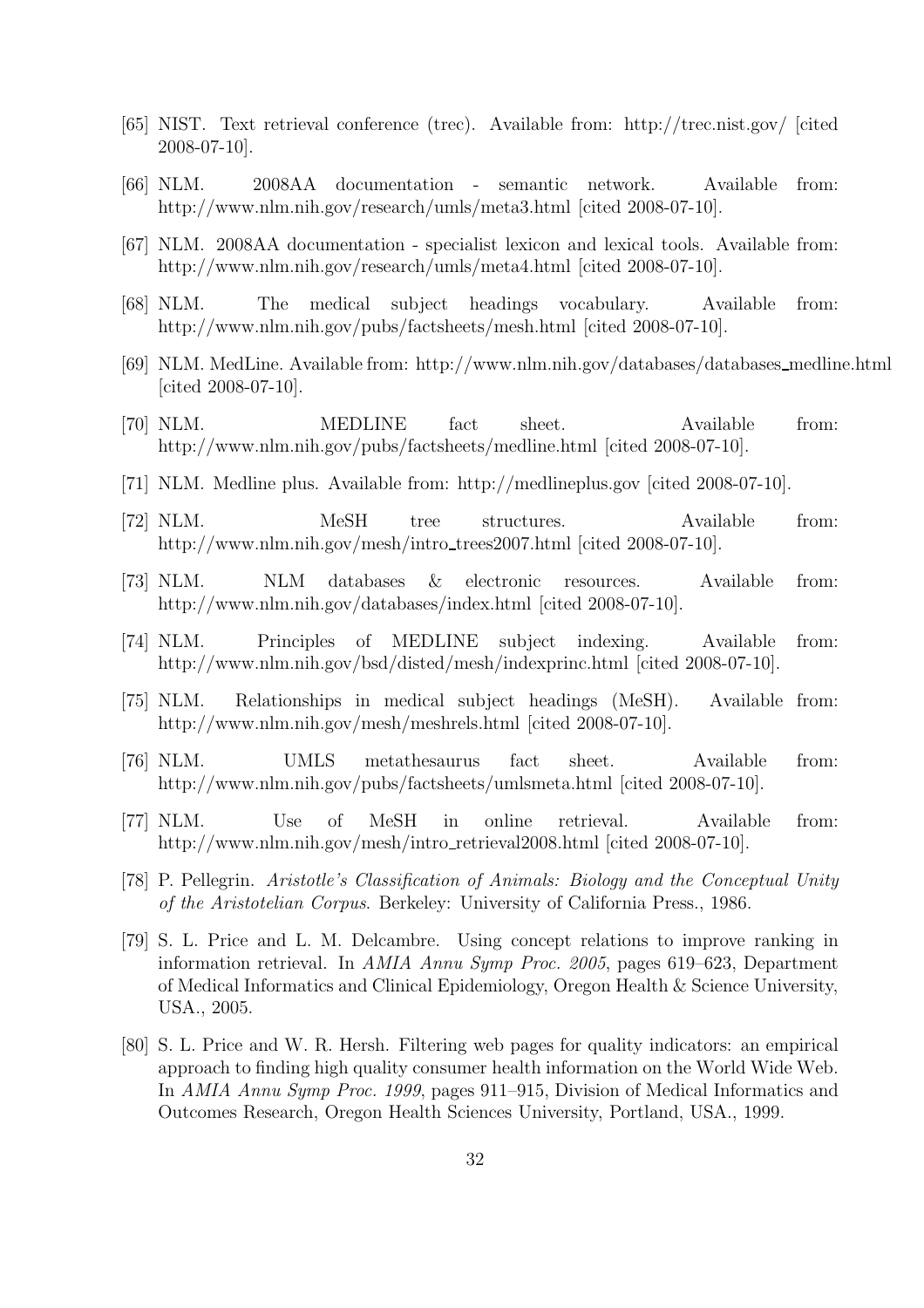- <span id="page-35-11"></span>[81] Susan L. Price, Lois M. Delcambre, and Marianne L. Nielsen. Using semantic components to express clinical questions against document collections. In *HIKM '06: Proceedings of the international workshop on Healthcare information and knowledge management*, pages 9–16, New York, NY, USA, 2006. ACM Press.
- <span id="page-35-12"></span>[82] Susan L. Price, Marianne L. Nielsen, Lois M. L. Delcambre, and Peter Vedsted. Semantic components enhance retrieval of domain-specific documents. In *CIKM '07: Proceedings of the sixteenth ACM conference on Conference on information and knowledge management*, pages 429–438, New York, NY, USA, 2007. ACM.
- <span id="page-35-6"></span>[83] Stephen A. Rains. Perceptions of traditional information sources and use of the World Wide Web to seek health information: Findings from the health information national trends survey. *Journal of Health Communication*, 12(7):667–680, 2007.
- <span id="page-35-5"></span>[84] A. L. Rector and W. A. Nowlan. The GALEN project. *Computer methods and programs in biomedicine*, 45(1-2):75–78, October 1994.
- <span id="page-35-9"></span>[85] Madhu C. Reddy and Patricia R. Spence. Collaborative information seeking: A field study of a multidisciplinary patient care team. *Inf. Process. Manage.*, 44(1):242–255, January 2008.
- <span id="page-35-8"></span>[86] Debra Revere, Anne M. Turner, Ann Madhavan, Neil Rambo, Paul F. Bugni, Annmarie Kimball, and Sherrilynne S. Fuller. Understanding the information needs of public health practitioners: A literature review to inform design of an interactive digital knowledge management system. *Journal of Biomedical Informatics*, 40(4):410–421, August 2007.
- <span id="page-35-4"></span>[87] Revolution Health Group LLC. Revolutionhealth. Available from: http://www.revolutionhealth.com/ [cited 2008-07-10].
- <span id="page-35-3"></span><span id="page-35-0"></span>[88] C. Rijsbergen. *Information Retrieval*. Butterworths, London, 1979.
- <span id="page-35-10"></span>[89] S. E. Robertson and Sparck K. Jones. Relevance weighting of search terms. *Journal of the American Society for Information Science*, 27(3):129–146, 1976.
- <span id="page-35-1"></span>[90] G. Rosemblat, R. Logan, T. Tse, and L. Graham. Test features and readability: Expert evaluation of consumer health text. In *MEDNET*, 2006.
- <span id="page-35-2"></span>[91] G. Salton. *Automatic Information Organization and Retrieval*. McGraw-Hill, New York, NY, USA, 1968.
- <span id="page-35-7"></span>[92] G. Salton. *The SMART Retrieval System—Experiments in Automatic Document Processing*. Prentice-Hall, Inc., Upper Saddle River, NJ, USA, 1971.
- [93] Silvina Santana and Sousa A. Pereira. Da utilização da internet para questões de saúde e doen¸ca em portugal. *Acta Med Port*, 20:47–57, 2007.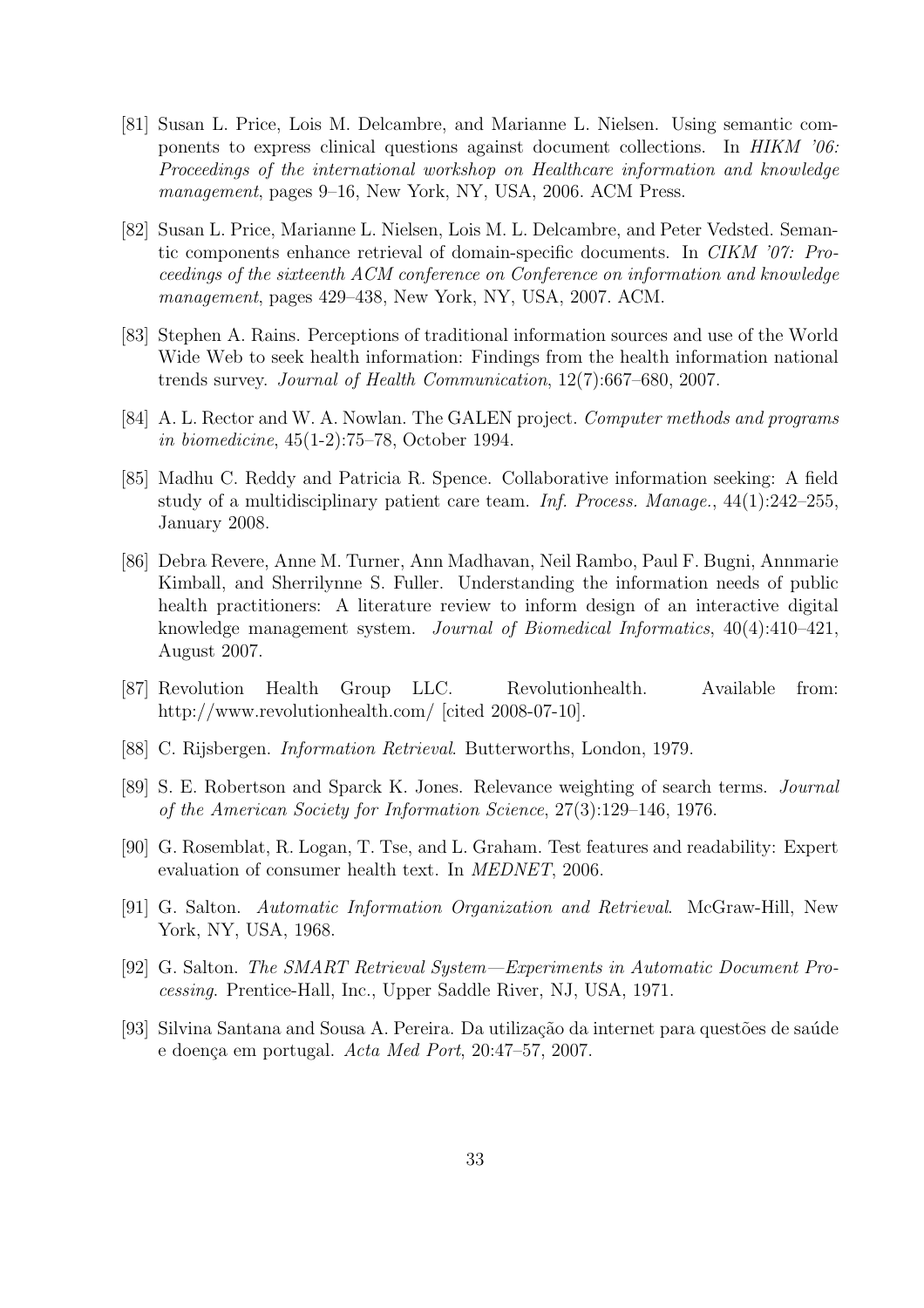- <span id="page-36-3"></span>[94] A. Scott-Wright, J. Crowell, Q. Zeng, D. Bates, and R. Greenes. Analysis of information needs of users of MEDLINEplus, 2002 - 2003. In *AMIA Annu Symp Proc. 2006*, pages 699–703, Decision Systems Group, Brigham & Women's Hospital, Harvard Medical School, Boston, MA, USA., 2006.
- <span id="page-36-4"></span>[95] Joseph Sharit, Mario A. Hernández, Sara J. Czaja, and Peter Pirolli. Investigating the roles of knowledge and cognitive abilities in older adult information seeking on the web. *ACM Trans. Comput.-Hum. Interact.*, 15(1):1–25, May 2008.
- <span id="page-36-1"></span>[96] Edward H. Shortliffe, Leslie E. Perreault, Gio Wiederhold, and Lawrence M. Fagan, editors. *Medical Informatics: Computer Applications in Health Care and Biomedicine (Health Informatics)*. Springer, April 2003.
- <span id="page-36-8"></span><span id="page-36-2"></span>[97] B. Smith and C. Rosse. The role of foundational relations in the alignment of biomedical ontologies. *Medinfo*, 11(Pt 1):444–448, 2004.
- [98] A. Spink, Y. Yang, J. Jansen, P. Nykanen, D. P. Lorence, S. Ozmutlu, and H. C. Ozmutlu. A study of medical and health queries to web search engines. *Health information and libraries journal*, 21(1):44–51, March 2004.
- <span id="page-36-11"></span>[99] B. J. Stapley and G. Benoit. Biobibliometrics: information retrieval and visualization from co-occurrences of gene names in medline abstracts. *Pacific Symposium on Biocomputing. Pacific Symposium on Biocomputing*, pages 529–540, 2000.
- <span id="page-36-10"></span>[100] H. Stuckenschmidt, F. van Harmelen, A. de Waard, T. Scerri, R. Bhogal, J. van Buel, I. Crowlesmith, C. Fluit, A. Kampman, J. Broekstra, and E. van Mulligent. Exploring large document repositories with RDF technology: The DOPE project. *IEEE Intelligent Systems*, 19(3):34–40, May 2004.
- <span id="page-36-9"></span><span id="page-36-6"></span>[101] H. Tang and J. H. Ng. Googling for a diagnosis–use of google as a diagnostic aid: internet based study. *BMJ*, 333(7579):1143–1145, December 2006.
- [102] Thanh T. Tang, Nick Craswell, David Hawking, Kathy Griffiths, and Helen Christensen. Quality and relevance of domain-specific search: A case study in mental health. *Information Retrieval*, 9(2):207–225, March 2006.
- <span id="page-36-0"></span>[103] Howard Turtle and Bruce B. Croft. Evaluation of an inference network-based retrieval model. *ACM Trans. Inf. Syst.*, 9(3):187–222, July 1991.
- <span id="page-36-5"></span>[104] Claire Twose, Patricia Swartz, Edward Bunker, Nancy K. Roderer, and Kathleen B. Oliver. Public health practitioners information access and use patterns in the Maryland (USA) public health departments of Anne Arundel and Wicomico Counties. *Health Information and Libraries Journal*, 25(1):13–22, March 2008.
- <span id="page-36-7"></span>[105] C. Urquhart, J. Turner, J. Durbin, and J. Ryan. Changes in information behavior in clinical teams after introduction of a clinical librarian service. *Journal of the Medical Library Association : JMLA*, 95(1):14–22, January 2007.